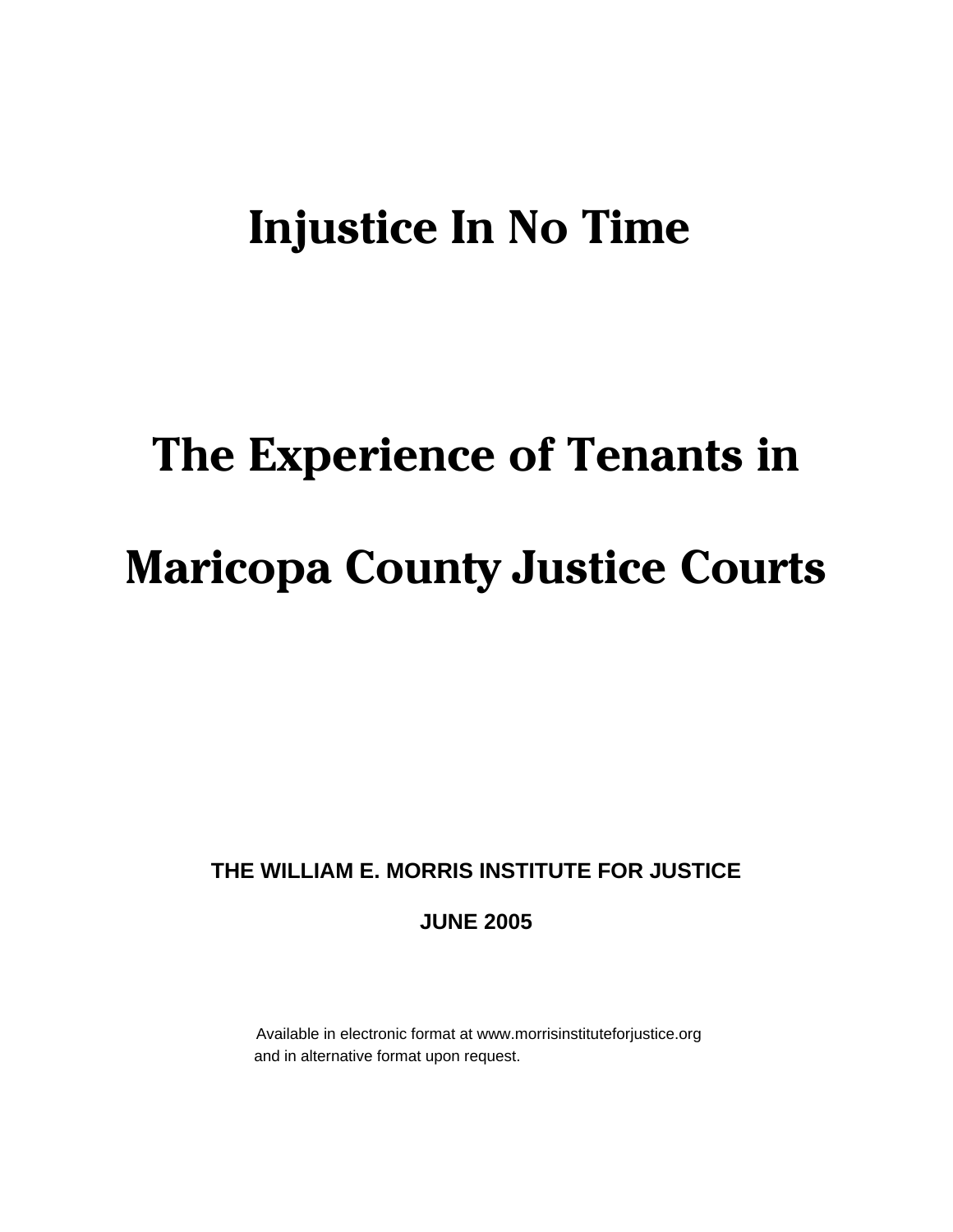# **TABLE OF CONTENTS**

| I.   |                                                                                                                                                                                                                                                                                                                                                                                                                                                                                                                                                                                                                                                                                                                                                                                                                                                                                                                                                                                 |  |  |  |
|------|---------------------------------------------------------------------------------------------------------------------------------------------------------------------------------------------------------------------------------------------------------------------------------------------------------------------------------------------------------------------------------------------------------------------------------------------------------------------------------------------------------------------------------------------------------------------------------------------------------------------------------------------------------------------------------------------------------------------------------------------------------------------------------------------------------------------------------------------------------------------------------------------------------------------------------------------------------------------------------|--|--|--|
| ΙΙ.  |                                                                                                                                                                                                                                                                                                                                                                                                                                                                                                                                                                                                                                                                                                                                                                                                                                                                                                                                                                                 |  |  |  |
| III. |                                                                                                                                                                                                                                                                                                                                                                                                                                                                                                                                                                                                                                                                                                                                                                                                                                                                                                                                                                                 |  |  |  |
| IV.  |                                                                                                                                                                                                                                                                                                                                                                                                                                                                                                                                                                                                                                                                                                                                                                                                                                                                                                                                                                                 |  |  |  |
| V.   | Information Provided by the Justice Courts to the Parties  8<br>Α.<br>General Observations: The Courtroom Environment  9<br>В.<br>When Landlord's Attorney Appeared and Tenant<br>1.<br>When an Unrepresented Landlord Appeared and Tenant<br>2.                                                                                                                                                                                                                                                                                                                                                                                                                                                                                                                                                                                                                                                                                                                                |  |  |  |
| VI.  | The Courts Rarely Required the Landlord to Establish a<br>Prima Facie Case for Possession and Monetary Judgment 11<br>A Proper Notice: Prerequisite to a Lawful Eviction  12<br>Α.<br>B.<br>Many Court Files Did Not Contain Evidence that the<br>Tenants Were Properly Served With the Notice  12<br>C <sub>1</sub><br>A Proper Notice Was Not Required for an Eviction 14<br>D.<br>Е.<br>Most Eviction Complaints Were Not Personally Served  18<br>F.<br>Summons that Contained Incorrect Information  19<br>G.<br>Inadequate Information About the Breach of<br>1.<br>Lease Term and Monetary Judgment Requested 21<br>Lack of Evidence of Material and Irreparable Breaches 22<br>2.<br>3.<br>The Complaints Often Requested More Money than<br>the Notices, and the Judgments Were for Even<br>When Accounting Discrepancies Were Noticed by<br>4.<br>Justices, Landlords' Attorneys Were Unable to Explain<br>The Contract (Lease) on Which the Eviction Was Based<br>5. |  |  |  |
| VII. | The Courts Held Tenants to a High Standard of Proof for<br>А.                                                                                                                                                                                                                                                                                                                                                                                                                                                                                                                                                                                                                                                                                                                                                                                                                                                                                                                   |  |  |  |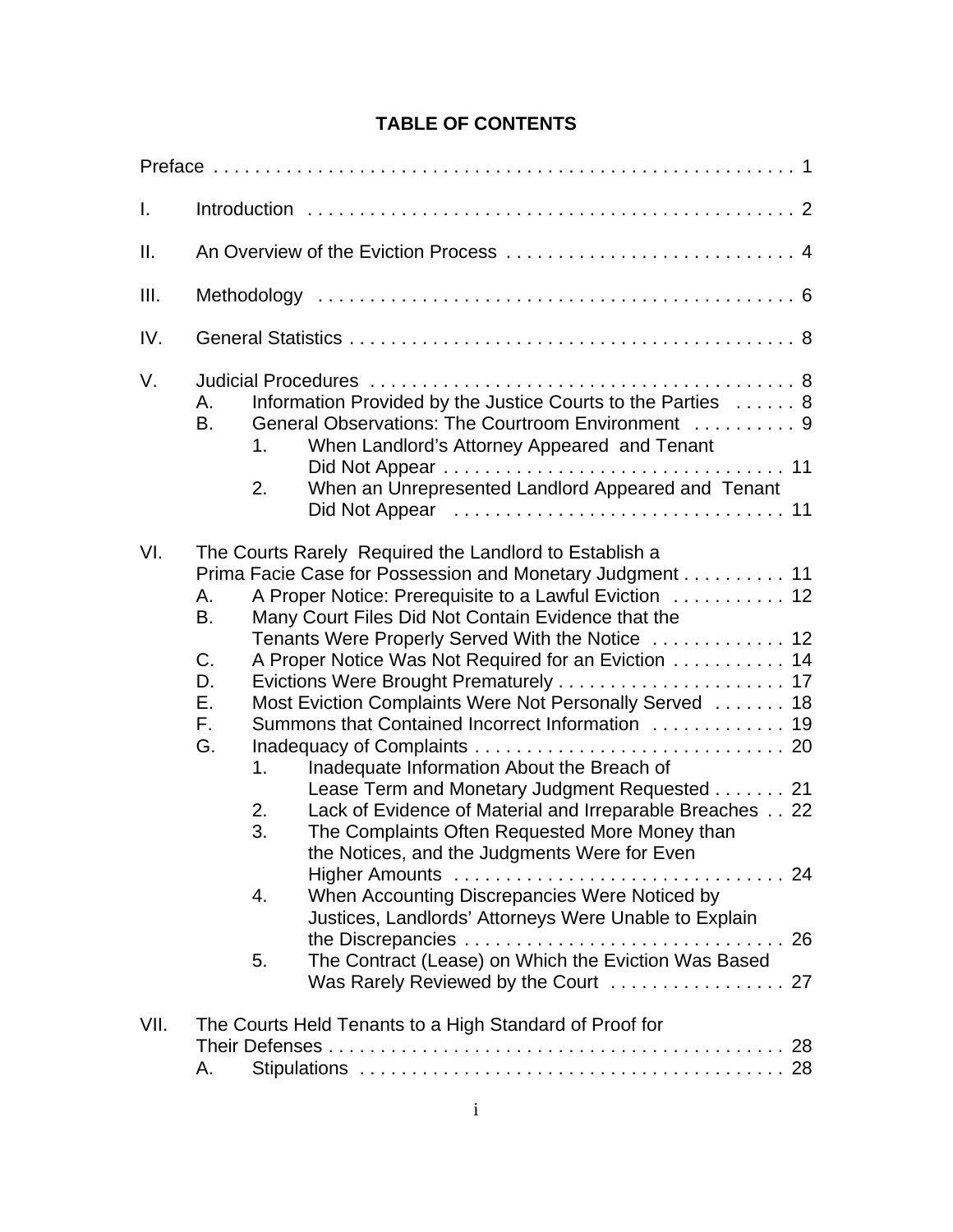|       | В.                                                   |                                                        |  |  |  |
|-------|------------------------------------------------------|--------------------------------------------------------|--|--|--|
|       | C.                                                   | What Happened When a Tenant Raised a Defense 32        |  |  |  |
|       |                                                      | The Justices Required Tenants to File an Answer<br>1.  |  |  |  |
|       |                                                      |                                                        |  |  |  |
|       |                                                      | 2.                                                     |  |  |  |
|       |                                                      | The Landlord's Failure to Maintain the Premises<br>(a) |  |  |  |
|       |                                                      | (The Warranty of Habitability Defense)  34             |  |  |  |
|       |                                                      | (b)<br>(c)                                             |  |  |  |
|       |                                                      | (d)                                                    |  |  |  |
|       |                                                      | (e)                                                    |  |  |  |
|       |                                                      | Full Rental Amount Offered to the Landlord 39<br>(f)   |  |  |  |
|       |                                                      | Tenant Claimed No Breach of the Lease 40<br>(q)        |  |  |  |
|       |                                                      | 3.                                                     |  |  |  |
|       | D.                                                   |                                                        |  |  |  |
|       | Ε.                                                   | When Do the Justices Grant Continuances? 42            |  |  |  |
|       | F.                                                   |                                                        |  |  |  |
|       |                                                      |                                                        |  |  |  |
| VIII. |                                                      |                                                        |  |  |  |
| IX.   |                                                      |                                                        |  |  |  |
| Χ.    | Customer Service, Information and Access to Files 45 |                                                        |  |  |  |
|       | Α.                                                   | <b>Introduction</b>                                    |  |  |  |
|       |                                                      | Information Online  45<br>1.                           |  |  |  |
|       |                                                      | 2.<br>Misinformation Concerning the Location of the    |  |  |  |
|       |                                                      | Northwest Phoenix Justice Court 45                     |  |  |  |
|       |                                                      | 3.<br>In-Person Contacts  46                           |  |  |  |
|       |                                                      | 4.                                                     |  |  |  |
|       |                                                      |                                                        |  |  |  |
| XI.   |                                                      |                                                        |  |  |  |
|       |                                                      |                                                        |  |  |  |
|       |                                                      |                                                        |  |  |  |
|       |                                                      |                                                        |  |  |  |
|       |                                                      |                                                        |  |  |  |
|       |                                                      |                                                        |  |  |  |
|       |                                                      |                                                        |  |  |  |
| XII.  |                                                      |                                                        |  |  |  |
|       |                                                      |                                                        |  |  |  |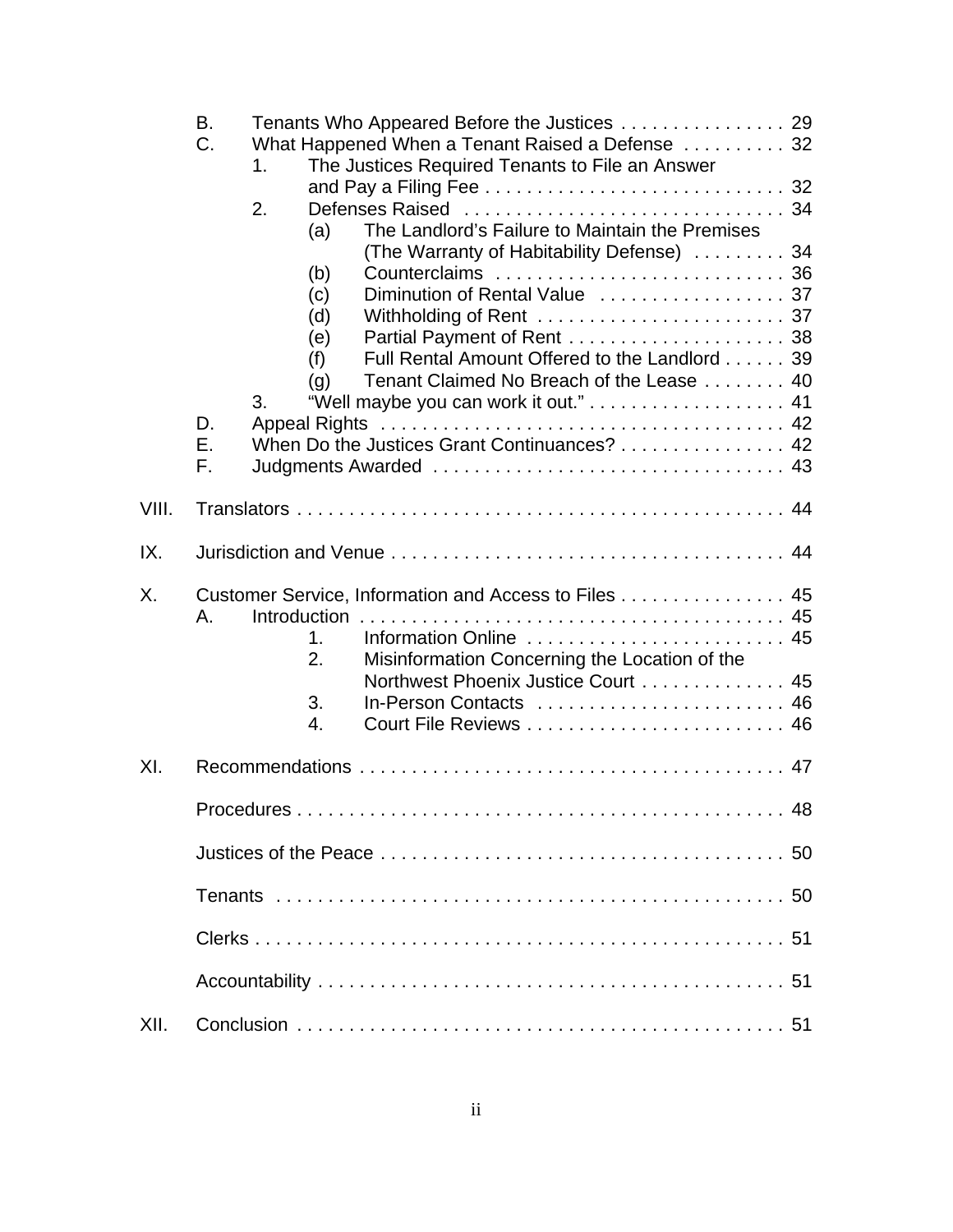# **MARICOPA COUNTY JUSTICE COURT REPORT**

#### **William E. Morris Institute for Justice**<sup>1</sup>

#### **Preface**

In recent years there has been a growing awareness throughout the country of the housing problem caused by evictions. $^2$  Despite this growing awareness, there have been remarkably few studies conducted of eviction courts.<sup>3</sup>

To address this lack of data on the eviction court process, the William E. Morris Institute for Justice conducted a study of the practices in the Maricopa County Justice Courts during the summer of 2004. Of primary interest to the researchers was how eviction cases were handled overall and, specifically, what happened to unrepresented tenants. In this study, hearings on court cases were observed, court files were reviewed and Justices and attorneys who practice in these courts were interviewed.

This report was prepared to provide information to the public, community groups, governmental agencies, and the courts as to how the Justice Courts performed during the summer of 2004. It is not intended as a critique of any particular Justice of the Peace ("Justice") or Judge Pro Tempore ("Judge") sitting on the court, but rather as a tool to assist those interested in improving the process.

From the study, we found:

! Approximately 82,000 evictions cases were filed in the Maricopa County Justice Courts in 2004;

<sup>&</sup>lt;sup>1</sup> The William E. Morris Institute for Justice is a non-profit program that litigates and advocates on behalf of poor Arizonans. This study primarily was conducted by Julie Brown, a public interest legal intern from Notre Dame Law School, and Christina Estes-Werther, a public interest legal intern from Gonzaga Law School, who interned with the Institute in Phoenix, Arizona during the summer of 2004. This study could not have been undertaken without their assistance. They were supervised by Ellen Sue Katz, the Litigation Director at the Institute.

<sup>2</sup> *See Evictions: The Hidden Housing Problem,* Chester Hartman and David Robinson, Housing Policy Debate, Volume 4, Issue 4 (2003).

 $3$  In 1991 the Southern Arizona People's Law Center conducted a study of eviction cases in Pima County. The report was titled "Justice Denied: A Study of the Rights of Indigent Tenants in Pima County Justice Courts."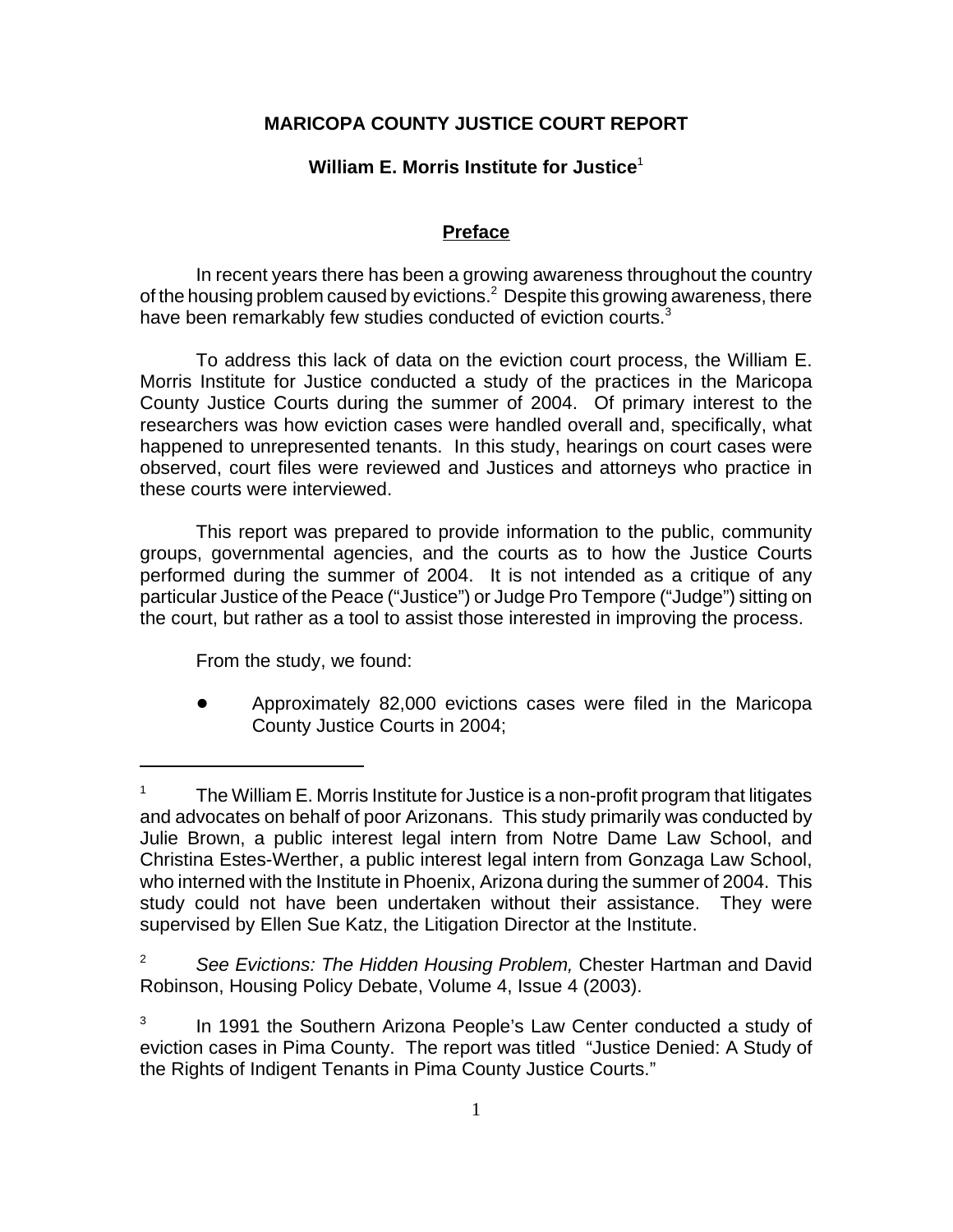- ! Approximately 87% of the landlords were represented;
- No tenants were represented;
- Less than 20% of tenants came to court;
- Many Justices do not require landlords to prove their entitlement to either possession of the rental unit or a monetary award;
- The Justices hold tenants to a higher standard of proof for defenses;
- Unrepresented tenants rarely had their eviction cases dismissed;
- The courts provide helpful information to landlords, but limited and occasionally incorrect information to tenants;
- Most eviction cases take less than a minute to hear and many cases are heard in less than 20 seconds; and
- Currently, the extremely fast and abbreviated proceedings mete out swift judgments, overwhelmingly in favor of the landlords.

Based on these findings, the Institute makes recommendations that are intended to make the Justice Court process fair to tenants and landlords. Those general recommendations include:

- The current eviction court procedures should be reviewed and revised to insure fairness and impartiality.
- More time must be devoted to these cases.
- The Justices should take time to review the court pleadings and documents and require landlords to prove their entitlement to possession of the rental unit and any monetary award.
- The Justices should inquire about tenant defenses.
- The ultimate goal of the eviction court process should be a fair and impartial resolution of the cases.

# **I. Introduction**

To understand the significance of eviction cases in Maricopa County, the first statistic important to note is the sheer number of evictions filed and the number of persons affected by the process. There were approximately 80,000 evictions filed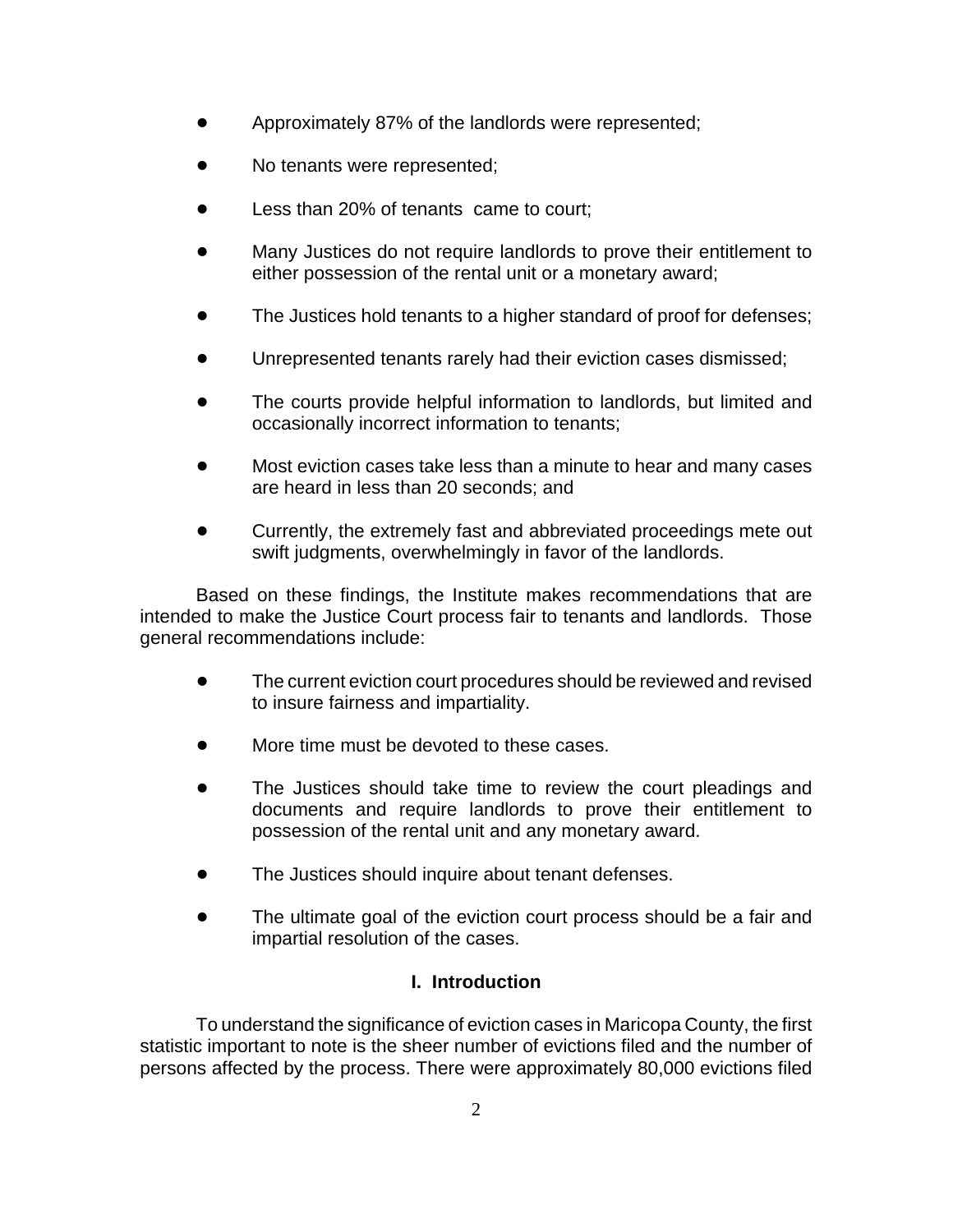in the 23 Maricopa County Justice Courts in 2003, and 81,847 evictions filed in 2004. $^4\,$  In Maricopa County, the average household size in 2000 was 2.67 persons. $^5\,$ Thus, conservatively, the evictions in Maricopa County in 2003 and 2004 affected approximately 215,000 persons each year. In other words, eviction proceedings could impact more than a quarter of a million people per year, a daunting statistic. $6$ 

Beyond sheer numbers, it is also the impact these cases can have on the lives of tenants and their families that makes these cases significant. For poor persons, their only means of shelter is threatened. Evictions are expedited proceedings and tenants usually are required to move with only a few days notice. The inability to find other housing can lead to the disruption of children's education, interruption of employment, dislocation from health care providers, loss of personal belongings, and homelessness.<sup>7</sup> In addition, as a result of the eviction proceeding, tenants may have large judgments awarded against them. The impact of these judgments reaches far beyond the monetary award. For example, the judgments can negatively affect tenants' credit scores, making it more difficult for them to rent in the future, and reducing their ability to purchase a home. Therefore, it is extremely important that these cases be handled in a fair manner, complying with the legal requirements, and providing the litigants due process.

 In 2000, over 3 million persons lived in Maricopa County, with approximately 12% of the population at or below the federal poverty level. $8$  Currently, there are only five attorneys who handle housing cases for Community Legal Services, the federally funded legal services program in Maricopa County. With so few attorneys available to represent low-income tenants in court, the vast majority of persons served with eviction papers have no legal representation. $9$ 

 $6$  To fully understand the magnitude of these numbers, there were less than 36,000 evictions filed in the City of Chicago's eviction courts in 2002. *No Time for Justice, A Study of Chicago's Eviction Court*, December 2003, Lawyer's Committee for Better Housing.

<sup>7</sup> *See Evictions: The Hidden Housing Problem*, pages 468-69.

<sup>8</sup> www.workforce.az.gov/admin/uploadedpublication/487\_PovAllCoPlaoo.xls.

Although this study did not look at the racial or gender of tenants being evicted, other studies have shown that those who are evicted are typically poor,

<sup>4</sup> *See* Maricopa County Justice Court Statistics, <http://www.superiorcourt. maricopa.gov/justicecourts/info/statistics.asp

<sup>5</sup> Maricopa County Quickfacts from the U.S. Census Bureau: http:// quickfacts.census.gov/gfd/states/04/04013.html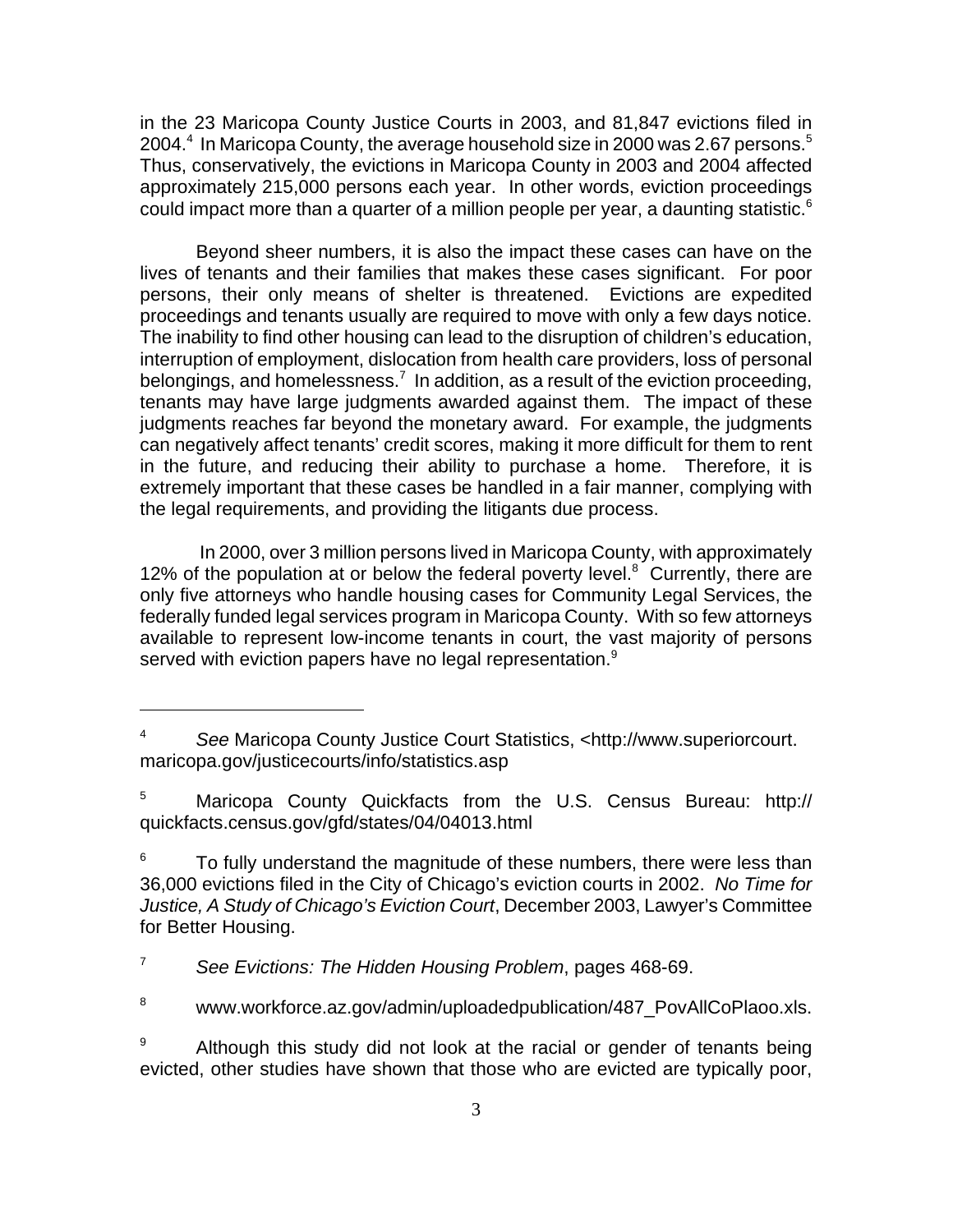Eviction courts were created in response to the use by landlords of "self-help" measures to evict tenants. The eviction court system exists to provide an orderly procedure, overseen by an impartial judge to determine possession of the rental unit. The legitimacy of the legal system depends upon it requiring the landlord to prove up the elements of a case for possession and affording the tenants an opportunity to defend. When the legal system fails in this responsibility, it is a concern for all of us.

#### **II. An Overview of the Eviction Process**

Eviction cases in Arizona are called Special Detainer Actions.<sup>10</sup> Primarily a contract action, the landlord contends that the tenant has violated a lease provision, often the timely payment of rent, and sues to evict the tenant under the Arizona Residential Landlord and Tenant Act ("ARLTA").<sup>11</sup> Typically, the landlord is represented by an attorney and the tenant is unrepresented. *See* Section IV, General Statistics. Throughout this report, rather than use the legal terms "Special Detainer Action" or "Forcible Entry and Detainer," we will use the common term "eviction."

The following briefly summarizes the legal steps that must be taken before a tenant can be evicted.<sup>12</sup> Notice is the first step in the eviction process. The length of the notice depends on the alleged breach: (1) a five-day notice for unpaid rent; (2) a ten-day notice for any other type of lease violation; and (3) a 30-day notice to terminate a month-to-month tenancy and a seven-day notice to terminate a week-toweek tenancy. The written notice must be served in person or by certified mail.

women and persons of color. *Evictions: The Hidden Housing Problem*, Hartman and Robinson, pages 467-68.

<sup>&</sup>lt;sup>10</sup> Although some evictions may be brought under the general Forcible Entry and Detainer Statute, A.R.S. § 12-1171 *et seq.*, statutory references in this report generally are to ARLTA.

<sup>&</sup>lt;sup>11</sup> Some evictions also are brought under the Mobile Home Parks Residential Landlord Tenant Act. A.R.S. §§ 33-1401-1491. The time periods under this statute differ from ARLTA.

 $12$  Different rules apply to the evictions of tenants in public housing, tenants who have Section 8 Certificates or who participate in the Housing Choice Voucher Program. The consequences of an eviction are more severe for these tenants because an eviction may end their eligibility for the subsidized housing. *See, e.g.*, 42 U.S.C. § 1437f(b)(2) and § 1437f(e)(2).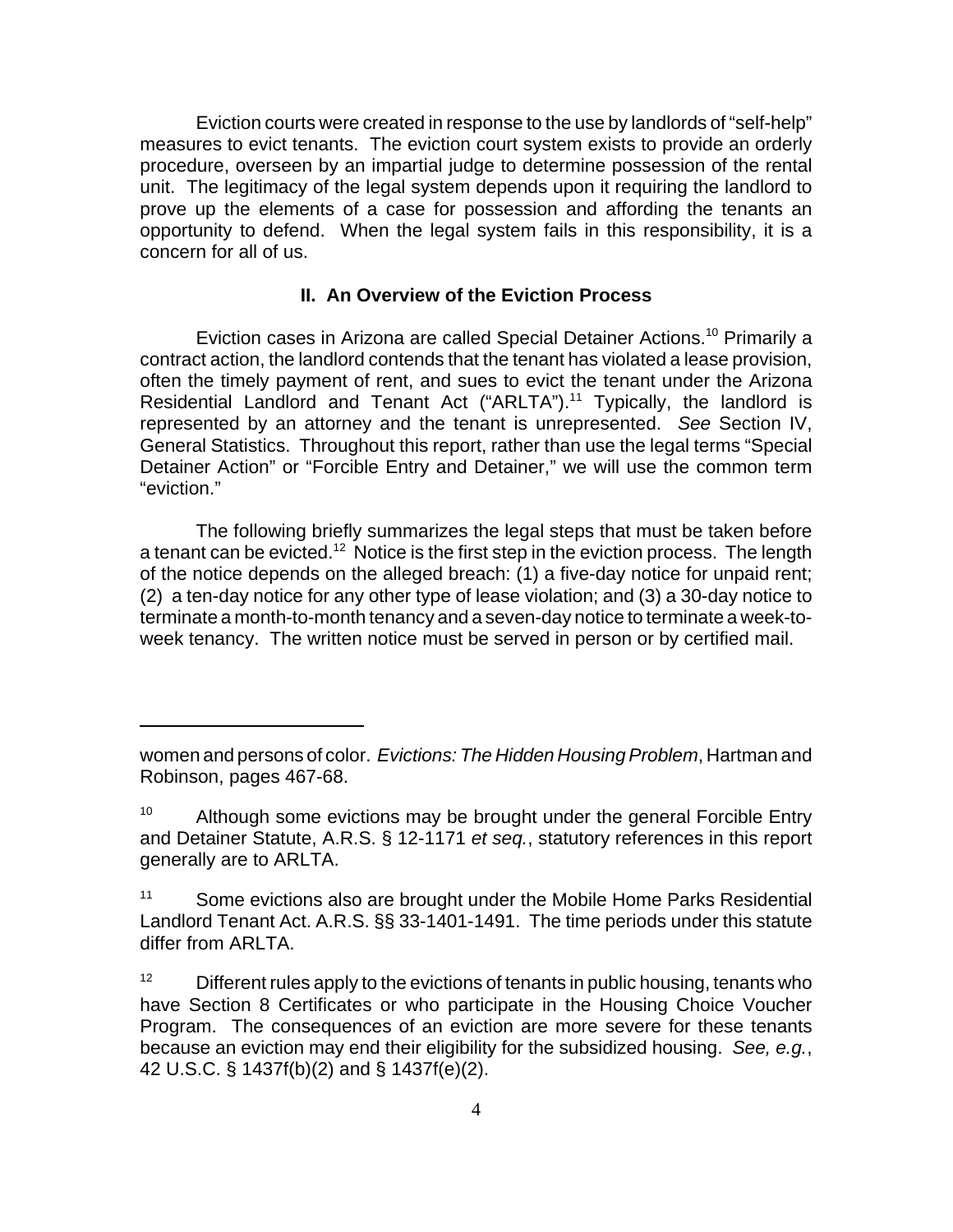When unpaid rent is the basis of the action, the landlord can serve a five-day notice stating his or her intent to terminate the rental agreement if the rent is not paid. The ARLTA contains curative provisions that, if complied with, may permit the tenant to remain in the rental. Until a special detainer action is filed, a tenant has the right to reinstate the rental agreement by paying the rent, in full, and all reasonable late fees set out in the lease. After a complaint is filed, up until the judgment is signed, the tenant can reinstate the rental agreement by paying the rent and late fees owed plus the landlord's costs and attorney fees.<sup>13</sup> If the landlord accepts a partial payment of the total amount owed after a five-day notice is served, the landlord must obtain a waiver signed by the tenant that authorizes the landlord to proceed with the eviction if the balance of the rent is not paid, or the notice is no longer valid. Without the written form, the landlord gives up the right to terminate the tenancy for non-payment of rent during that month.<sup>14</sup>

For breach of another lease term, the tenant may have the right to cure the breach or dispute that the breach occurred.15 However, if rent is accepted after the alleged breach, the landlord waives the right to terminate the tenancy for the breach.<sup>16</sup>

As this brief overview demonstrates, there are specific statutory requirements for a proper notice to terminate a tenancy. A landlord who fails to satisfy these requirements is not entitled to possession of the rental premises. Only after a valid notice has been properly served and the tenancy "terminated," may the landlord file an eviction action in court seeking possession of the unit.<sup>17</sup>

The next step in the eviction process is the complaint and summons, which must be served on the tenant a minimum of two days before the scheduled court hearing.<sup>18</sup> If a judgment is entered for the landlord, a writ of restitution may issue

 $18$  A.R.S. § 33-1377(B)

<sup>13</sup> A.R.S. § 33-1368(B)

<sup>14</sup> A.R.S. § 33-1371(A)

<sup>&</sup>lt;sup>15</sup> A.R.S. § 33-1368(A); five-day notice for health and safety; ten-day notice for other violations. In some limited situations where the landlord claims conduct such as "criminal gang activity," the unlawful sale or manufacture of controlled substances, or the illegal discharge of a weapon, an immediate termination notice may be given.

<sup>16</sup> A.R.S. § 33-1371(B)

<sup>17</sup> A.R.S. § 33-1368(B); A.R.S. § 33-1373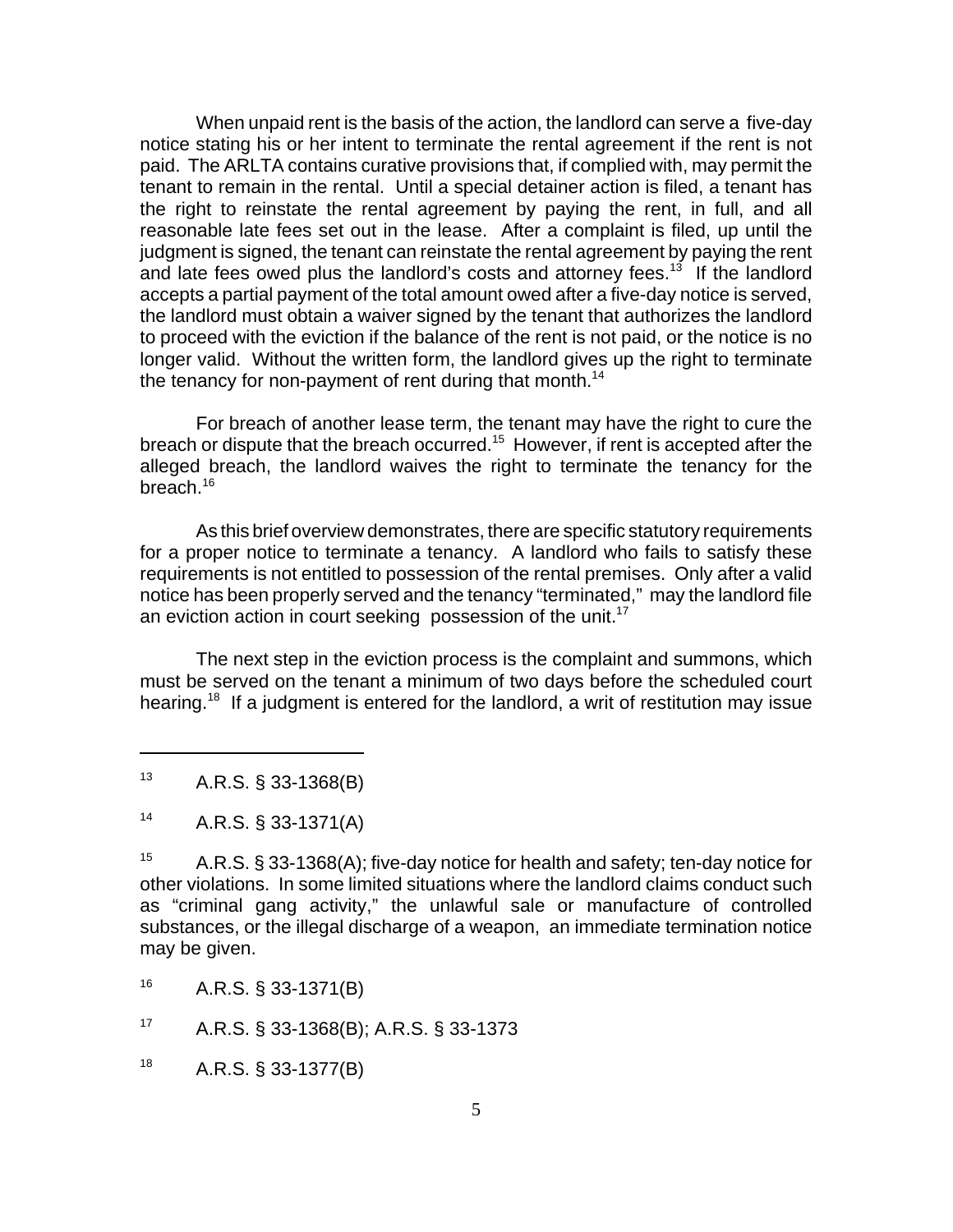five days after the entry of judgment.<sup>19</sup> The writ allows the landlord to request that a constable evict the tenant from the premises. Thus, from start to finish on a nonpayment of rent case or breach of a lease term, a tenant may be evicted within two to three weeks. For poor and working poor persons, this quick dislocation can cause upheaval and havoc in lives already under significant stress.

#### **III. Methodology**

This study was conducted during a ten-week period in the summer of 2004. The first step in this study was to review the Arizona Residential Landlord and Tenant Act. A general eviction court study form was developed based on a review of the statute. The Justice Court calendars were printed out for several weeks and based on the geographic area and the number of cases expected to be called, courts were randomly selected for observation. Most observations occurred only when there were at least ten or more eviction cases on the court call. In general, courtrooms in the Central Phoenix Metropolitan area were observed.

Approximately 626 cases were personally observed in 14 courtrooms, with five courtrooms observed on more than one occasion. For most observations, two staff were present. Individual Justices and Judges were not informed of the eviction study prior to an observation in his or her court.

For courtroom observations, the courtroom environment and the court procedures employed by the Justice or Judge were observed. Notations were made concerning the following information:

- (1) whether the landlord was represented;
- (2) whether the landlord was in court;
- (3) whether the tenant was represented;
- (4) whether the tenant was in court;
- (5) what questions the justice or judge asked of the landlords;
- (6) what questions the justice or judge asked of the tenants;
- (7) what information was provided to tenants concerning their rights;
- (8) whether either party requested a continuance and if the request was granted;
- (9) what happened to tenants who raised defenses; and

 $19$  A.R.S. § 12-1178(C)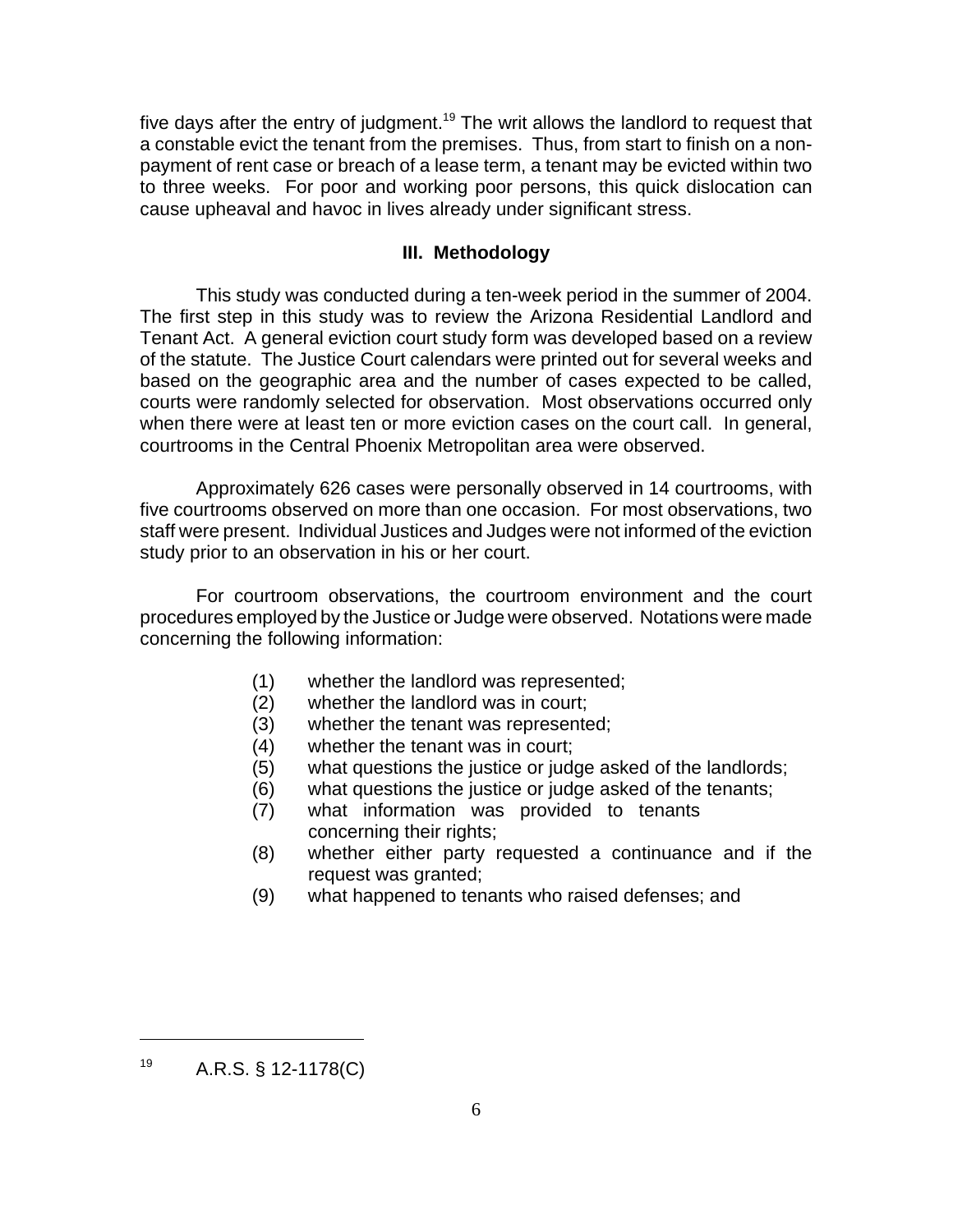(10) the resolution of each case, including whether the case was dismissed, whether a stipulation was entered, or whether judgment was entered, and, if so, for which party.<sup>20</sup>

After the courtroom observations, detailed file reviews were conducted on 123 court files selected from the observed court calls, as well as five court files reviewed from one court call which was not observed. For each of the 128 court files reviewed, a detailed eviction study form was prepared which included the following information:

- (1) names of parties;
- (2) address of property;
- (3) type of notice;
- (4) type of service of notice;
- (5) type of service of complaint;
- (6) who signed complaint;
- (7) information on amounts sought in the notice, complaint and judgment;
- (8) whether an answer was filed by the defendant;
- (9) whether a stipulation was signed by the defendant;
- (10) whether the justice or judge modified the judgment requested by the plaintiff; and
- (11) the resolution of the case.

A copy of the eviction study form is attached as Attachment 1. Sample documents from court files were copied and are identified in the body of the report as relevant. The basic statistical information from the court observations and court file reviews were compiled in spreadsheets.

Finally, staff spoke informally with several Justices, one landlord attorney and one tenant attorney. The attorneys were interviewed to determine if, based on their experiences, they thought the preliminary findings were indicative of the general practices in eviction court. Both unequivocally concurred with the preliminary findings. The only exception was that they thought the number of tenants who appeared in court in this study was higher than the appearance rate they experienced. One of the Justices we spoke to also stated that the court call we observed was unusual for the large number of tenants in court.

 $20$  In two courtrooms, because of the fast pace of the uncontested cases, less information was documented.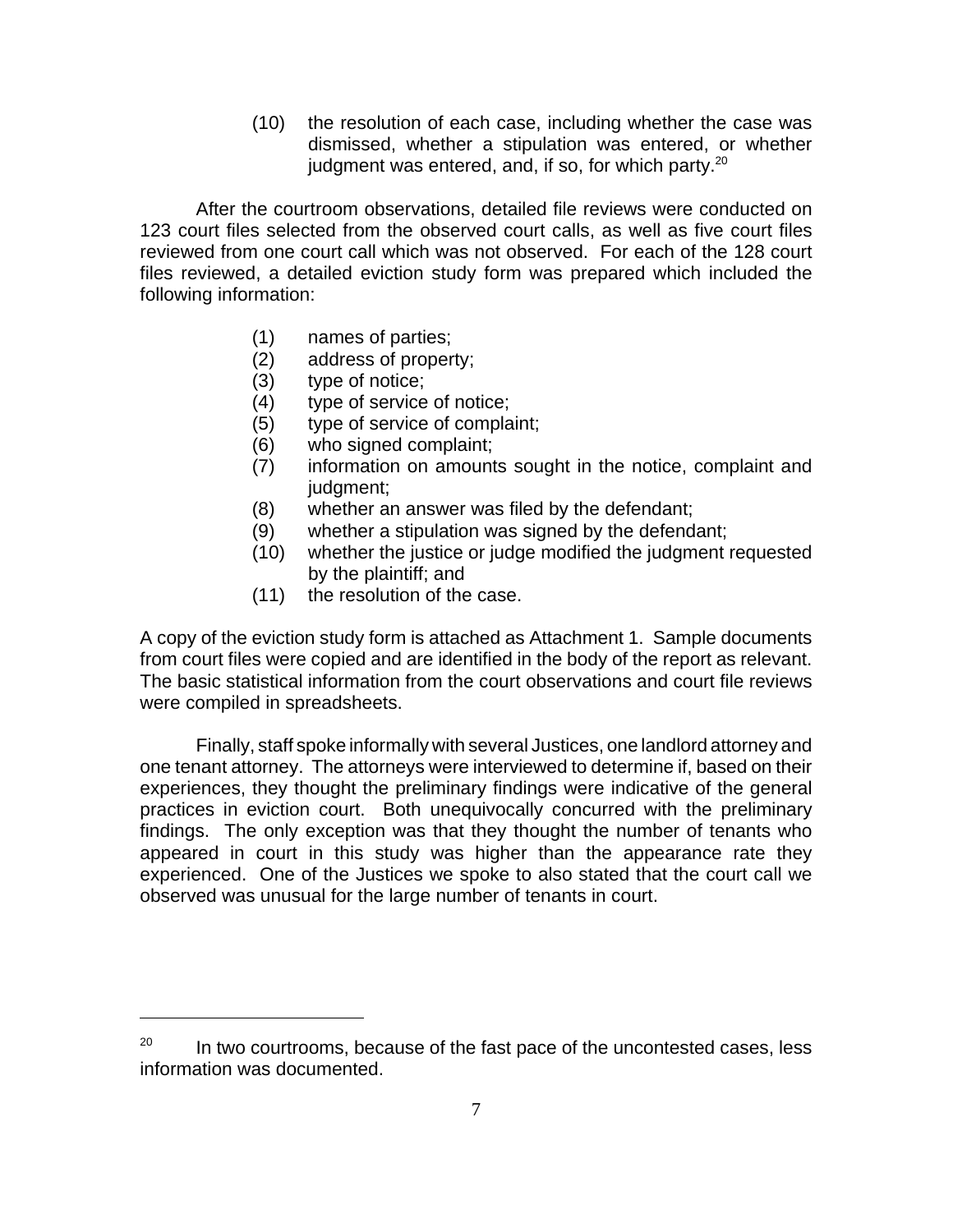# **IV. General Statistics**

The lion's share of the eviction caseload observed was handled by attorneys for landlords. Of the 626 cases observed for this study, 543 or approximately 87% of the cases, were brought on behalf of represented landlords. $21$ 

Tenant attendance in court was surprisingly low. Overall, tenants only appeared approximately 18% of the time.<sup>22</sup> By far the most common case observed involved a landlord represented by an attorney and a tenant who did not appear. When an attorney for the landlord was in court, tenants appeared in court 86 times or about 16% of the time.

Only one out of every eight eviction cases was brought by an unrepresented landlord. Tenants were twice as likely to appear in court in those cases than when the landlord was represented. In 25 of the 83 cases involving unrepresented landlords, or 30% of the time, at least one tenant was present.

In the 626 cases observed, not a single tenant was represented by an attorney. Because no tenant was represented, we could not compare the likelihood of success between represented and unrepresented tenants. In studies from other states, tenants were more likely to be represented in eviction cases, and not unexpectedly, the defenses raised by those represented were more successful and/ or they obtained better settlements than unrepresented tenants.<sup>23</sup>

# **V. Judicial Procedures**

# **A. Information Provided by the Justice Courts to the Parties**

The Justice Courts provide some general information online at www. superiorcourt.maricopa.gov/justicecourts/info/forcibledetainer.asp. Most of the

 $21$  Eviction Study Worksheet. In Chicago, only 53% of the landlords were represented. *No Time for Justice*, page 9.

 $22$  Maricopa County has a significantly higher default rate for tenants than other jurisdictions. While Maricopa County's default rate in this study was over 80%, in other jurisdictions, the default rate ranged between 31-50%. *Evictions: The Hidden Housing Problem*, page 478, n. 16. Tenant appearance in this study was less than one-third the tenant appearance rate in Chicago eviction courts. *No Time for Justice*, page 13, n. 9. This may be due to the expeditious time periods for evictions. As an example, in Illinois a summons and complaint must be served 14 days prior to the eviction court date. *No Time for Justice*, page 8.

<sup>23</sup> *Evictions: The Hidden Housing Problem*, pages 477-78.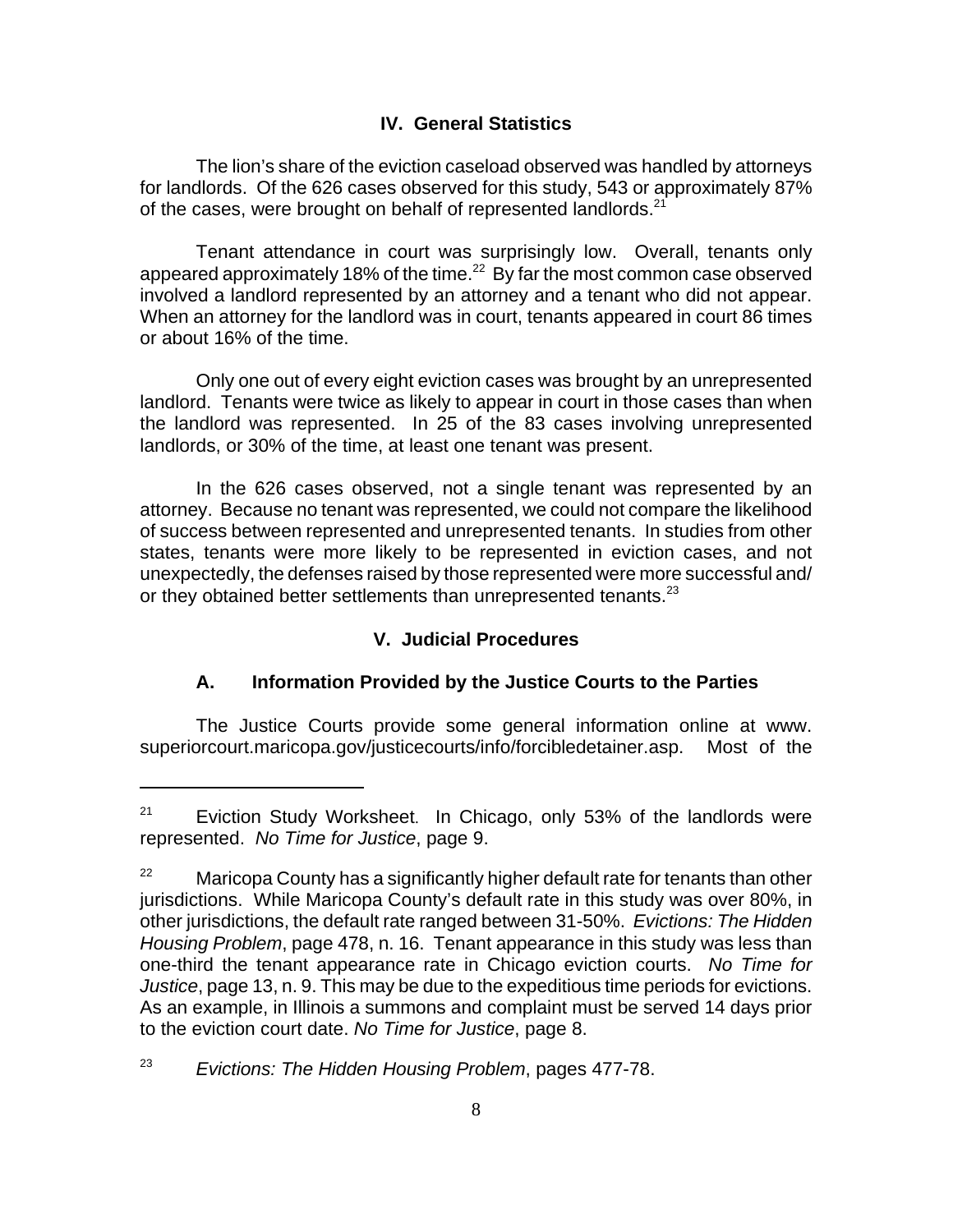information assists the landlord, although one section concerns a tenant's response to service of eviction court papers. The website has sample forms for an eviction complaint and writ of restitution. No specific forms are provided for tenants, except for a generic answer and counterclaim forms provided in the "small claims" section. These forms have only a blank space for the defendant to write a response. In addition, the website provides incorrect information to tenants that they must file an answer and pay a filing fee. As explained in Section VIII(C)(1), neither is required.

In addition to information provided on line, some Justice Courts have a multipage handout for eviction cases, entitled "Filing a Forcible Detainer Action in Justice Court." Although titled "Notice to All Litigants," the handout provides information only for landlords regarding how to file an eviction action and obtain a writ of restitution. This handout has sample termination of tenancy notices and explanations about when to use the notices, how to calculate the time periods for the notices, and other helpful general information. No corresponding packet of information for tenants was provided by any of the courts.

In Justice Court  $B<sub>1</sub><sup>24</sup>$  the Justice provided a Notice to Landlords concerning what evidence to bring to court. In the Notice to Landlords, the Justice required proof of ownership of the property, copy of the lease, copy of all receipts, and an exact breakdown of all fees requested. The Justice also included a worksheet for setting out the rental owed. Here, as well, no corresponding practical notice of required information or documents was provided to the tenants.

# **B. General Observations: The Courtroom Environment**

The most significant factor in the eviction process is the speed at which these important cases are decided. The typical Justice Court call for evictions can have at least 30 to 60 cases for disposition in 60 minutes or less. In some courts, the evictions are set one each minute. For some courtrooms, the courthouse doors open in the morning at the same time the court call is to begin, thereby delaying the start of the court call and compressing the court time even more. It was not unusual for a typical case, where no tenant appeared, to be over 20 seconds or less after being called. While we did not keep track of the time spent on every case, the time was noted in some courts. For example, in Justice Court H, staff noted four cases that took 15 to 22 seconds each. In Justice Court L, four cases took even less time, lasting between 11 and 14 seconds each.

In most courtrooms, the Justice came on the bench, introduced himself/herself, and began the call. In some courtrooms, the Justice or the Judge

 $24$  Throughout the body of this report, when we refer to a specific Justice Court, we refer to the court by letter designation, not by the actual court name.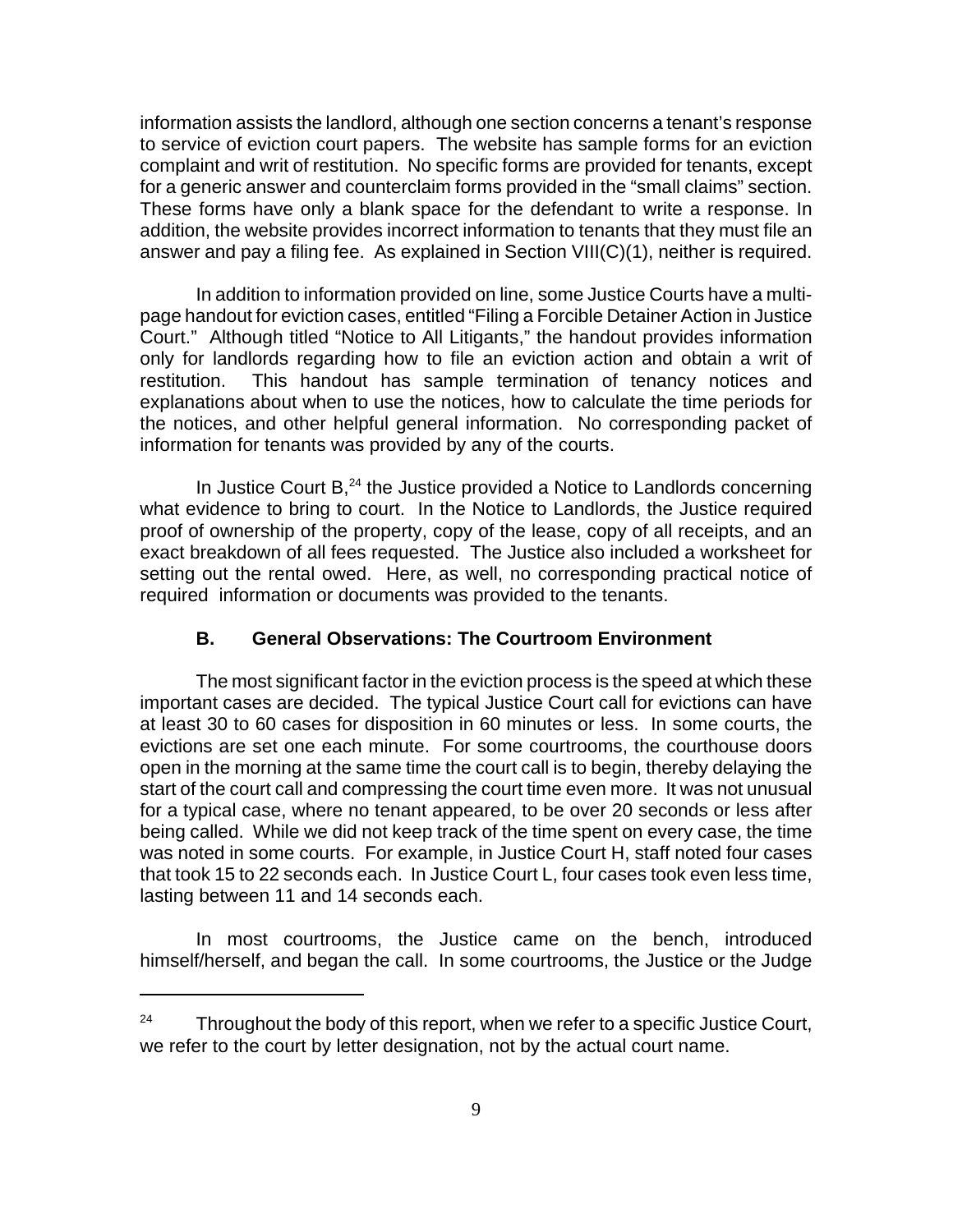did not have a nameplate. Most Justices gave no explanation of eviction cases nor what was expected of the litigants. An exception was in Justice Court D, where the Justice gave a short introduction on eviction cases and advised the parties that not having the rent money was not a defense to the eviction.

 In general, the Justice Courts lacked the decorum and the respectful conduct expected of attorneys and parties in superior or federal courts. Rather, it was not unusual, as the court call progressed, for attorneys and other persons in the courtroom to talk to each other, and for attorneys to enter the courtroom and call out the names of their cases to see if any tenants were present. In some courtrooms, the doors opened and shut very loudly. In several courtrooms it was difficult to hear the court cases even though staff sat in the front row. Moreover, most Justices did not appear to use the microphone system. In several courtrooms, the parties were not sworn in prior to giving testimony.<sup>25</sup>

In total, we observed thirteen Justices of the Peace and three Judge Pro Tempores. Although the Justices and Judges differed as to how each handled eviction cases, landlords generally were not required to establish a *prima facie* case entitling them to possession. Most Justices/Judges consistently failed to question landlords' attorneys about the notice, service of the complaint, or the lease terms. While the Justices did ask more questions of unrepresented landlords, in general, it did not appear that the process was intended to find out if there were inadequacies in a landlord's case or defenses available to the tenant. The general goal, and one the courts achieved, appeared to be the extremely speedy processing of these cases.

While the courts were very fast paced, we usually could hear the substance of the court's interaction with the parties if we listened closely. That was not the case with one Judge in Justice Court C. Although the Judge called out the name of each case, he proceeded to whisper to the attorneys and parties. It was difficult, if not impossible, for others in the courtroom to hear what was being said by the Judge, the attorneys and any parties.

A small group of attorneys represents landlords in eviction cases. This fact appears to affect the courtroom atmosphere. In many courtrooms, there was a friendliness between the Justices and the attorneys to such an extent that vacation plans and other personal matters were discussed in open court.

<sup>25</sup> *See, e.g.*, Justice Court F, July 29, 2004, 8:00 a.m. call. We could not tell whether a tape-recording was made of any court proceedings.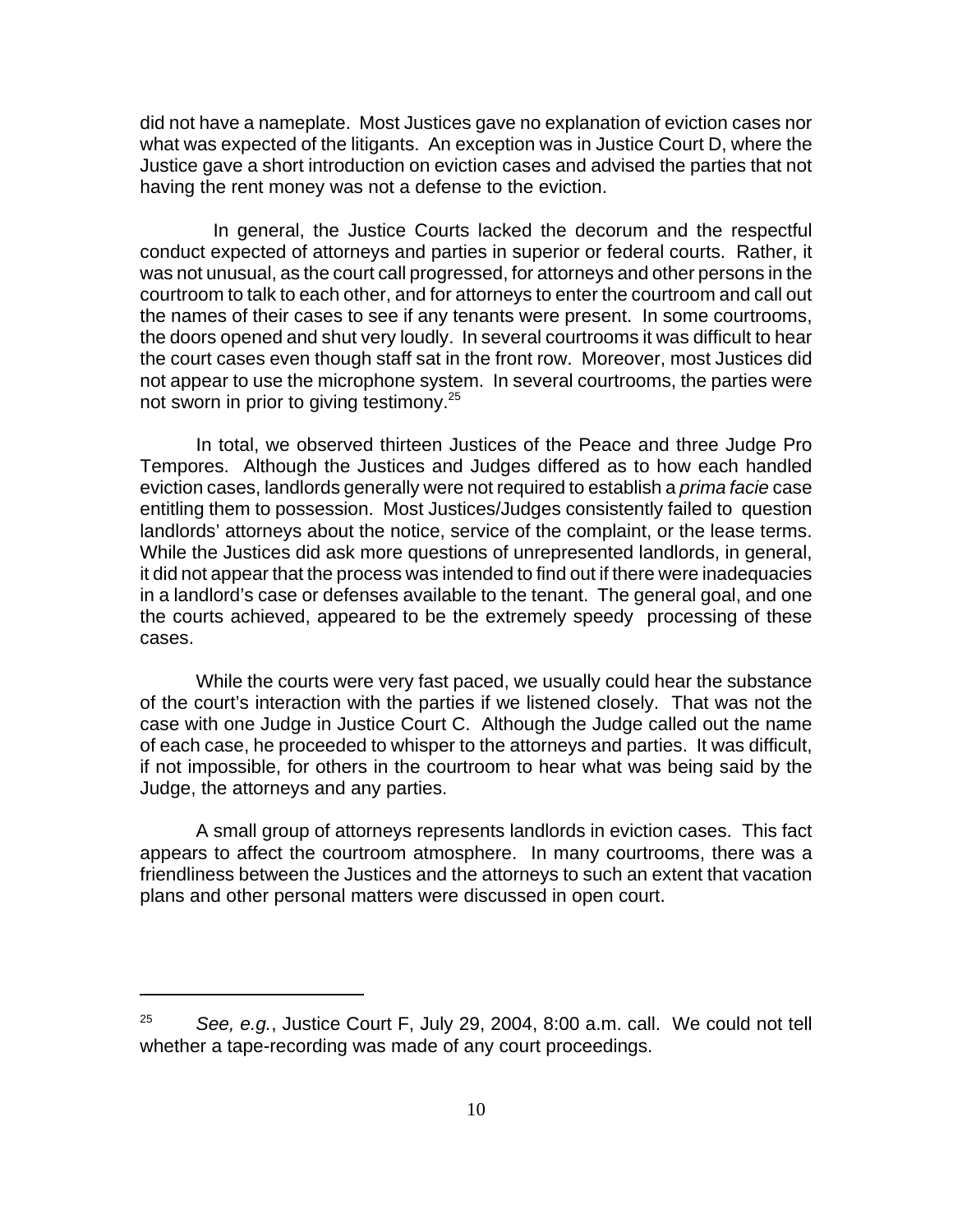# **1. When Landlord's Attorney Appeared and Tenant Did Not Appear**

Seventy-three percent of the time, there was a represented landlord and no tenant in court. In these cases, not one case was dismissed by the court. The attorneys usually appeared with stacks of cases and provided the Justice a copy of the notice, an affidavit of service and **a** *completed* judgment form. The eviction cases were heard very quickly when a tenant failed to appear. Typically the Justice was handed the documents, "scanned" the documents, signed the judgment, and called the next case within seconds of each other. In these cases, most Justices asked no questions. Nor could staff ascertain what, if anything, the Justice was looking for when he or she "scanned" the documents.

Only the Justice in Justice Court M requested to review the full lease, even for represented landlords. This also was the only Justice observed who required the lease in order to award late charges and, in one case, refused late charges without a full copy of the lease. $26$ 

# **2. When an Unrepresented Landlord Appeared and Tenant Did Not Appear**

Nine percent of the time there was an unrepresented landlord and no tenant in court. In these cases, only one case was dismissed by the court. Several Justices appeared to review the documents presented by unrepresented landlords. As examples, the Justices in Justice Courts M and N requested a copy of the notice, and the original service of the summons and complaint, and the lease. The Justice in Justice Court B checked for original summonses in all cases. Some Justices requested to review the lease or other documents but not on a consistent basis. If a Justice requested to review the lease, it appeared from the Justice's comments that he or she was determining the amount of rental concessions or late fees.

# **VI. The Courts Rarely Required the Landlord to Establish a Prima Facie Case for Possession and Monetary Judgment**

As a result of the extremely quick pace of the eviction court calls, most Justices do not require landlords to establish their entitlement to possession of the rental unit or a monetary judgment. The lack of attention paid to a landlord proving up his or her case pervades the whole eviction process.

 $26$  CV 04-024. .-FD. For this report, we deleted the last two digits of the case numbers.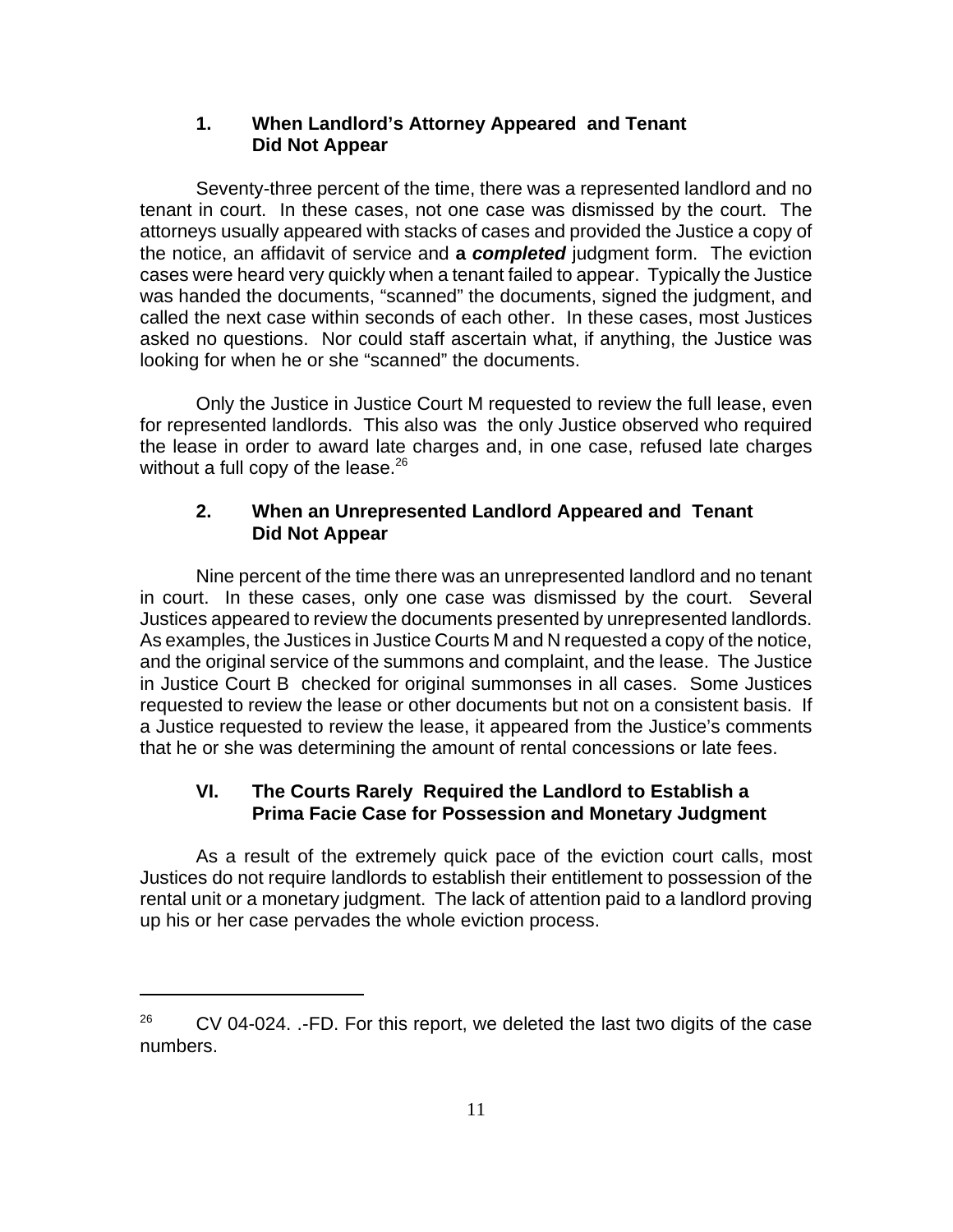#### **A. A Proper Notice: Prerequisite to a Lawful Eviction**

 Most landlord–tenant relationships are based on a rental agreement or lease. The lease is the contract which sets forth the obligations and responsibilities of the parties, subject to the ARLTA. The first step in the eviction process under ARLTA is to provide the tenant with notice of termination of the tenancy. Whether the eviction is for non-payment of rent, breach of another lease term, or termination at the end of a rental period, the ARLTA requires the landlord to deliver a written notice to the tenant, either in person or by certified mail.<sup>27</sup> The notice serves the important functions of informing the tenant of the landlord's intent to terminate the rental agreement, specifying the breach, and providing notice of the period of time the tenant has to cure the breach. Notice is a prerequisite to filing a special detainer action and recovering possession of the property. If the tenancy is not properly terminated because the notice does not comply with the law, then an eviction is not warranted.

From the cases observed in this study, some general conclusions can be drawn. First, many notices did not indicate whether they were served. Second, the contents of the required notice were rarely checked by the Justices. Third, even when Justices were presented with an obviously deficient notice, judgment was still granted to the landlord.

#### **B. Many Court Files Did Not Contain Evidence that the Tenants Were Properly Served With the Notice**

Because tenants have a property interest in the leased rental unit, they are entitled to due process of law before being evicted. Initially, this means tenants have the legal right to a properly served notice. By law, tenants should receive the notice and have the opportunity to work with the property owners or managers before landlords turn to the courts. From our review of the court files, we could not determine whether many of the tenants had received the notice which was the basis of the eviction.

A few files where a judgment was entered did not contain any notice. $28$  In approximately 40% of the court files examined for this study, the notice presented to the court failed to contain information of the date or method of service, or on whom the notice was served.<sup>29</sup> These inadequate notices were submitted not only

 $^{27}$  A.R.S. § 33-1313(B)

<sup>28</sup> *See, e.g.*, CV 04-048. .-FD; CV 04-033. .-FD

<sup>29</sup> *See, e.g.*, CV 04-048. .-FD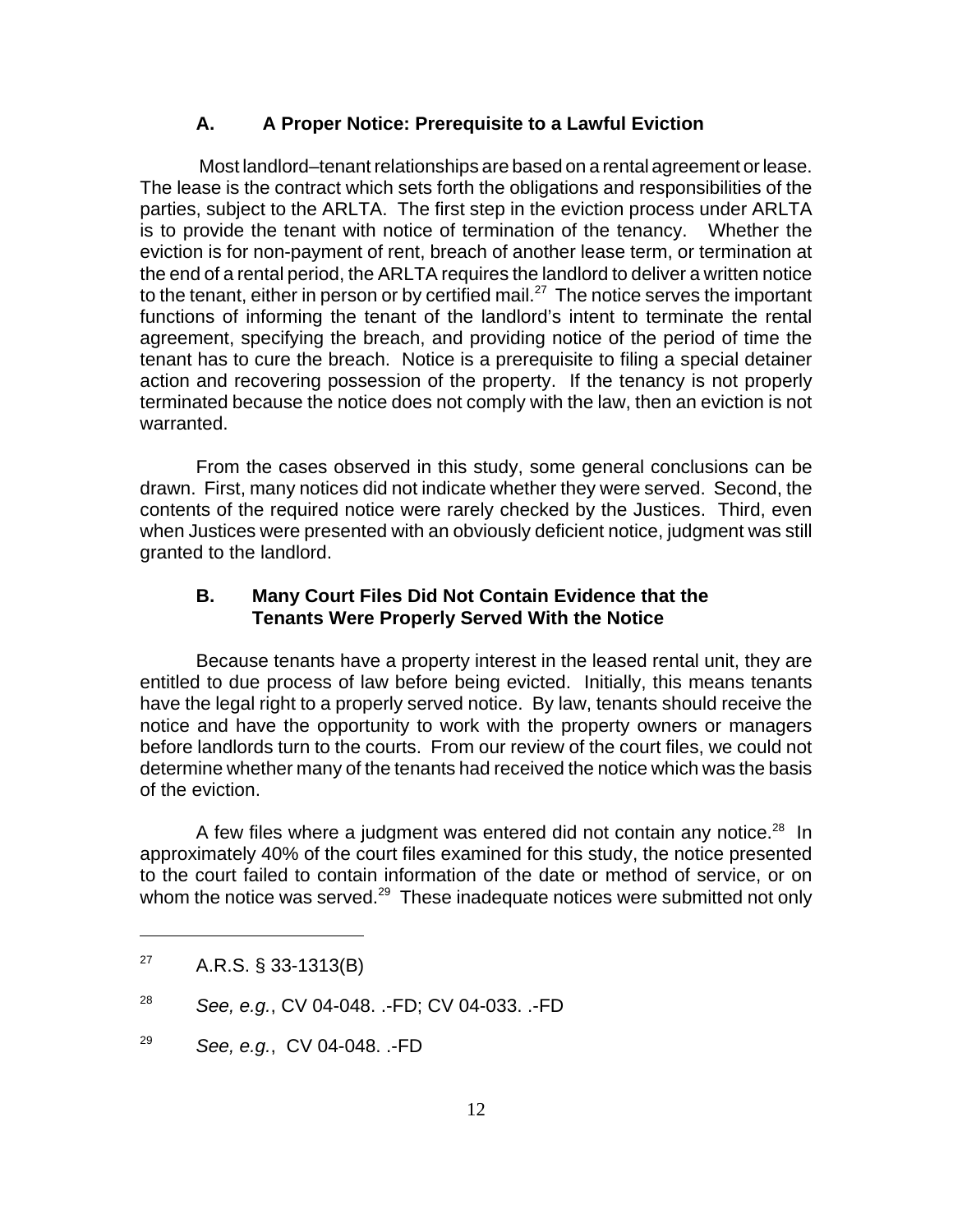by unrepresented landlords but also by attorneys. While courtroom testimony could establish proper service of the notice, the Justices did not request such evidence. Moreover, because usually the landlord's attorney was in court without his or her client, no one would have been able to provide testimony on service had such an inquiry been made. Despite this lack of evidence of service of the notices in nearly half the cases, the Justices still entered judgments for the landlords. Thus, judgments were entered without any evidence the proper defendant had been served, when the "cure period" began, or if the notice had been served at all.

Some notices reviewed reflected on their face that service was improper. One notice stated it was "hand delivered" to the "door."<sup>30</sup> Another notice stated it had been "left on door." $31$  Another notice stated it was put in the mailbox. $32$  These "methods" of service are not effective. $33$  Despite evidence of ineffective service, judgments were awarded to the landlords in all three cases. $34$ 

When tenants appeared in court, most Justices did not ask the tenants if they had received the notice. Even when Justices did ask tenants if they had received the notice, if a tenant said "no," the case was not dismissed. $35$  For example, in one case, the tenant claimed she had not received the notice and she had paid the rent to a "Sally."<sup>36</sup> Although this case appeared to have been reset once and the Justice expected "Sally" to be in court, she was not. When we reviewed the file, the notice did not show the date of service or how the notice was served. Judgment was still entered for the landlord. We did not observe the dismissal of a single case where a tenant stated in court that he or she had not been served with the notice. This resolution was consistent with our observation that factual disputes generally were resolved in the landlord's favor.

During this study, we observed only one Justice require proper service of the

- <sup>32</sup> CV 04-048. .-FD
- $33$  A.R.S. § 33-1313(B)
- $34$  In CV 04-037. .-FD, the tenant came to court and "stipulated" to the judgment.
- <sup>35</sup> *See, e.g.*, CV 04-024. .-FD
- <sup>36</sup> CV 04-050. .-FD

 $30$  CV 04-037.  $-FD$ 

<sup>31</sup> CV 04-038. .-FD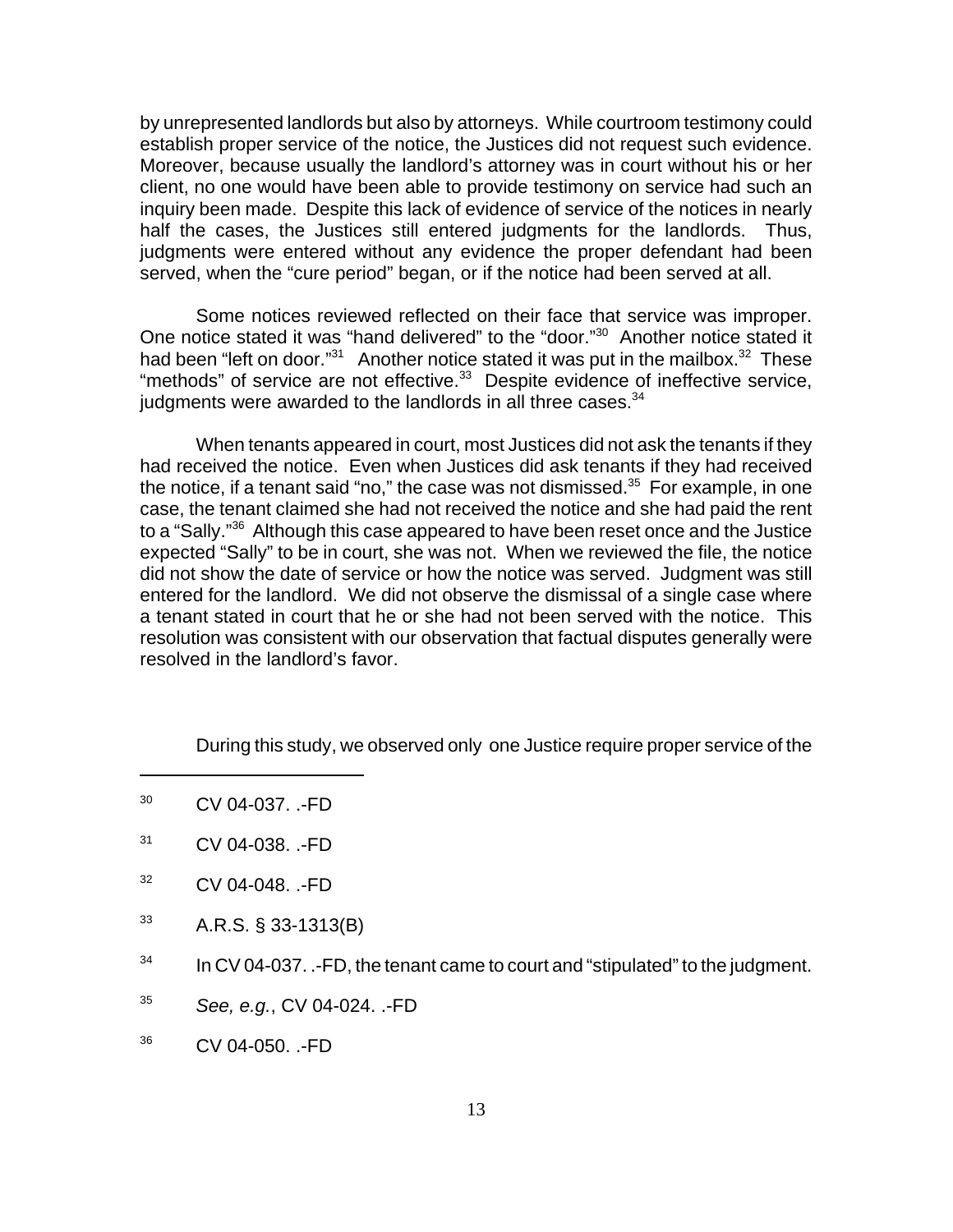notice.<sup>37</sup> In that case, the notice stated it only had been "posted." The Justice told the landlord to serve the notice properly and then return to court the next week.

The ARLTA provides for personal service of the notice as well as service by certified mail. Providing adequate service information should be a simple task and each notice should clearly show who was served, when, and by what means.

#### **C. A Proper Notice Was Not Required for an Eviction**

Eviction hearings, as currently conducted, are extremely abbreviated proceedings. When a landlord is represented by an attorney the process is particularly short. In addition to overlooking the deficiencies in the service of notices, most Justices did not check the content of the notices provided by the landlords' attorneys. For example, when asked why he failed to review the notices, one Justice responded that he has a general trust of landlords' attorneys because he sees the same attorneys every day. The Justice noted that if an error was discovered, those same attorneys would be back and have to deal with him later. This "safeguard," however, has no teeth. No one reviews the files after the judgment is granted. Defendants rarely appeal and, other than for the purposes of this study, it is unlikely anyone else would have occasion to check the accuracy of the judgments. Thus, the likelihood of an error being discovered or the offending attorney having "to deal" with the Justice later is, at most, minimal.

In addition to failing to provide required information concerning service of the notice, some notices contained inappropriate or inadequate information, which might discourage tenants from pursuing their statutory rights. Most notices contained standard language and cited to the relevant Arizona statutes. However, in this study we found notices that went beyond informing the tenant of the property owner's right to terminate the tenancy. For example, some landlords advised their tenants in the notice that the tenants would likely lose in court if legal action was instituted. $38$ While, as demonstrated in this study, that conclusion may be accurate, it is not appropriate content in a notice.

Other landlords told their tenants in the notice that if the tenant failed to move by the termination date in the notice, the tenant could be subject to additional

 $37$  CV 04-016.  $\cdot$ FD

<sup>38</sup> *See, e.g.,* CV 04-018. .-FD; CV 04-054. .-FD; CV 04-024. .-FD; CV 04-037 . .-FD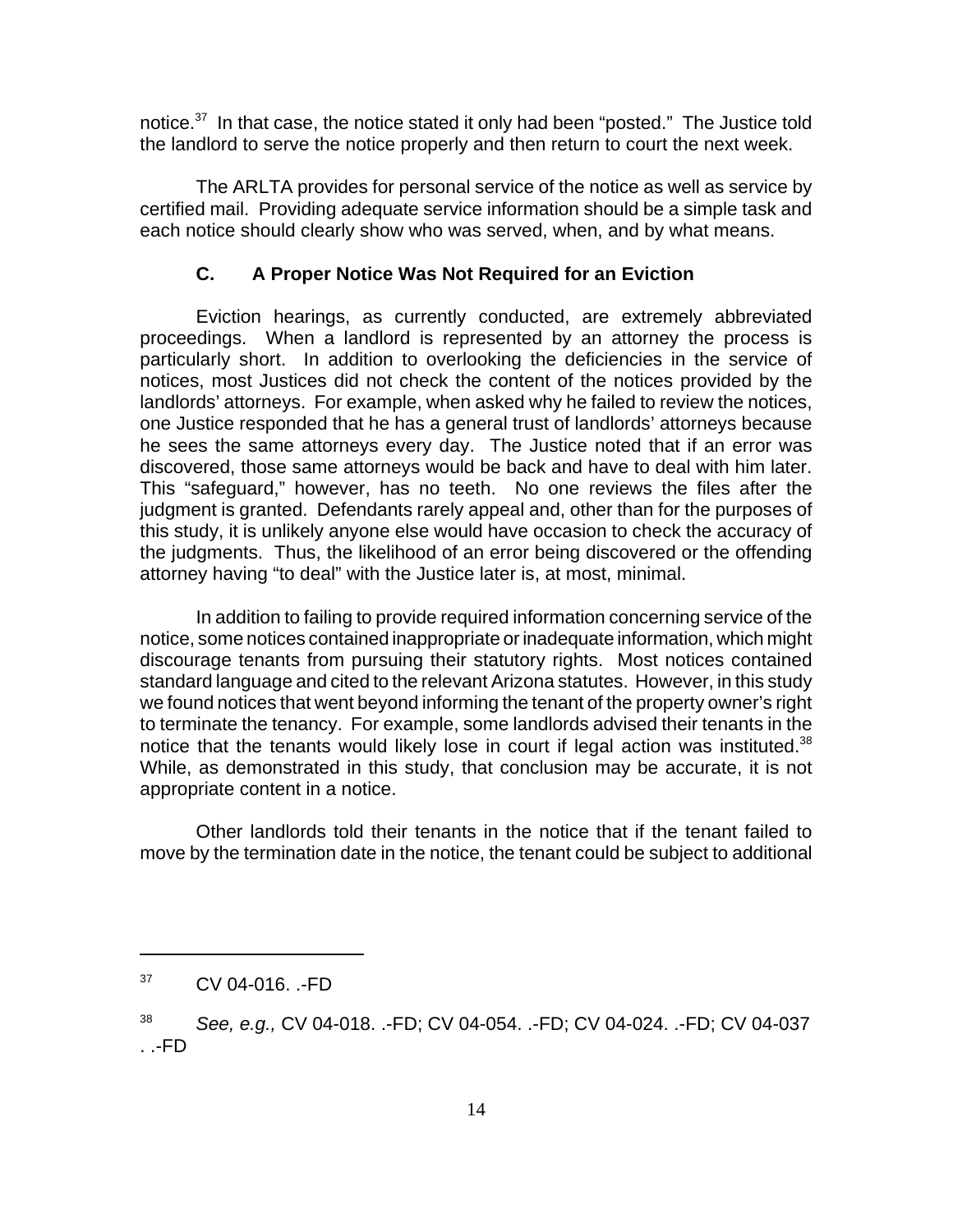damages, such as twice the monthly rental pursuant to A.R.S. § 33-1375.<sup>39</sup> This statutory provision, however, does not apply to a non-payment of rent case; it only applies where the tenant stays in possession of the rental unit after the landlord has terminated a week-to-week or month-to-month tenancy. This type of misinformation in notices may deter tenants from either coming to court, or challenging the termination, and it may encourage tenants to prematurely move from their housing.

In several notices, a \$20-25 fee to serve the five-day notice was included in the notice.<sup>40</sup> This type of fee is not permitted by statute as a prerequisite for paying the rent owed.<sup>41</sup> Another notice informed the tenant that after legal action started a \$122 "filing fee" would be added to the account; once a court date was set an extra \$38 would be added; and to satisfy the judgment an additional "\$30 fee would be added to the balance."<sup>42</sup> Such fees are not permitted by statute as a prerequisite to payment of rent owed. Yet, no Justice observed during this study took the time to read or question the text of the notice given by a represented landlord. Again, notices that include unlawful charges may deter tenants from paying the rental amount actually owed.

It did not appear the Justices had the same trust in unrepresented landlords as they had in landlords' attorneys. Unlike the extremely abbreviated default judgments for the represented landlord, a default judgment for an unrepresented landlord took considerably longer, ranging from thirty seconds to two minutes depending on the Justice. Often the unrepresented landlords were the subject of greater scrutiny, and in some courts observed, the Justices actually read their notices.

However, even when a Justice took the time to read the notice and discovered that it was deficient, the deficiency did not preclude the Justice from entering judgment for the landlord. In one case, an unrepresented landlord provided his tenants with a handwritten note stating: "I'm giving you a 5 day notice to vacate [address omitted]. This is the last 5 day notice I will give you." This was the total text

<sup>42</sup> CV 04-037. .-FD

 $39$  CV 04-018. .-FD. Another notice with similar provisions was used in CV 04-054. .-FD.

<sup>40</sup> *See*, *e.g.*, CV 04-028. .-FD; CV 04-038. .-FD. In one case, the fee to prepare and serve the five-day notice was \$56. CV 04-018. .-FD.

 $41$  A tenant is only required to pay the rent owed within five days of written notice. A.R.S. § 33-1368(B). "Rent" is defined as payments made to the landlord in consideration for the rented premises. A.R.S. § 33-1310(11).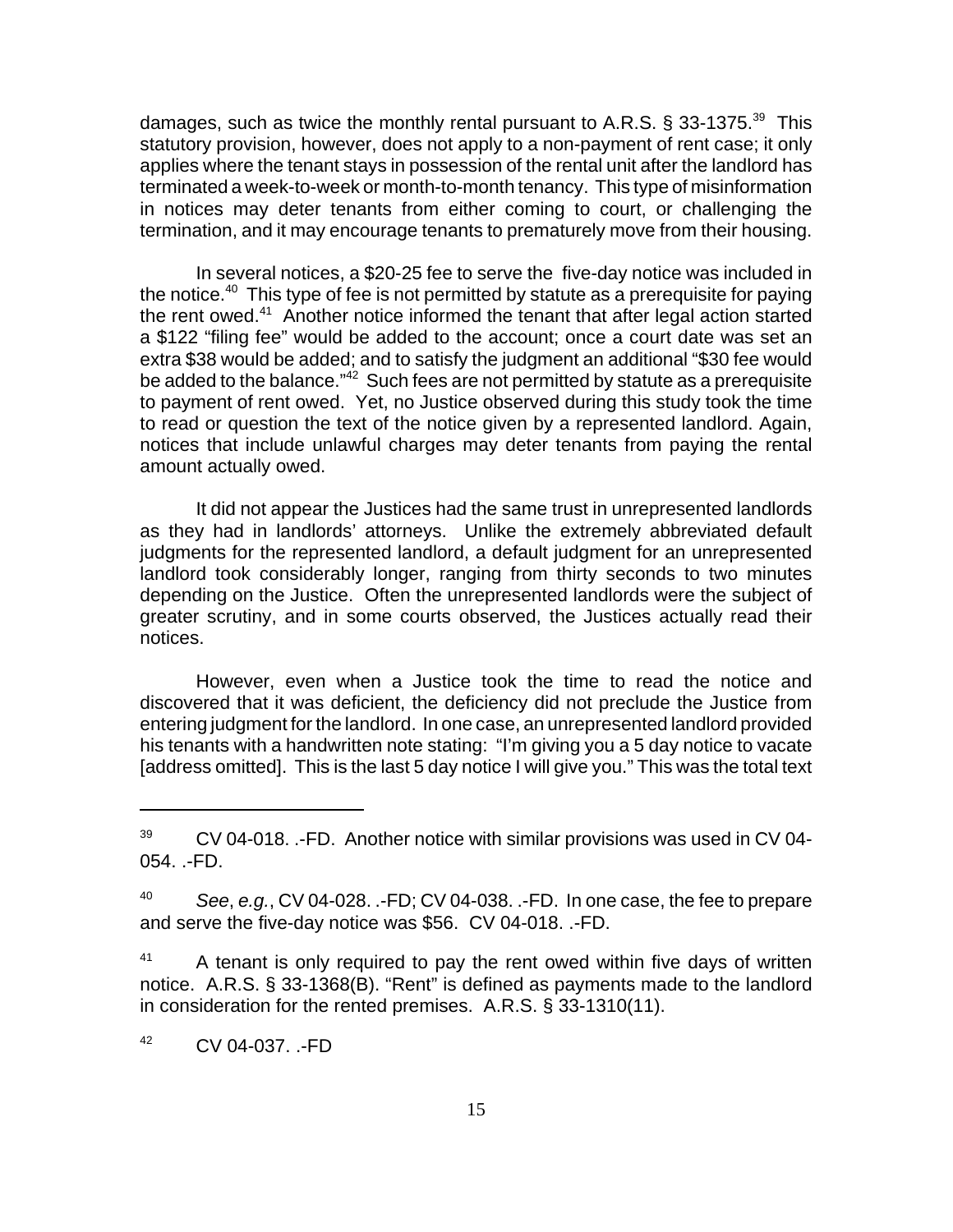of the notice. On the bottom of the notice, the landlord wrote "Mike Plaster The Postman on Fri Saw Me Put It In the Box."<sup>43</sup> No specific amount of rent owed was stated in the notice, the notice was not served properly and the tenant, who was in court, disputed that she owed the amount claimed by landlord. The Justice stated on the record that the notice was "unacceptable," and then proceeded to give the landlord a copy of an acceptable five-day notice for non-payment of rent. Yet, at the close of the hearing, the Justice still granted possession to the landlord. In addition, the Justice initially awarded the landlord a money judgment for \$1,470, which was removed only after the landlord stated he did not want the money judgment.

In another case, an unrepresented landlord was attempting to evict a tenant with a month-to-month tenancy based on a 30-day notice to vacate.<sup>44</sup> The ARLTA requires that such a notice must be served 30 days prior to the end of the tenant's last month.<sup>45</sup> However, from the landlord's statements in court, it appeared he had served the notice two days late, making it impossible for him to evict the tenant by the end of the month. A discussion took place between the landlord and the Justice regarding the deficient notice, but the court granted judgment against the tenant. The Justice did advise the landlord that if the tenant challenged the ruling, it would have to be set aside. When the file was reviewed, it showed that the notice apparently had been faxed to the tenant on June  $2^{nd}$  but the date of May  $30^{th}$  had been handwritten on the notice.

In one case, the notice upon which the eviction was based was for "breach of the lease agreement and apartment abandonment." The notice was personally served on the tenant who still had property in the unit and appeared to be living in the unit. $46$  The notice stated the landlord had changed the locks. The complaint was filed the next day and claimed non-payment of rent. Although this was not a proper situation to give an "abandonment" notice, A.R.S. § 33-1370(H), and the time period to cure had not expired for a five-day notice for non-payment of rent when the complaint was filed, judgment was entered for the landlord.

- <sup>43</sup> CV 04-048. .-FD
- <sup>44</sup> CV 04-032. .-FD
- $^{45}$  A.R.S. § 33-1375(B)
- <sup>46</sup> CV 04-051. .-FD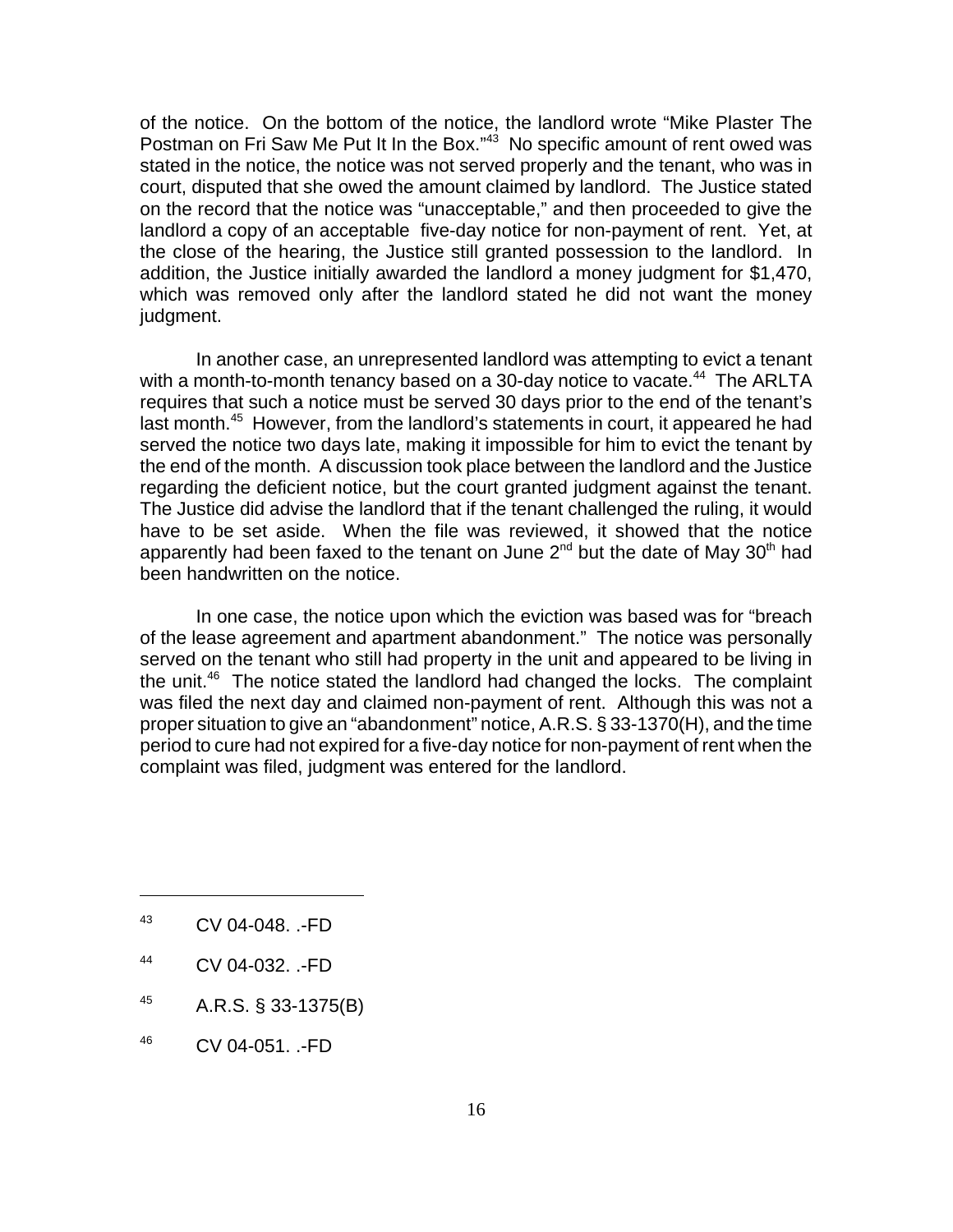In another case, the notice asked the tenant to "vacate" the premises or pay the rent owed, but gave no time period in which to pay the rent.<sup>47</sup> It also did not state when or where the notice was served. Although the Justice asked to see the notice, he did not note any deficiencies on the record.

In each of the above cases, evidence of a properly served and adequate notice should have been part of the landlord's case but was not required by the court. Despite the statutory requirements for a proper notice, Justices appeared loath to dismiss a case based upon a defective notice. Possession of the rental unit may only be awarded to the landlord if a tenant holds over after her tenancy is properly terminated. If there is no valid notice terminating the tenancy, then these cases should be dismissed.

#### **D. Evictions Were Brought Prematurely**

Notices serve the dual purposes to inform the tenant of the landlord's intent to terminate the rental agreement and prescribe the grace period until a suit may be filed. The ARLTA provides that when a notice for non-payment of rent is served personally, an eviction suit can be filed six days later.<sup>48</sup> However, when a tenant is served notice by posting the notice on his door and by certified mail, he is deemed to have received it on the day he picks up the certified letter or five days after mailing, whichever occurs earliest. Thus a five-day notice for non-payment of rent becomes a ten-day notice when service is by posting and certified mail. Likewise, a ten-day notice for breach of a lease term becomes a 15-day notice when it is posted and mailed.<sup>49</sup>

As noted in Section IV (B) above, in more than 40% of the files examined for this study, the date or method of service of the notice was not included on the notice. Thus, it was impossible in many of these files for the researchers or the court to determine if the case was prematurely filed.

However, even when the notice did specify how and when it was served, most Justices did not review the notice for this information. In one court where the

 $47$  CV 04-037.  $\cdot$ -FD. The landlord did not have proof of service of the complaint and summons in court. The Justice told the landlord to submit the proof of service later that day. When we checked the file, service had occurred later on the court day. The case was subsequently dismissed two weeks later for improper service, and no judgment was awarded on that basis.

 $^{48}$  A.R.S. § 33-1313(B); A.R.S. § 33-1368(B)

 $^{49}$  A.R.S. § 33-1313(B)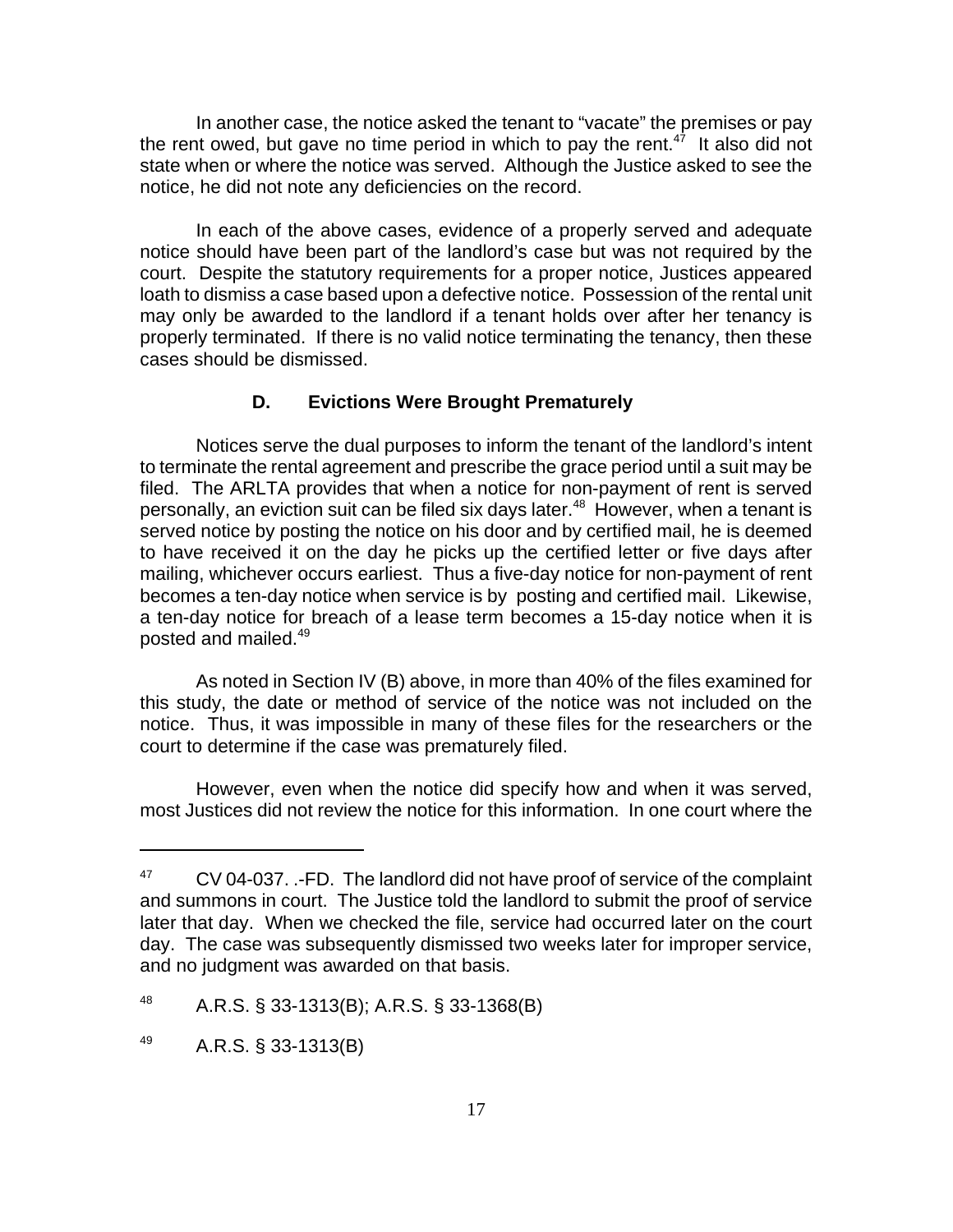Justice was moving particularly quickly, two default judgments were granted to a landlord in less than 60 seconds. When we examined one of those files, we discovered that the landlord had served the breach of lease notice personally upon the tenant, and then filed the eviction action the next day.<sup>50</sup> Since most Justices do not ask many questions of landlords and do not read the notices, these premature filings appear to go largely unnoticed. $51$ 

Despite the failure of landlords to comply with the statutory requirements of ARLTA, there was not one denial of a judgment to a landlord based on a deficient notice in any Justice Court observed. Overall, the termination of tenancy notice, an initial and critical step in the eviction process, was given little, if any, attention by the Justices.

# **E. Most Eviction Complaints Were Not Personally Served**

After the landlord provides the tenant with a properly served notice and the requisite cure period has passed, the landlord may file an eviction action.<sup>52</sup> ARLTA allows for personal and certified mail service of the summons and complaint. $53$ Service by certified mail is considered effective three days after mailing.<sup>54</sup> In this study, more complaints were served by certified mail than were served personally. Of the 128 files examined in this study, only 55 affidavits of service stated that the summons and complaint were personally served.

Anything other than personal service of the complaint and summons can be problematic, given the short time frame between service of the pleadings and the court date. Although allowed by statute, service by certified mail creates a problem for the tenant who does not pick up his or her certified mail quickly or even regularly. If the complaint is served by certified mail it also must be posted "conspicuously" on the tenant's door.<sup>55</sup> Any document posted on a door is susceptible to being torn

- <sup>52</sup> A.R.S. § 33-1377
- $^{53}$  A.R.S. § 33-1377(B)
- <sup>54</sup> A.R.S. § 33-1377(B)

<sup>55</sup> A.R.S. § 33-1377(B)

<sup>50</sup> CV 04-051. .-FD

<sup>51</sup> *See also*, CV 04-037. .-FD (notice "hand delivered to: Door" and the complaint was filed seven days later); CV 04-048. .-FD (notice put in mailbox, complaint filed five days later).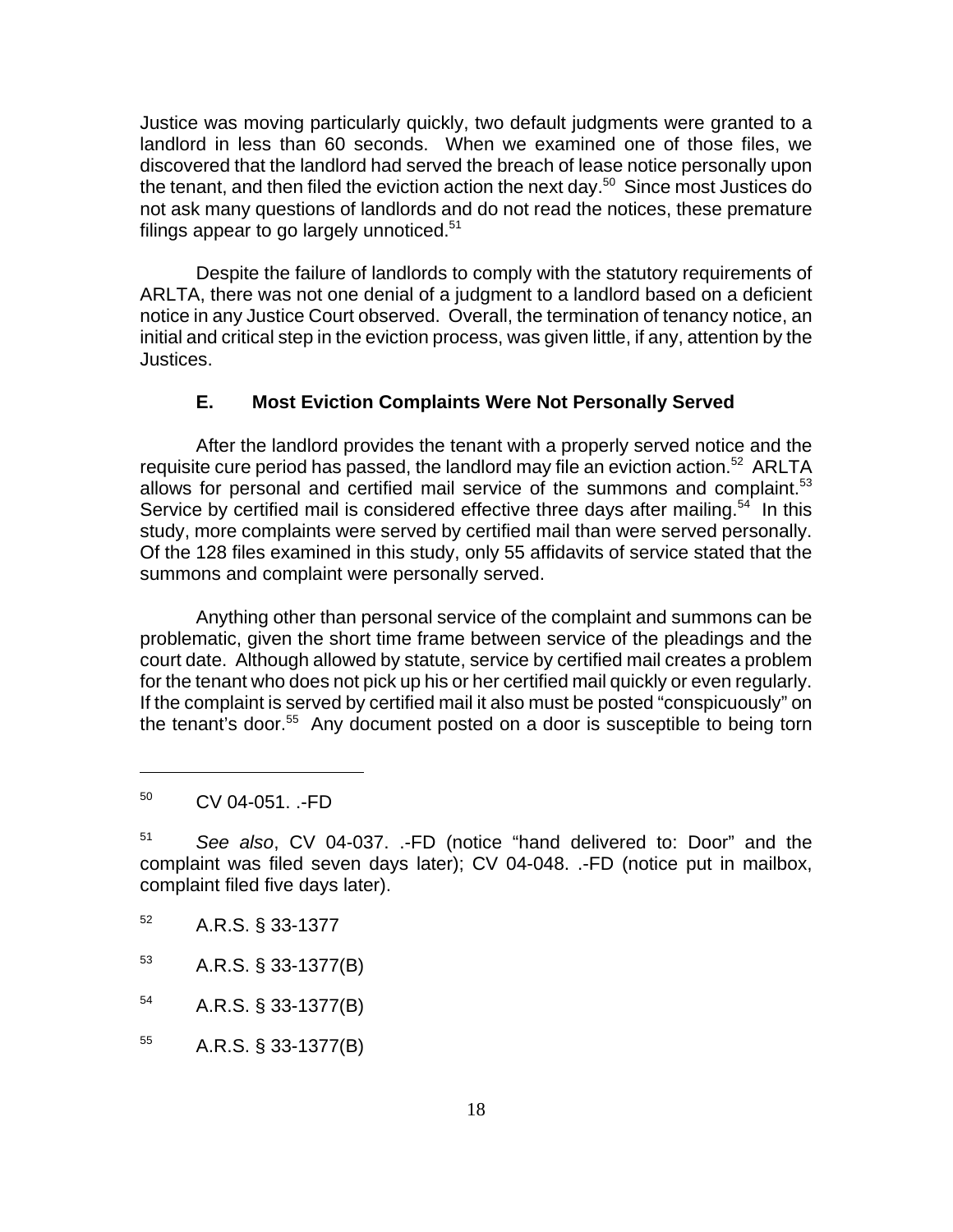down by neighbors or children or being blown away by the wind. Because of the short time period between certified mailing of the summons and complaint and the court hearing, there is a question whether many tenants even know about the eviction proceedings.

We examined the court files to determine if proper service of the summons and complaint was provided to the tenants.<sup>56</sup> While the majority of the files contained affidavits and certified mail receipts of the posting and mailed service, some files reflected that the personal service was inadequate. In two files, personal service was purported to have been made on a "resistive occupant" on the other side of the door.<sup>57</sup> One affidavit stated that service was made "by slipping a copy" through a space in the front door. A resistive occupant, on the other side of the door, pulled the paper inside."58 Certainly, because the identity of the person "receiving" service is unknown, the adequacy of service is questionable. In many cases, it could be a child, or an individual under the designated age for service. In both these cases, no other service was attempted.

# **F. Summons that Contained Incorrect Information**

We found at least one form complaint and summons used by an attorney that contained incorrect information. The summons informed the defendant that "You must appear &/or defend the complaint by filing an answer & paying and (sic) answer fee to the court."59 This form pleading contained incorrect information because there is no requirement to file an answer in eviction cases and any filing fees may be waived by the court. *See* Section VIII(C)(1). This type of misinformation in pleadings also may deter tenants from coming to court.

Another form summons informed defendants: "If you fail to appear, answer and defend, judgment may be entered against you ... ."<sup>60</sup> To the extent this form

<sup>57</sup> CV 04-018. .-FD; CV 04-51. .-FD

 $56$  During this study, we did not look to see if plaintiffs filed original summonses with the court. Nor did we look to see if service of the complaint occurred sufficiently in advance of the hearing.

<sup>58</sup> CV 04-018. .-FD

<sup>59</sup> CV 04-031. .-FD

<sup>60</sup> *See, e.g.,* CV 04-047. .-FD; CV 04-055. .-FD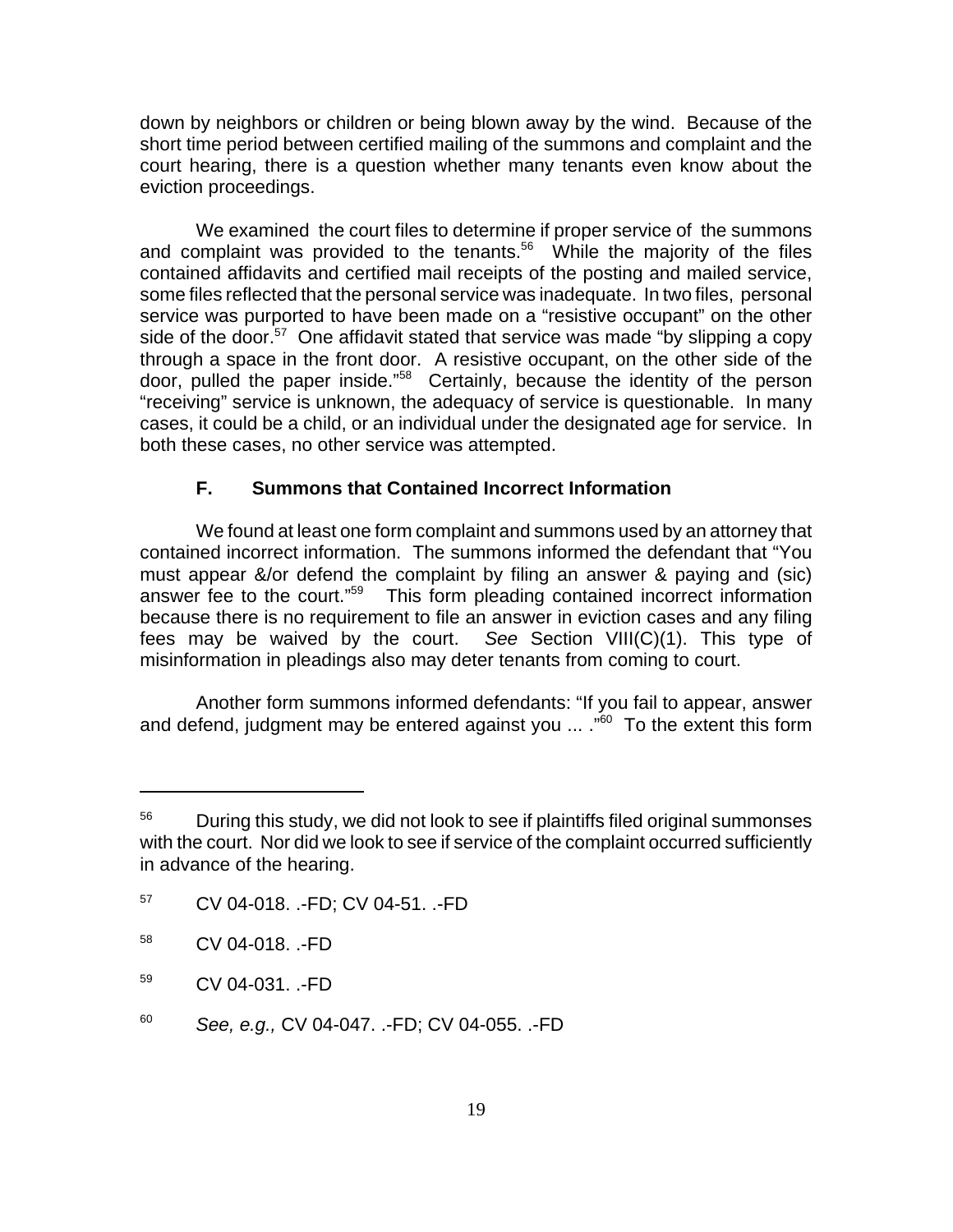makes it appear that an "answer," not merely a defense, is required, it also is incorrect.

#### **G. Inadequacy of Complaints**

An eviction complaint by an "aggrieved" party must be in writing and under oath.61 The statute provides that "the complaint shall contain a description of the premises of which possession is claimed … and shall state the facts which entitle the plaintiff to possession and authorize the action.<sup>62</sup> From the court files reviewed for this study, most complaints failed to satisfy these statutory requirements.

A verified complaint is required. $63$  In cases where the landlord is represented by an attorney, the attorney, not the landlord, signed the complaints under oath. Some attorneys signed their form complaint, swearing that the complaint was true and correct to the best of his or her knowledge. $64$  For other form complaints, the attorneys stated that "upon information and belief, I believe the matters stated in the complaint to be true."<sup>65</sup>

In marked contrast to the form complaints typically used in evictions cases, the form complaint on the Justice Court website, includes the statement "I attest to the accuracy of the facts stated above based upon personal knowledge." No such statement was in any attorney's form complaint we reviewed. Rule 11(b) of the Arizona Rules of Civil Procedure requires that if a verified pleading is required, it may be verified by a person "acquainted with the facts."

Eviction attorneys handle a large volume of cases. An attorney may have as many as 40 cases on one call, alone. When the attorney for a landlord appears in court, he or she rarely knows the underlying facts of the case. The notices and other information typically are prepared by property managers or owners and the

- $61$  A.R.S. § 12-1175(A)
- $62$  A.R.S. § 12-1175(B)
- $^{63}$  A.R.S. § 12-1175(A)
- <sup>64</sup> CV 04-055. .-FD
- $65$  CV 04-051. .-FD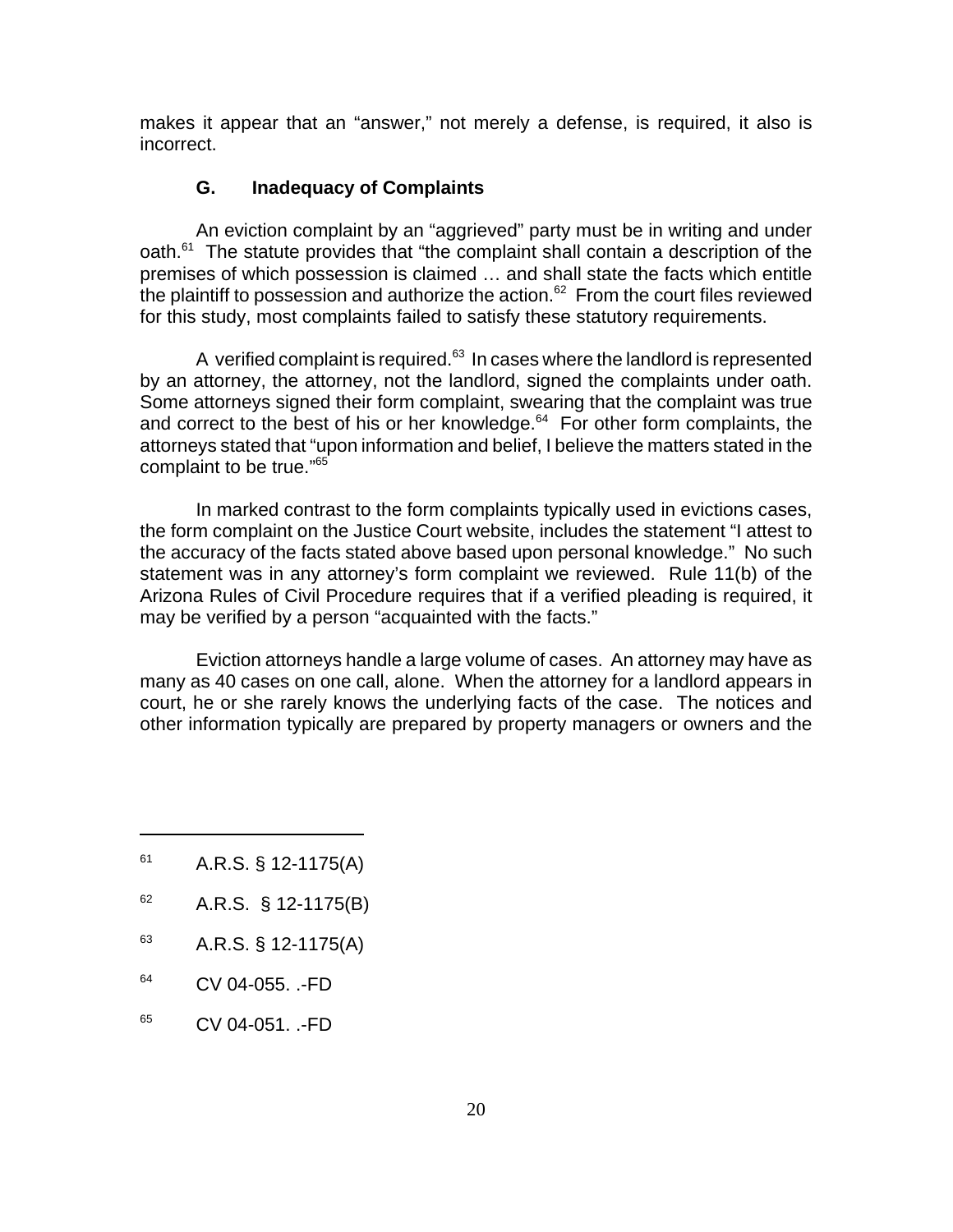paperwork is submitted to the attorney's office.<sup>66</sup> Thus, it is doubtful that the landlord's attorney who signs the complaint has the requisite knowledge of the facts.

As an example, typically the form complaints we reviewed stated the notice was served on a specified date. From our file reviews, we found this date usually was the date of the notice, not the date of service of the notice, because as discussed in Section IV (B), 40% of the notices did not show when and to whom they were served.

# **1. Inadequate Information About the Breach of Lease Term and Monetary Judgment Requested**

The form complaints used by landlords provide very little information concerning the alleged breach of the lease term. Most law offices use two common versions of a form complaint. The first type has boxes, which the attorney can check, representing the particular type of breach the tenant has committed. These complaints list the four most common breaches: non-payment of rent, material noncompliance with the rental agreement, material non-compliance affecting health and safety, and material and irreparable breach. They also include another box for "other reason."67 In addition, these form complaints also contain a blanket statement that the court has jurisdiction over the action, the address of the premises, amount of rent owed, and a statement that the defendant and all occupants have refused to deliver possession. From the face of the check-box complaints, it usually was impossible to tell what specific action the tenant had allegedly committed that the landlord claimed breached the lease.

In the second common type of form complaint used by attorneys, there is only the statement that the "defendant was served a notice pursuant to law, incorporated [in the complaint] by reference."<sup>68</sup> Although the notice is purportedly "incorporated by reference" into the complaint, in the files we reviewed, the notice was not attached to the complaint. In a situation where a tenant may have received more than one notice, the tenant may not even know which notice the landlord is proceeding under. We also found some form complaints that referenced a

<sup>&</sup>lt;sup>66</sup> Information from interview of plaintiffs' attorney.

<sup>67</sup> *See, e.g.*, categories taken from the form complaint used in CV 04-051. .-FD.

<sup>&</sup>lt;sup>68</sup> From the form complaint used in CV 04-047. .-FD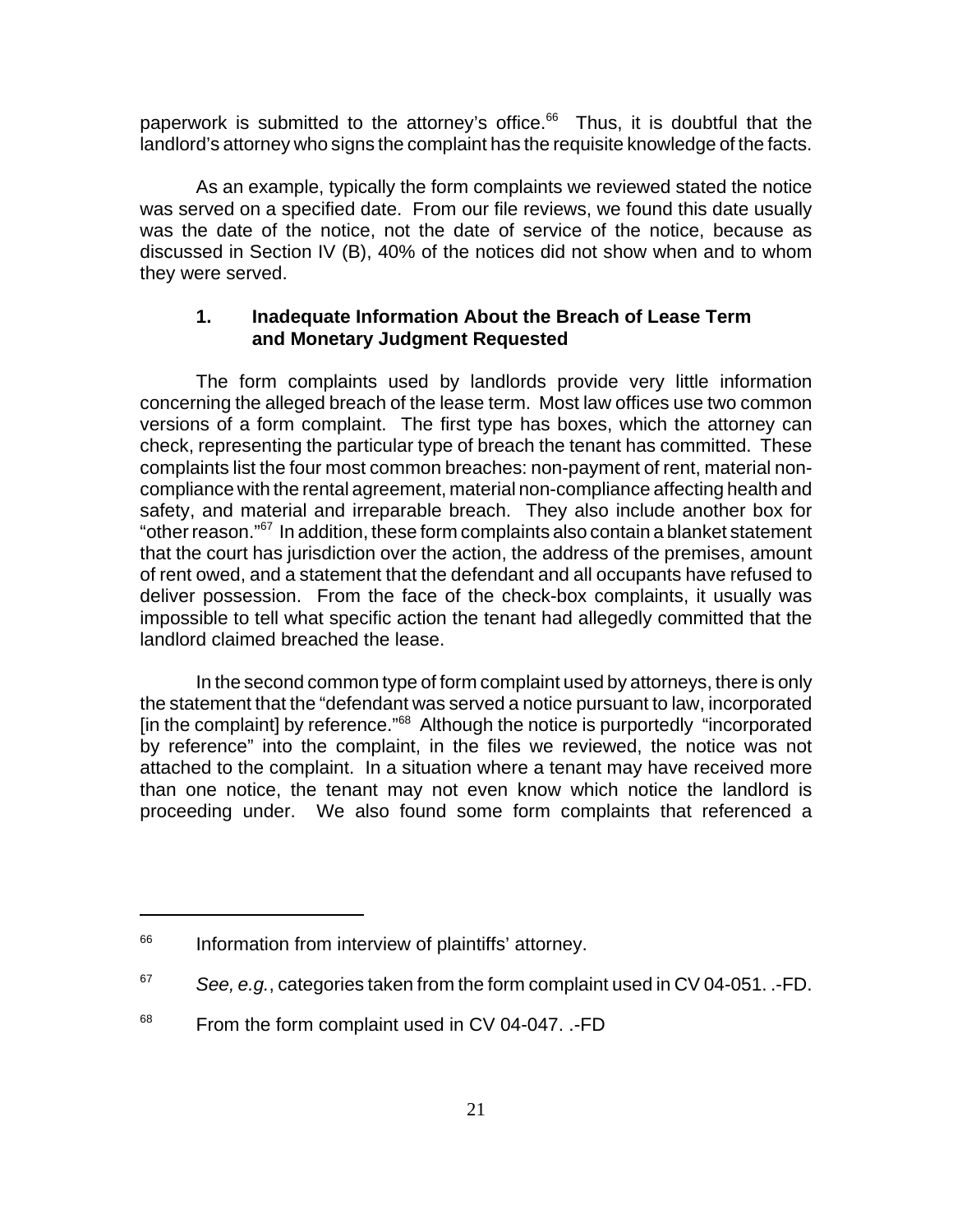termination notice, but did not even purport to incorporate the notice in the complaint.<sup>69</sup>

Overall, these form complaints provide very little information. Besides not informing the tenant of the alleged breach, the complaints do not plead a specific sum of money sought. Often the form complaint will request that the plaintiff be awarded rent owed and other "applicable fees" with no amount specified.<sup>70</sup>

A typical complaint used by an attorney pled the following:

- 1. I am the attorney for the Plaintiff in this action.
- 2. This Court has jurisdiction over this action.
- 3. That Defendant wrongfully withholds possession of said premises from Plaintiffs.
- 4. Plaintiff is entitled to immediate possession of the following described premises:

8721 N. … AVE. , Apt. …, PEORIA, ARIZONA.

- 5. On 06/09/04 Defendant was served NOTICE pursuant to law, incorporated herein by reference.
- 6. Rental per month is \$470.00; and rent is due and unpaid since 06/01/04; plus a balance of \$590.00; plus after accruing rent, late fees, attorney's fees, damages, and costs.<sup>71</sup> (Emphasis in original).

A tenant reading this complaint has no way of knowing the specific amount of the judgment sought.

# **2. Lack of Evidence of Material and Irreparable Breaches**

The most expedited type of proceeding occurs when the landlord alleges a material and irreparable breach of the lease and seeks an immediate eviction.<sup>72</sup> In such cases, the complaint may be filed immediately after service of the termination notice, the trial will be the third day after filing the complaint, and a writ can be

 $72$  Immediate evictions are authorized by A.R.S. § 33-1368(A).

<sup>69</sup> *See, e.g.*, CV 04-055. .-FD; CV 04-037. .-FD

 $^{70}$  CV 04-029.  $\cdot$ FD

 $^{71}$  CV 04-050.  $\cdot$ -FD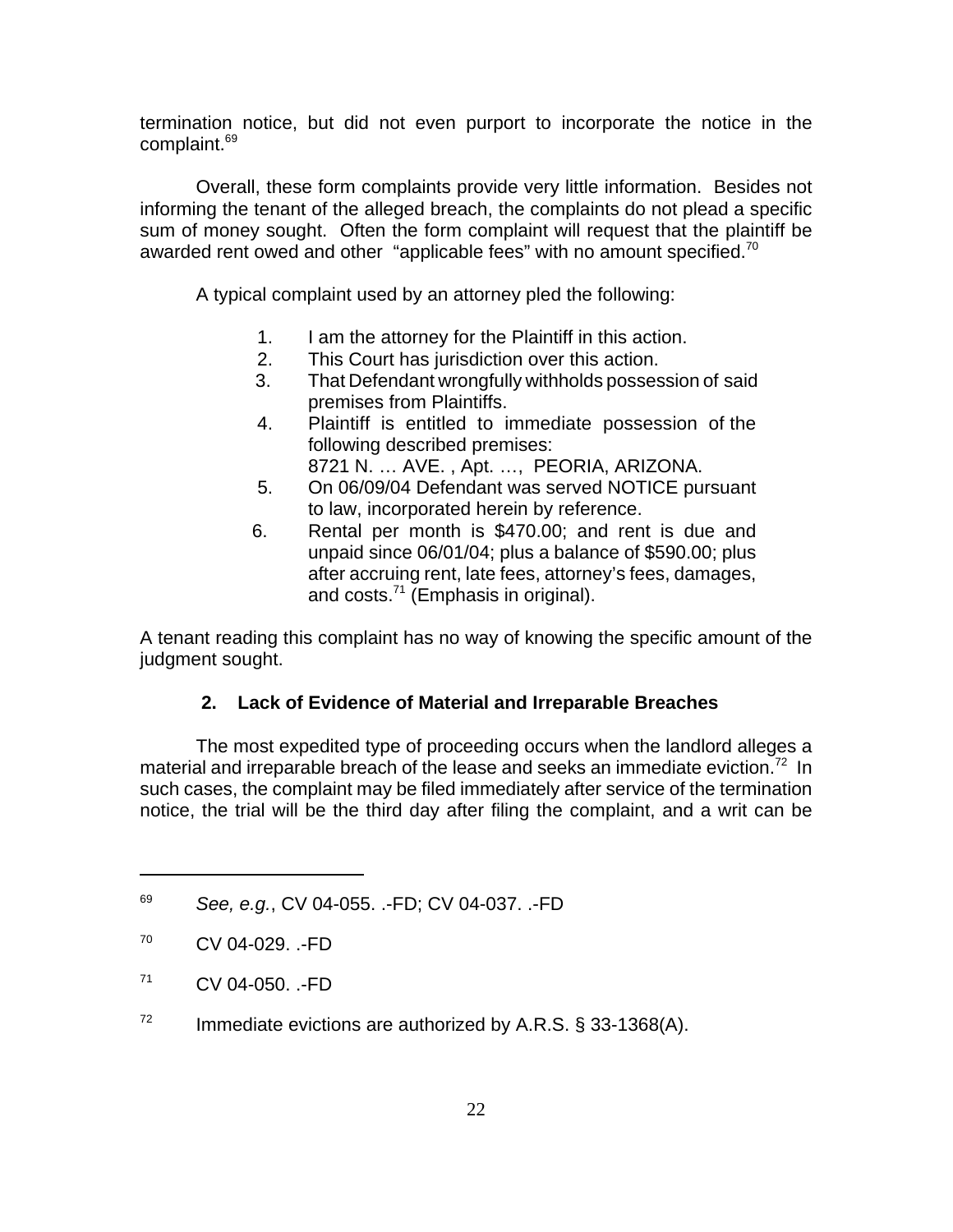issued within 12 to 24 hours after the judgment is signed. $73$  This expedited type of case raises due process concerns. First, when service of the complaint is by certified mail and posting, the tenant may not even be aware of the lawsuit before the court date. Second, from the face of the form complaints, it is often impossible to know what the tenant did that constituted a material and irreparable breach.

Because the immediate eviction is an extraordinary legal remedy and should be reserved for only the most serious cases, pleading the specific facts in the complaint should be required. Moreover, the ARLTA provides: "If after the **hearing** the court finds **by a preponderance of the evidence** that the material and irreparable breach did occur," relief will be provided. (Emphasis added).<sup>74</sup> Despite the statutory requirements, many Justices failed to require any evidence of material and irreparable breach.75 While occasionally a landlord put on evidence of the material breach, this was the exception not the rule.<sup>76</sup> Since most Justices did not look at the complaint and the notice, they often ordered the tenant out of the premises without any idea of what the material and irreparable breach was, or whether the breach was fairly characterized as material and irreparable.

Additionally, the pace of the court process gives rise to numerous due process concerns, particularly with respect to the proof that should be offered at trial. In one court, a landlord alleged a material and irreparable breach and requested an immediate eviction of the tenant.<sup>77</sup> From the complaint, it was impossible to tell what breach had occurred. Likewise, one could not tell what the breach was by examining the notice, because the content was obscured by a certified mail receipt that had been photocopied over the part of the notice specifying the breach. The Justice granted judgment for the landlord allowing five days to move, without asking any questions.

In another case requesting immediate enforcement of the writ, the landlord, who was in court, had no personal knowledge of the actions allegedly taken by the

- $73$  A.R.S. § 33-1377(E)
- $^{74}$  A.R.S. § 33-1377)(E)
- <sup>75</sup> *See, e.g.*, CV 04-046. .-FD
- $^{76}$  CV 04-047.  $\cdot$ -FD
- $^{77}$  CV 04-016. .-FD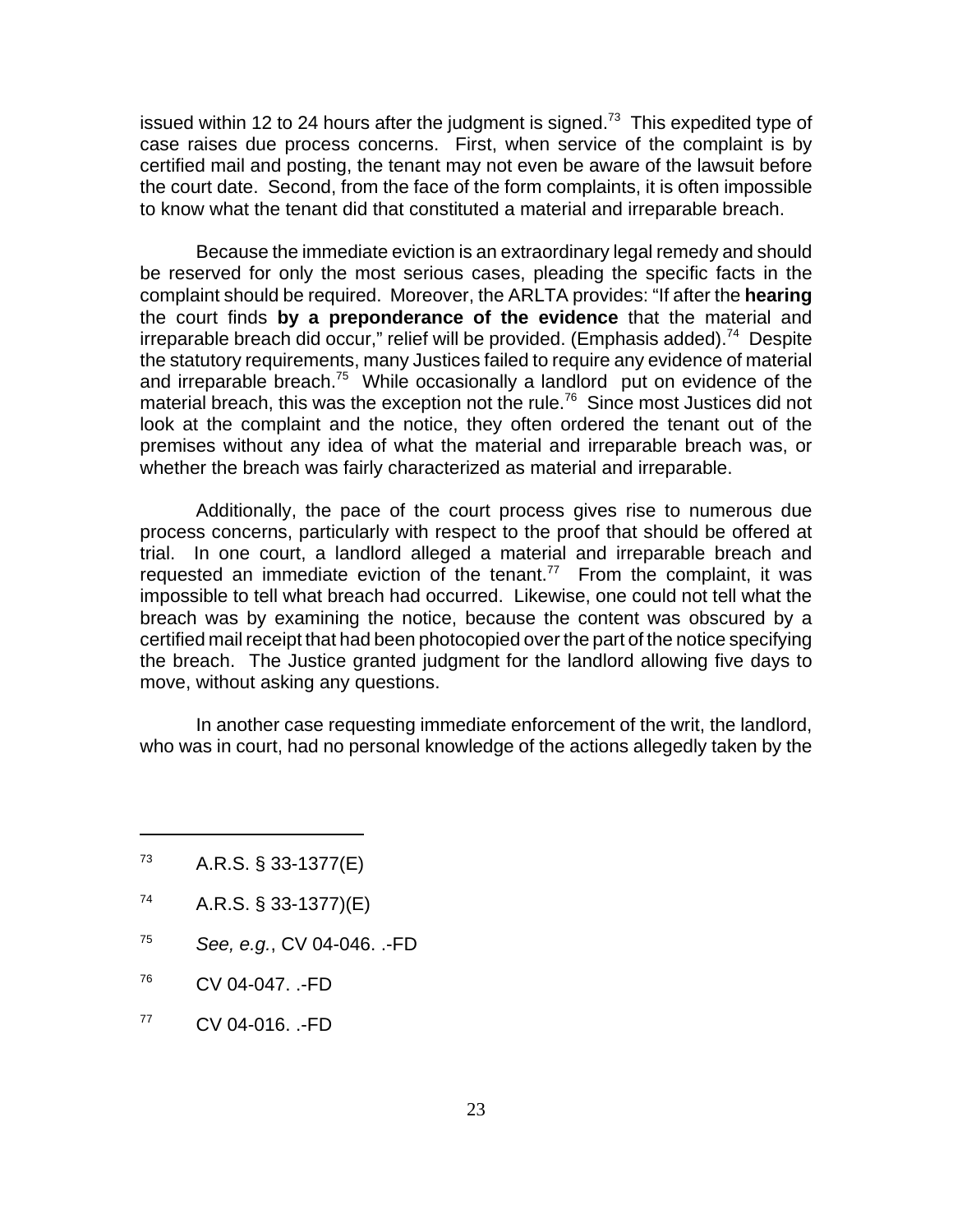tenant that formed the basis of the eviction action.<sup>78</sup> The eviction notice contained general claims of infliction of bodily harm, assault and threats. The landlord had a police report that the Justice acknowledged was "hearsay." The Justice stated that if the tenant had come to court and proceeded to trial, the police reports would not be admissible. Despite the landlord's lack of personal knowledge of the breach, the Justice granted judgment for the landlord and an immediate writ issued.

# **3. The Complaints Often Requested More Money than the Notices, and the Judgments Were for Even Higher Amounts**

Although most evictions are based on a contract, only a few files actually contained the contract. This is of particular concern because most evictions are based on non-payment of rent. The issue of late payments, attorney's fees and any reimbursable rental concessions are all terms of the lease. In several courtrooms, the Justices simply asked the attorney to "avow" that the lease provided for the amounts requested. This request for an avowal occurred even when the attorney handling the eviction had another attorney standing in for him or her in court. Because landlords' attorneys often stand in for each other, we observed several situations where an attorney who knew nothing about the case was avowing to the contents of the leases underlying the evictions. To compound this problem, some Justices sped up the process even more by asking for a single "blanket avowal" that the amounts sought in the judgments were allowed by the leases, for several cases at a time. Only a few Justices, such as in Justice Court M, compared the amounts claimed in the notice to the amounts sought in the complaint or judgment.

In addition, generally, the amount of rent requested in the complaint was higher than the amount sought in the notice. In two out of every three files reviewed for this study, the amount requested in the notice was different from the amount of rent alleged in the complaint. In many cases the difference was greater than \$500 and no explanation of the charges was provided. Also, many complaints sought "other charges," not specified by amount or type.

 After the complaint was filed it was typical for the judgment (including late fees and attorney's fees) to be twice the amount specified in the notice. In many cases, even higher amounts were requested and awarded. As with the notice, most Justices failed to review the complaint, nor did they ask most landlords any questions about the complaint at the eviction hearings.

<sup>78</sup> CV 04-047. .-FD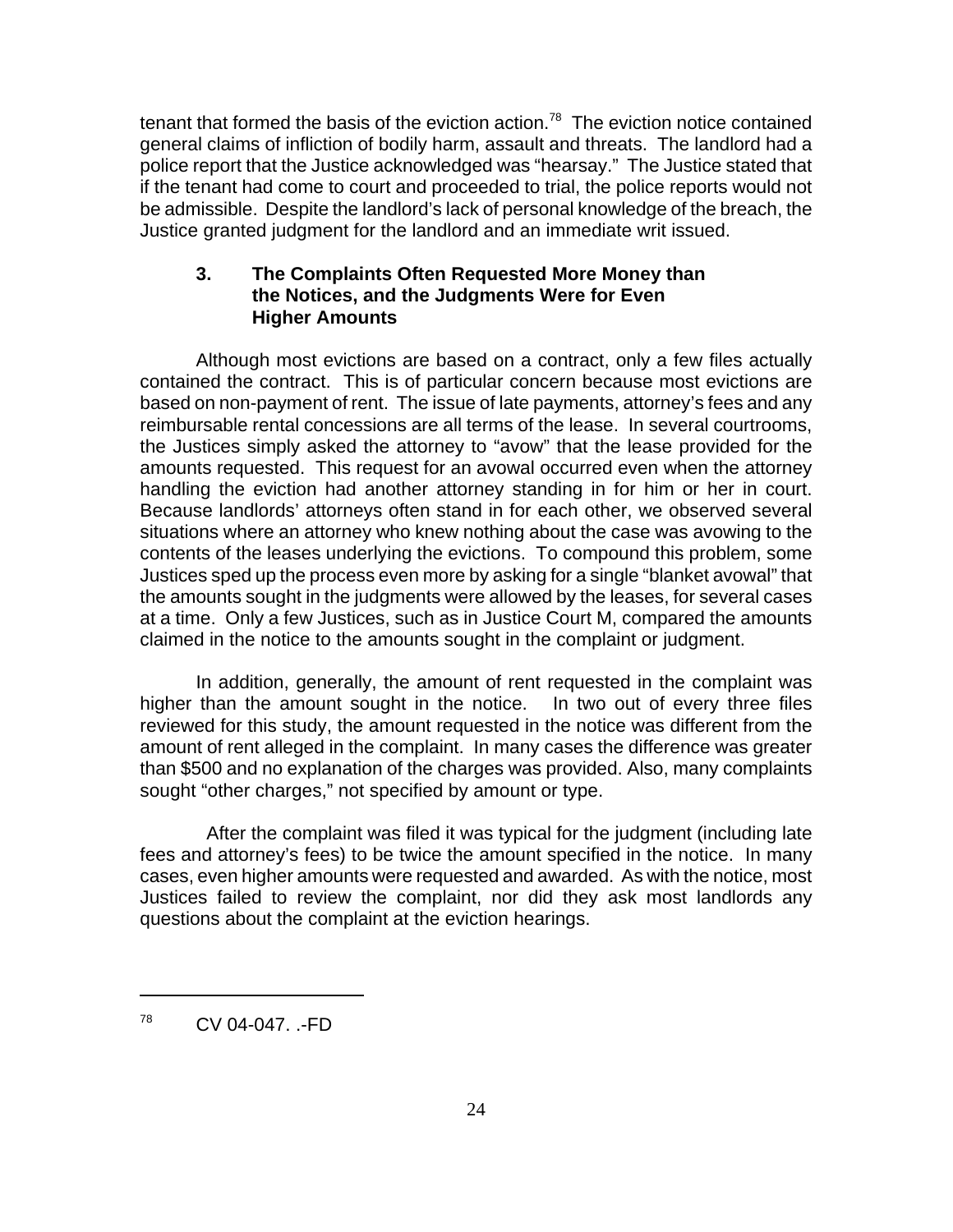Some complaints that specified the rent owed contained a string cite of other claims such as "late charges, accruing rent, attorney's fees … costs, ... rental concessions,... damages… ." Then in the "Therefore" clause, the landlord prayed for "rent due ... late charges ... costs ... attorney's fees and damages  $\ldots$ .<sup>79</sup> There is no way for a tenant to know how much the landlord is seeking with such generic claims. As a result, judgments far in excess of the rent owed were awarded.

- ! For example, in one case, the notice requested \$470.00 and late fees of \$50.00.<sup>80</sup> The complaint requested rent of \$470.00, a balance of \$590.00, plus after accruing rent, late fees, attorney's fees, damages and costs. The judgment was for \$1,500.00 in rent, plus costs, attorneys' fees and late fees, totaling \$1,728.00.
- In another case, late fees and concessions of \$820.00 were awarded against a tenant who owed one month's rent of  $$620.00$ .<sup>81</sup> The judgment totaled \$1,616.30.
- In one case, the complaint requested \$1,007.82 in rent but the judgment included \$860.91 in late fees and concessions, for a total judgment of  $$2,045.73<sup>82</sup>$
- In one case, the rent owed was \$676.97, but charges and costs brought the judgment to \$1,839.22.<sup>83</sup>
- In one case, the complaint requested \$833.61 in rent, yet judgment was for \$2,107.92, because of a \$1,089.87 concession. $84$
- In another case, the rent owed was \$643.00 but judgment was for \$1,883.00 because of late fees and rental concessions.<sup>85</sup>
- <sup>79</sup> *See, e.g.*, CV 04-037. .-FD
- 80 CV 04-050. .-FD
- 81 CV 04-037. .-FD
- 82 CV 04-047. .-FD
- <sup>83</sup> CV 04-048. .-FD
- 84 CV 04-045. .-FD
- 85 CV 04-024. .-FD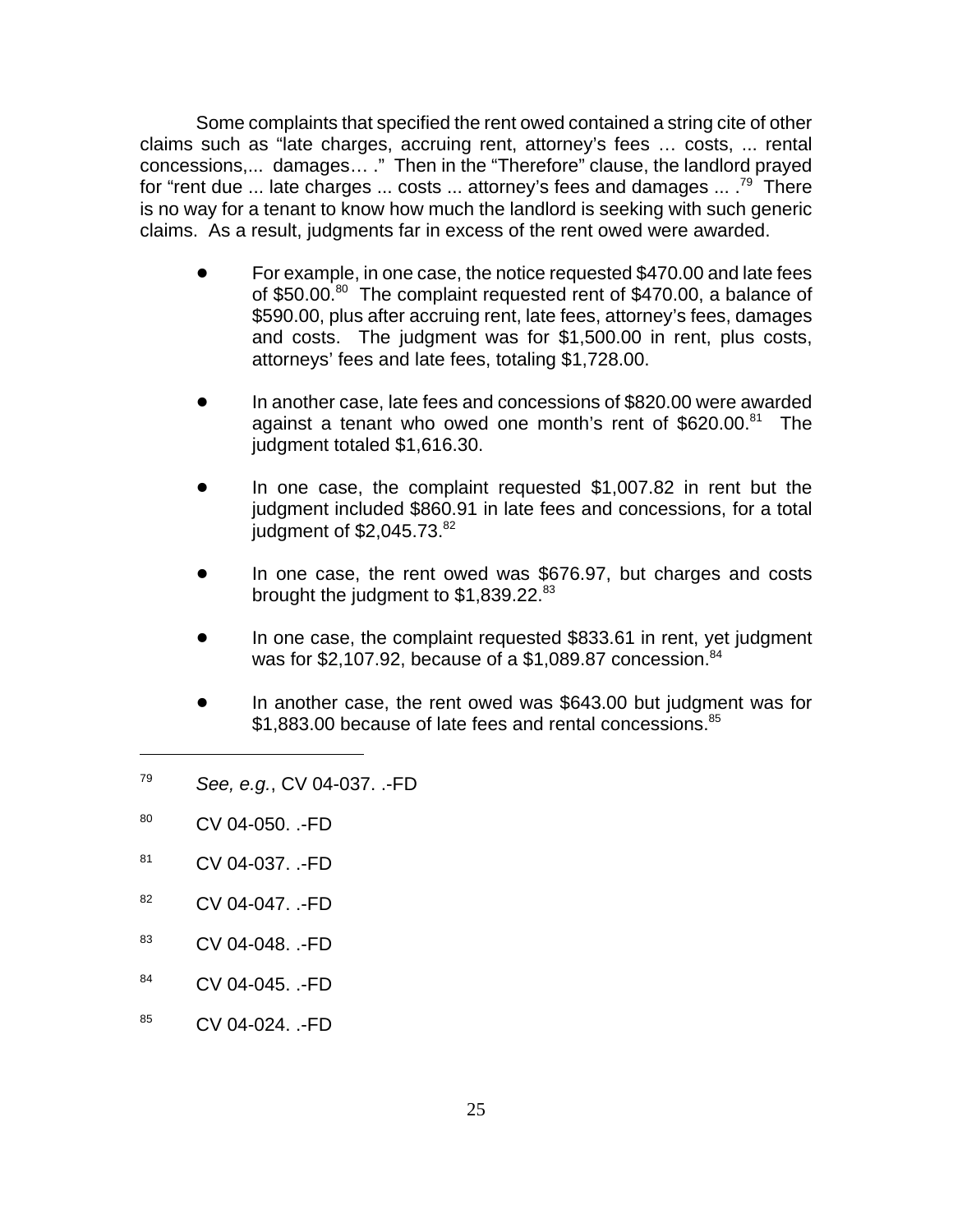- In one case, the rent owed was \$474.25 but the total judgment was for \$1,076.23.86
- In one file reviewed for this study, the notice asked for \$1814.99 in rent, including late fees. $87$  In the six days between the date of the notice and the filing of the complaint, the rent owed ballooned to \$4324.99. The Judge granted a judgment for \$4,590.99 without asking for any accounting of the extra \$2,500.00.

In another case, the file reflected that a tenant was given a ten-day notice for a material breach related to health and safety and a five-day notice for non-payment of rent in the amount of \$908.43. The form complaint issued by the landlord's attorney prayed for \$0.00 in rent, but at some unknown point, the attorney wrote off to one side on the complaint "Plaintiff further requests an award of any rent owing."<sup>88</sup> The judgment granted to the landlord was for \$1948.50.

The judgments awarded in eviction cases are substantial. In the 80 court files reviewed in this study where a monetary judgment was awarded to the landlord, the average judgment was approximately \$1,500.00.

Although certainly not the norm, we observed a few Justices who questioned landlords about the amount of money sought. As an example, the Justice in Justice Court A reduced the late fees to \$150.00 in several cases.<sup>89</sup>

# **4. When Accounting Discrepancies Were Noticed by Justices, Landlords' Attorneys Were Unable to Explain the Discrepancies**

As noted previously, eviction attorneys handle numerous cases in a limited amount of time. Although the attorneys made blanket "avowals" to the Justices concerning the underlying lease terms, often they were unable to explain discrepancies in the accounting when pressed to do so by a Justice. If a dispute arose, the attorneys appeared unfamiliar with the underlying facts of each case, and

<sup>89</sup> *See, e.g.*, CV 04-029. .-FD

<sup>86</sup> CV 04-024. .-FD

 $87$  CV 04-054.  $-FD$ 

<sup>&</sup>lt;sup>88</sup> CV 04-047. .-FD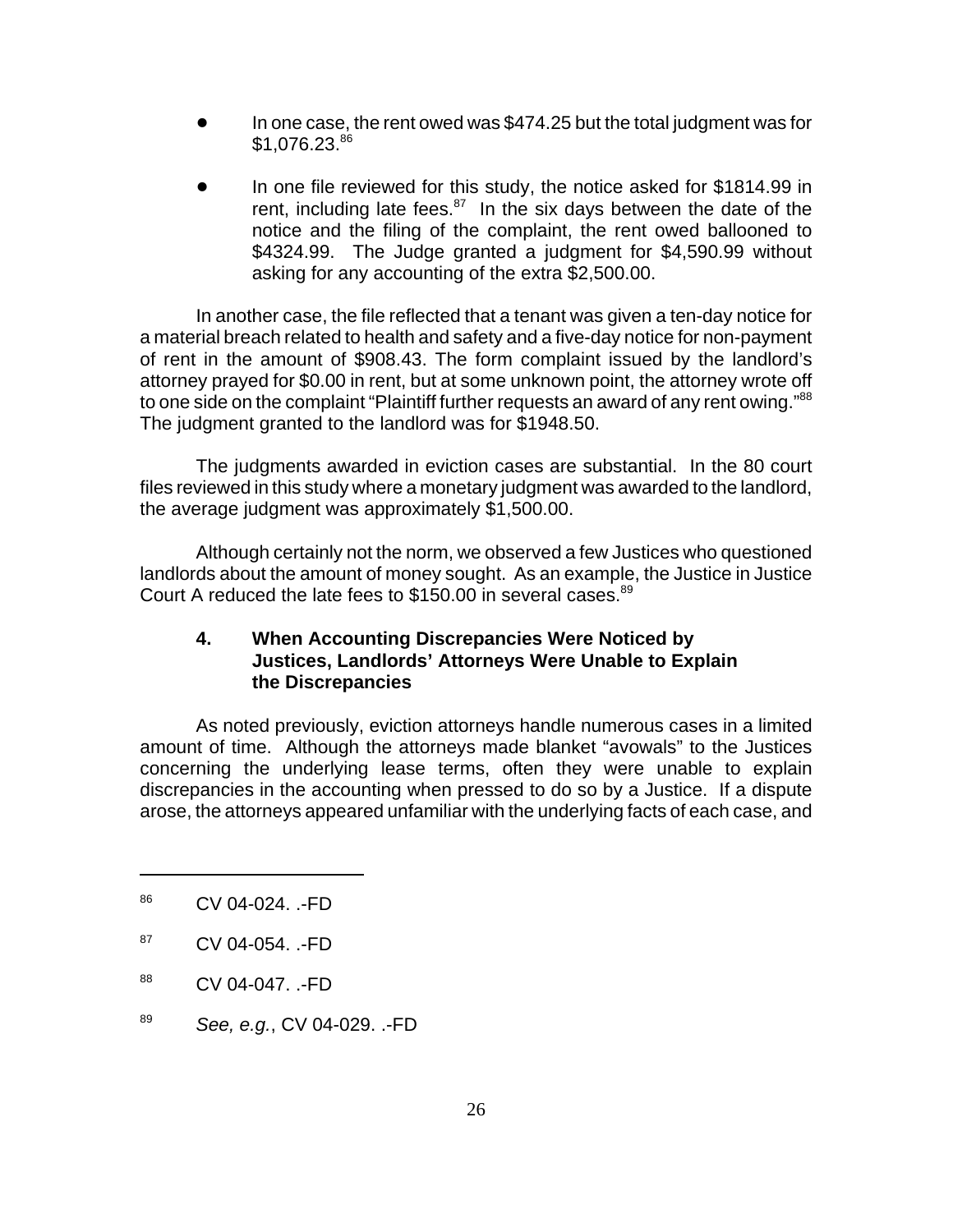usually could not account for the total rent and fees alleged in the complaint, or sought in court.

In one case, an attorney was unable to give the reason for a \$600 difference between the amounts sought in the notice and complaint and the proposed judgment. The Justice had taken the time to review each document, and openly stated her discomfort about the attorney's suggestion that the judgment amount be reduced with no explanation as to the reason. $90$  When we checked the file, the judgment for the reduced amount had been entered. Similarly, in another courtroom, the Justice questioned the balance on the judgment form provided by the attorney.<sup>91</sup> The attorney could not explain the amounts sought and the case was continued. In a related situation, a tenant came to court and stated she had been locked out. $92$  The landlord's attorney was unaware of this occurrence.

These examples are just a sample of some attorneys' readiness in court and knowledge of their cases. Although the attorneys asserted that the information provided in the complaints was correct, a reasonable basis exists to question how an attorney can be familiar with the details of each case when he or she is handling 10 to 20 cases on a court call and can be handling two to three court calls on a daily basis. Since the Justices rarely ask questions, many of the judgments are entered by Justices relying on the representations of attorneys who commonly have no more information than the scant pleading of facts in the complaint and notice.

# **5. The Contract (Lease) on Which the Eviction Was Based Was Rarely Reviewed by the Court**

Although evictions are almost always based on a contract, the lease, the Justices did not uniformly review the lease. Such an omission, appears to violate the court's own rules. Even when a tenant is in default, the court rules provide that if the claim is liquidated (it is fixed by a written agreement or by operation of law) and proved by an instrument in writing or upon an open account duly verified by affidavit, the justice shall "give judgment in [plaintiff's ] favor against defendant for the amount due upon such written instrument or sworn account."93 Thus, either the written document, the lease, or a sworn account is required as evidence. Only a small

<sup>&</sup>lt;sup>90</sup> CV 04-024. .-FD

<sup>91</sup> *M. v. R.* We could not obtain a case number for this case.

<sup>92</sup> *E. v. B.* We could not obtain a case number for this case.

 $^{93}$  A.R.S. § 22-218(1)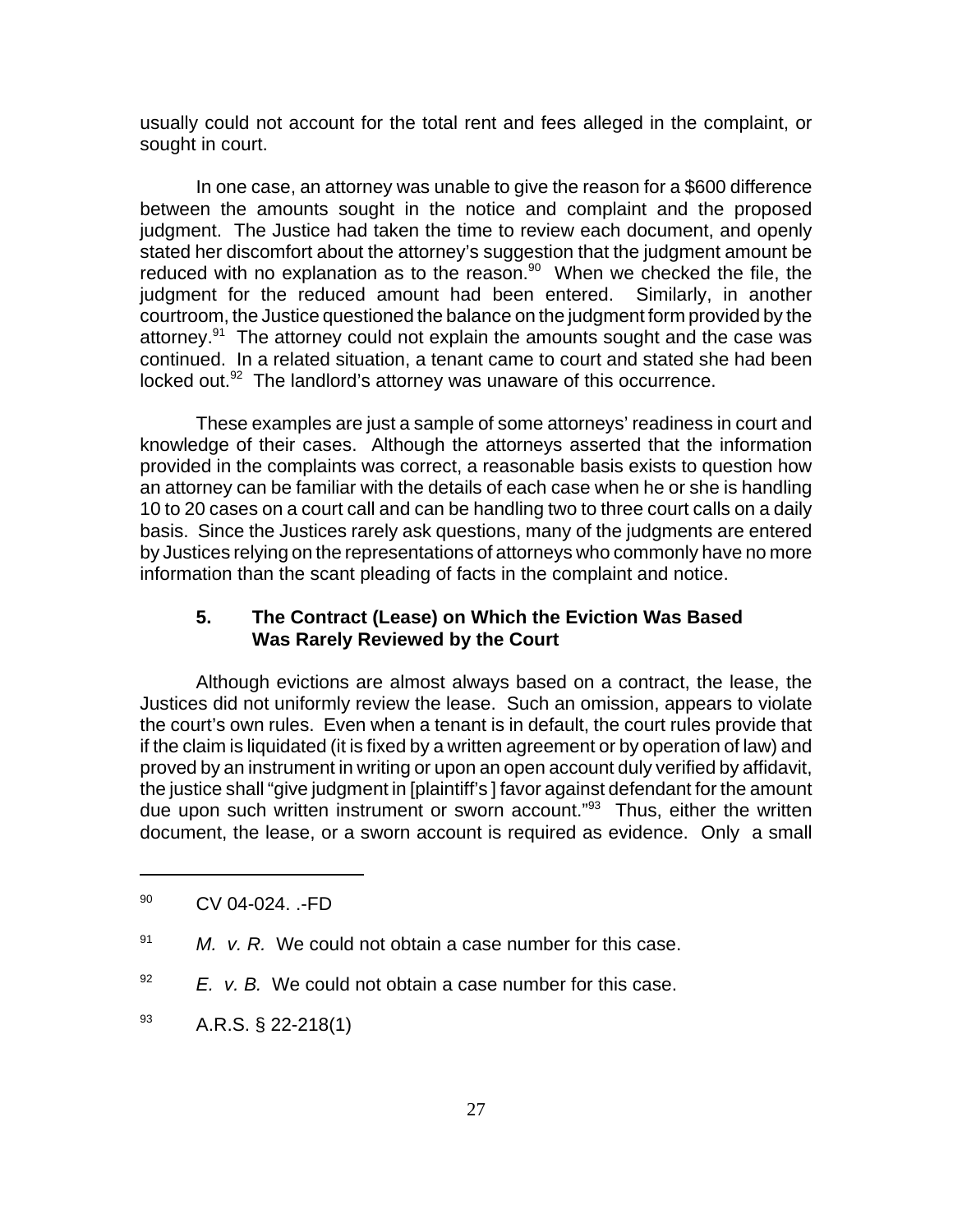number of files contained the lease or an affidavit. While some Justices requested to review the lease, leases were not retained as part of the court file.

Finally, the court rules provide that if the claim is not liquidated, then the justice "shall hear the testimony and give judgment against defendant . . . as the testimony shows plaintiff entitled to." $94$  Again, based on our observations, it was a rare case where a Justice required testimony if the tenant was in default.

# **VII. The Courts Held Tenants to a High Standard of Proof for Their Defenses**

In approximately 18% of the cases, tenants came to court. Over 40% of the tenants who came to court entered into "stipulations," while the rest appeared before the Justices. For the overwhelming majority of tenants, the result was the same: a judgment was entered against them. Only three tenants who appeared before the court were successful and had their evictions dismissed. Significantly, not one tenant had a judgment awarded in their favor.

#### **A. Stipulations**

Most of the landlords' attorneys we observed, tried to meet with the tenants before the cases were called. In one courtroom we witnessed a landlord's attorney telling tenants that the Justice "required" that he speak with the tenants. Subsequently, the court call was stopped by the Justice, in order for the attorney to meet with tenants who were in court. The purpose of these meetings appeared to be to obtain the tenant's signature on a pre-typed form of judgment. If the tenant signed the judgment form, he or she usually left the court before the case was called, and the attorney presented the form judgment to the court as a "stipulation." Because the tenants who had "stipulated" to a judgment did not appear before the court, the Justices did not and could not inquire whether the tenants understood the stipulations and their consequences.

It was rare to find a situation where the tenant received any consideration, such as a reduced judgment or more time to remain in the rental unit, for signing the judgment. Rather, the prepared judgment forms usually were signed by the tenant, with no extension of the writ or reduction in monetary judgment. Not only did tenants usually receive no consideration for signing the "stipulations," but many of these "stipulations" included a provision that the defendant waived his or her right to file an appeal or request reconsideration of the judgment. The judgment forms

 $^{94}$  A.R.S. § 22-218(2)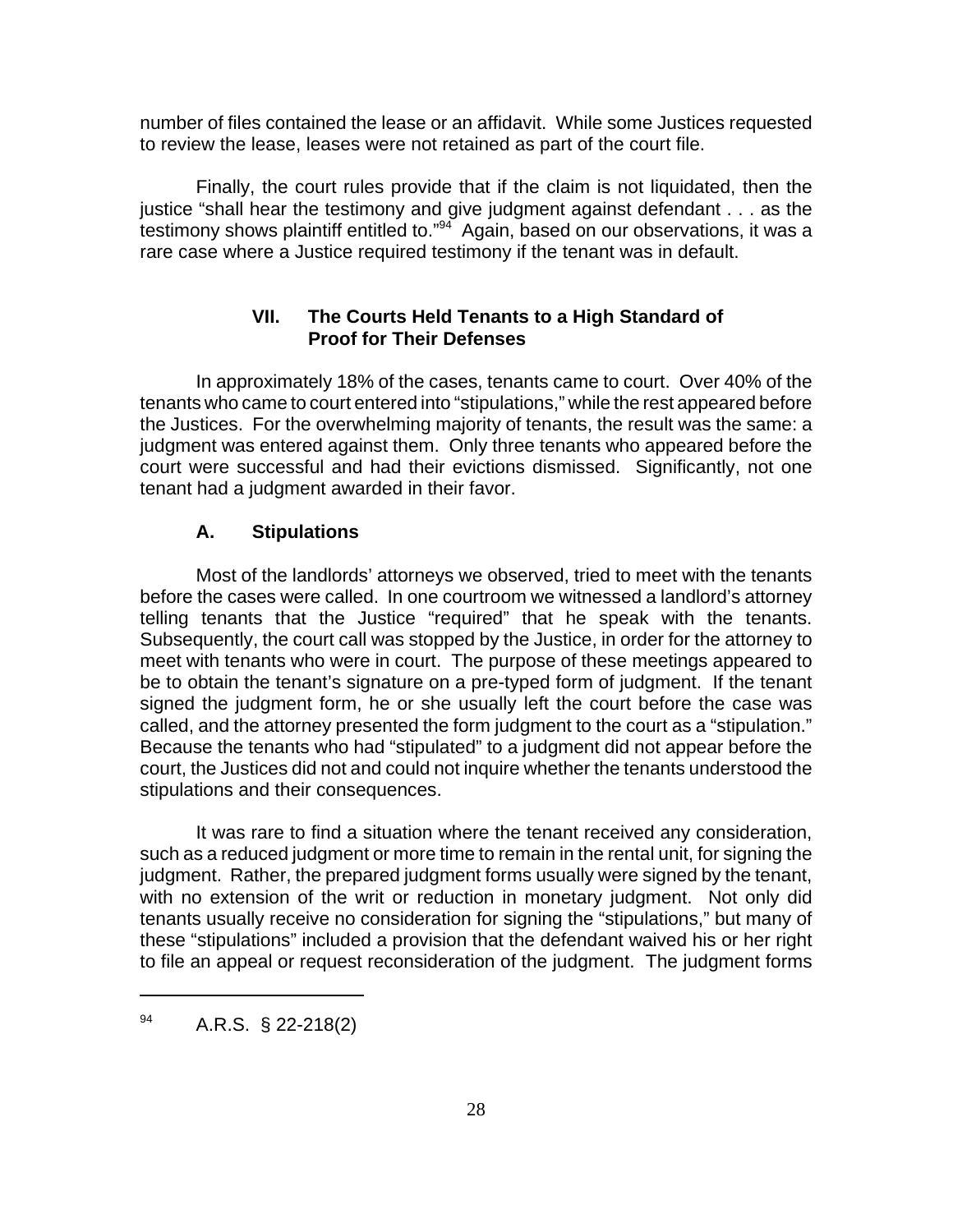some attorneys used had a line that could be checked, indicating that "Defendant stipulates to the entry of this judgment. Defendant hereby waives any rights to reconsideration or appeal."95 Thus, many tenants who entered stipulations, actually were worse off than if they had waited to appear before the Justice, or not come to court at all. It is hard to imagine that the landlords' attorneys adequately explained the effect of the waiver provision in the "stipulations" in their negotiations with the unrepresented tenants.

Of the 20 "stipulations" we reviewed in our file reviews, the average monetary judgment was approximately \$1,230.00.

# **B. Tenants Who Appeared Before the Justices**

In approximately ten percent of the cases, tenants appeared before the Justices. It was obvious that most tenants did not know their rights and relied on the Justices to determine their fate. Although the tenants appeared not to know which defenses applied to eviction cases, they rarely received any assistance from the Justice or any prompting in how to participate. This was in stark contrast to the treatment unrepresented landlords received.

There are several defenses to an eviction. These include:

- (a) The plaintiff is not a proper party to sue;
- (b) The tenant was not properly served with a termination notice;
- (c) The termination notice did not provide the required information such as the number of days in which the violation could be cured;
- (d) The eviction was filed before the statutorily-required notice period ended;
- (e) The tenant owed no rent;
- (f) There was a partial payment after the notice was given and no waiver was obtained;
- (g) The landlord failed to maintain the premises; and
- (h) The tenant did not violate the lease.

 Most Justices failed to ask the tenants questions likely to illicit information about a defect in the landlord's case or a defense for the tenant. This lack of inquiry is exemplified by one court. The Justice in Justice Court F asked only one question of each tenant, "Are you behind in rent?" If a tenant replied "yes," the Justice stated that, because the tenant admitted to owing rent, the Justice had no option but to

<sup>95</sup> *See, e.g.,* CV 04-046. .-FD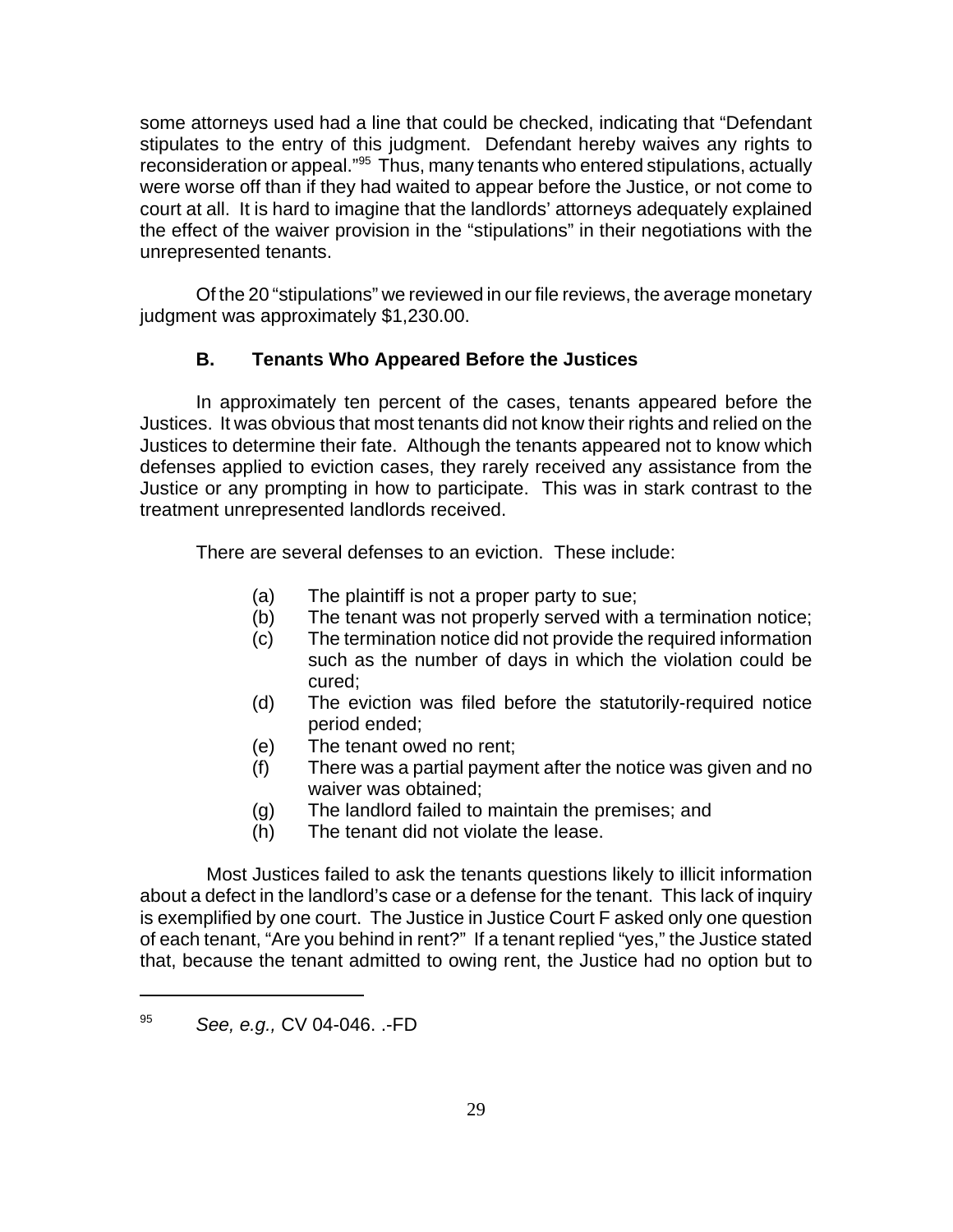enter a judgment for the landlord. $96$  If this is the only role the Justice performs, he or she has abdicated judicial oversight of these proceedings. Certainly, at a minimum, if a tenant is in court, the Justice should require the landlord to prove up his or her case and ask the tenant questions to determine if there is a defense.

In Justice Court B, the Justice asked some tenants three questions: (1) "Did you get the notice?"; (2) "Is the amount correct?"; and (3) "Why haven't you paid?" Even these minimal questions were the rare exception, not the rule. Most Justices failed to ask *why* the tenant had not paid the rent, or if the tenant had a defense to the eviction. Additional questions were rarely asked and with the limited amount of time the Justices devoted to each case, judgment was swiftly handed to the landlord.

The lack of questioning by the Justices leads to their failure to discover defenses. As noted in Section II above, a partial payment without a waiver is a defense to an eviction predicated on a five-day notice. Yet we only heard three Justices ask a party about whether a partial payment had been accepted. One case emphasizes the importance of this question. In that case, *after* the judgment had been signed, the landlord volunteered that he had accepted a partial payment.<sup>97</sup> The Justice then asked the landlord if he had obtained a signed waiver, which the landlord had not done. Although the judgment was vacated, had this landlord not informed the court of the partial payment, the defense would not have been discovered. Significantly, this was the only case we observed that was dismissed by a Justice where the tenant did not appear.

Often, the potential waiver issue can easily be discerned from the court documents. Many complaints set out the rent owed and the monthly rent. If the amount of rent owed in the complaint is less than the amount set forth in the notice or is not an exact multiple of a month's rent, then there may have been a partial payment. In such cases, it would be very easy for a Justice to inquire about a partial payment.

Also, on a ten-day notice for breach of a lease term, acceptance of rent after the notice is given waives the landlord's right to proceed on the notice.<sup>98</sup> Yet we only heard one Justice ask whether rent had been accepted after issuance of the ten-day notice.

<sup>96</sup> Court observation on July 28, 2004, 8:00 a.m. court call.

 $^{97}$  CV 04-028. .-FD

 $^{98}$  A.R.S. § 33-1371(B)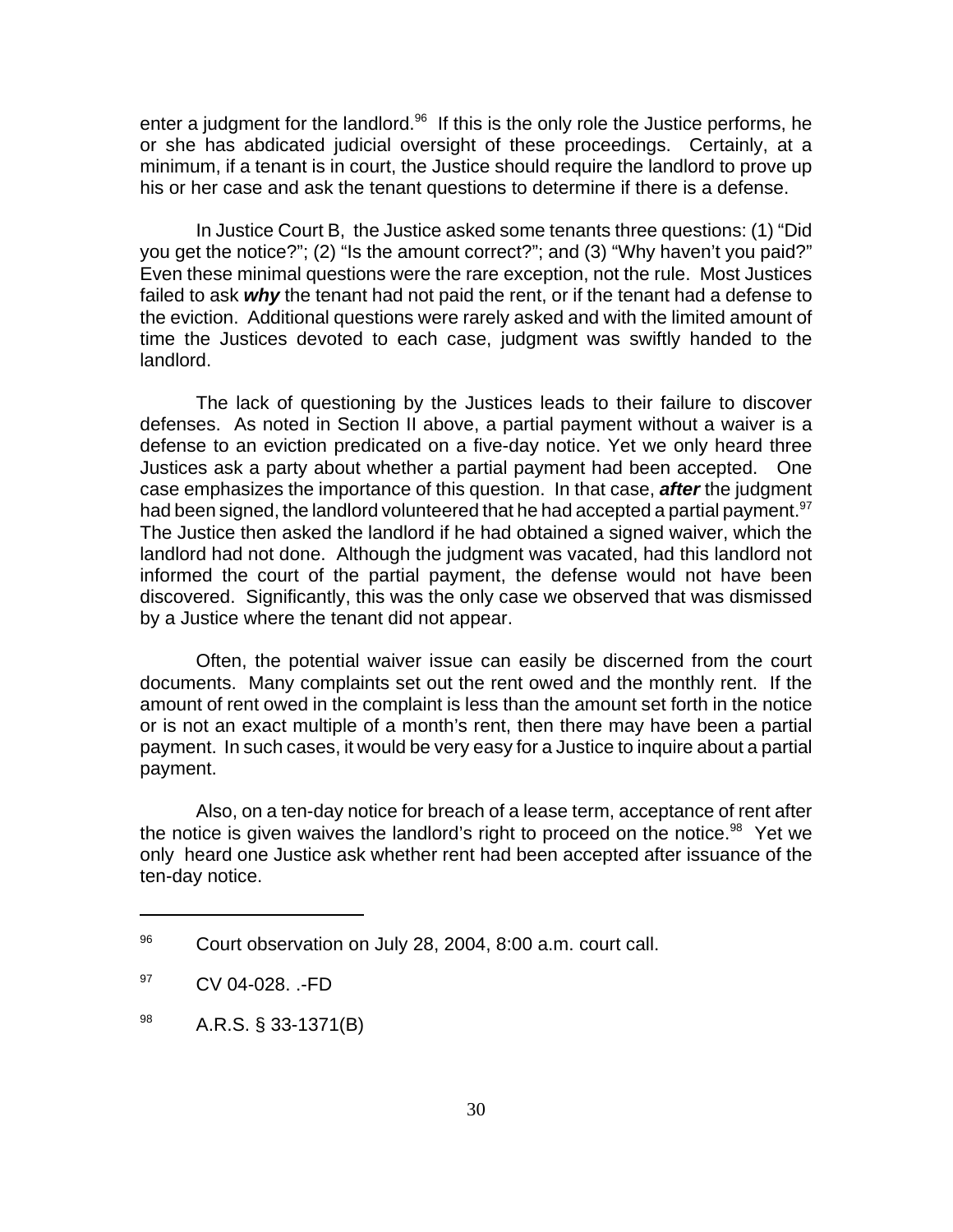The above examples illustrate that the current court process is markedly different from the process the court describes to plaintiffs in the court's handout "Filing a Special Detainer Action in the Justice Court." The handout includes the following description:

> THE COURT DATE. If you did not file your notice with the court at the time of filing the complaint, you must bring it with you on your scheduled court date. **The Judge will ask you to briefly assert the allegations of the complaint. The Judge will review the allegations of the complaint and determine if proper notice was given**. The tenant will be asked to enter a plea.

> **GUILTY/NO CONTEST.** If the plea is guilty or no contest, the **Judge will proceed to determine how much, if any, rent is due and owing through the end of the rental period**. . . .

> **NOT GUILTY.** If the tenant pleads not guilty, the Judge may order a pre-trial hearing. You will be asked to meet with the defendant to discuss settlement, define the issues for trial and disclose exhibits and witnesses you intent to present at trial. If the tenant has filed a counterclaim, it will also be considered at the time of trial.

> > **\* \* \***

The plaintiff will proceed first and may call witnesses and/or introduce exhibits. You may cross-examine any witnesses or object to the admission of any exhibit. After the plaintiff rests, the defendant will then present their case. They may call witnesses and/or introduce exhibits that may prove or defend their position. (Emphasis added).

Based on the 626 court cases observed, it was apparent that courts rarely heard testimony from witnesses or oral argument. The actual court process also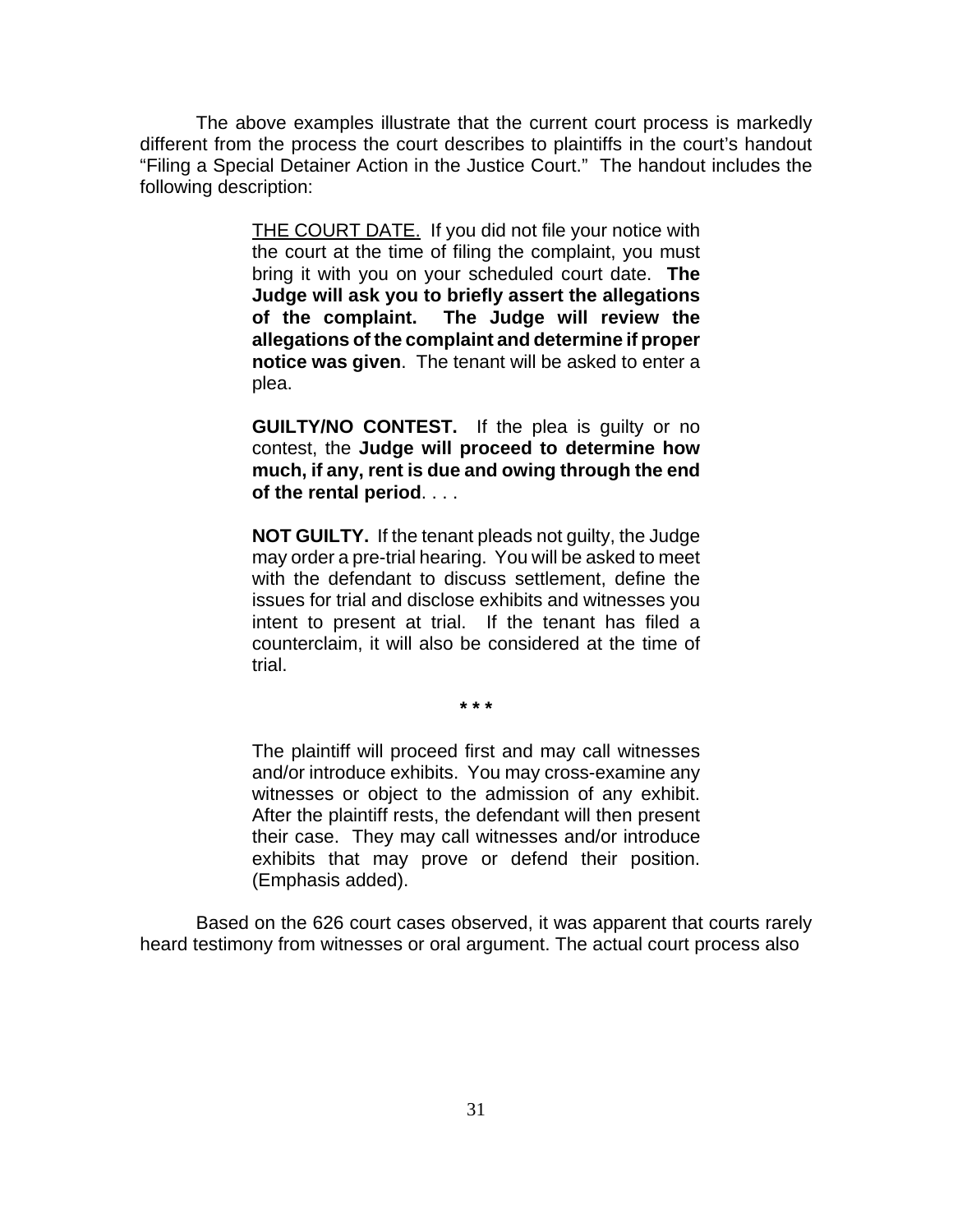differs from the language included in some judgments submitted to the court. We found some judgments that included the following language:

> This matter, having come on regularly for trial and the parties having presented evidence, witnesses and arguments, or having waived the opportunity to do so; the Court having considered same, and finding: Defendant(s) were properly served and evidence was introduced to support Plaintiff's allegations. Therefore, it is ORDERED that Plaintiff is awarded Judgment against ...<sup>99</sup>

Another similar version was used.<sup>100</sup> These judgments make it appear that evidence is introduced to support the landlords' claims, the court reviews the evidence and the evidence is sufficient. From our observations, that type of hearing rarely occurred.

# **C. What Happened When a Tenant Raised a Defense**

Typically, at each court call, at least one tenant raised a defense despite the court's lack of inquiry. As demonstrated in Sections VI and VII above, the Justices rarely required landlords to prove their cases. However, in marked contrast, the Justices held tenants to a high standard of proof for their defenses.

# **1. The Justices Required Tenants to File an Answer and Pay a Filing Fee**

In the cases observed, only one tenant filed an answer prior to his or her case being called in court. This is understandable, because of the short time frame between the filing of the complaint and the court date. More importantly, the Justice Court's procedures provide that the defendant may respond verbally and an answer is only required in specific situations, not applicable to the defenses observed in

<sup>&</sup>lt;sup>99</sup> CV 04-051. .-FD

<sup>100</sup> *See* CV 04-055. .-FD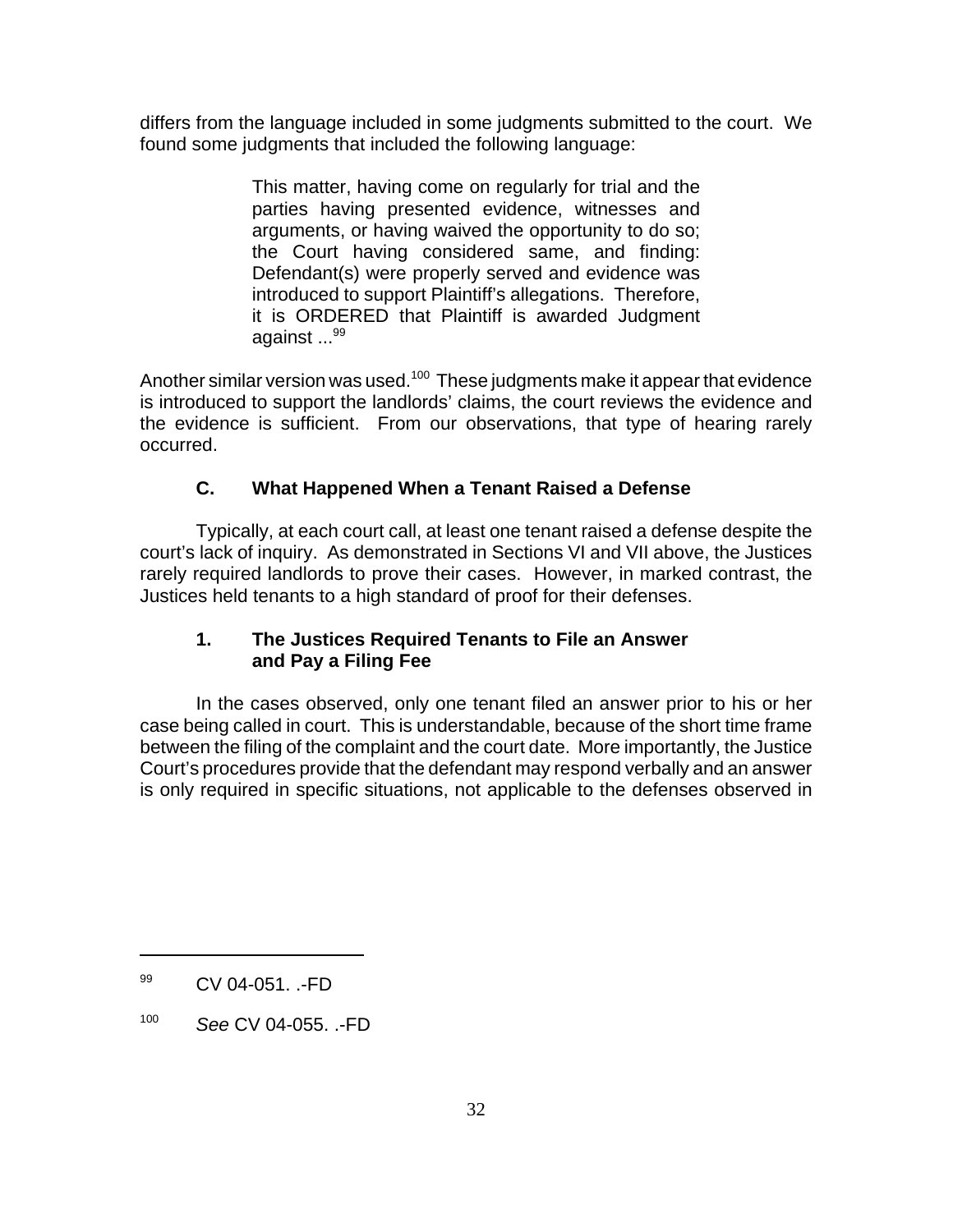eviction court.<sup>101</sup> In addition, the ARLTA and the general Forcible Entry and Detainer Statute, have no provisions for an answer.<sup>102</sup>

Despite the absence of such a requirement in the statutes or court rules, in several courtrooms, the Justices required a tenant who challenged the eviction to file an answer before the Justice would hear the tenant.<sup>103</sup> In addition, in some courts, the tenant was told he or she would have to pay the filing fee for an answer and was not told about the fee waiver.<sup>104</sup> In Justice Court I, every tenant who appeared before the Justice and disputed the eviction was told to file an answer, pay the filing fee, and the case was continued for trial. In Justice Court L, the Justice asked some tenants if he or she was "responsible." If the person said "no," the person was told to file an answer and the matter was reset for trial.

Sometimes the request for an answer was made by a landlord's attorney.<sup>105</sup> Other times, the request came from the Justice. In either case, the tenant was not offered the chance to explain the defense because the Justice immediately reset the case in order for the tenant to file an answer. To file an answer, the court charges a \$21 filing fee. While a waiver of fees and costs may be requested,<sup>106</sup> Justices and court staff did not always inform the tenant of the waiver option or provide the waiver forms.

In Justice Court K, the Judge told one tenant that an answer was needed for a hearing. The tenant came to court and stated that the conditions in the dwelling were "not livable" and that he had an agreement with the landlord to fix up the unit in lieu of paying rent.<sup>107</sup> The tenant claimed he had made \$2900 in repairs to the unit. The Judge told the tenant he had to file an answer. The tenant stated he had no money for the filing fee. The Judge then entered judgment for the landlord,

- <sup>104</sup> *See, e.g.*, CV 04-055. .-FD
- <sup>105</sup> *See* CV 04-051. .-FD
- 106 A.R.S. § 12-306
- <sup>107</sup> CV 04-055. .-FD

<sup>&</sup>lt;sup>101</sup> A.R.S. §§ 22-215, 22-216 (providing that pleadings may be made orally, unless certain allegations, not relevant to evictions cases, are made).

<sup>102</sup> A.R.S. § 33-1377; § 12-1175; § 12-1176

<sup>103</sup> Justice Courts F, H, I, J, K and L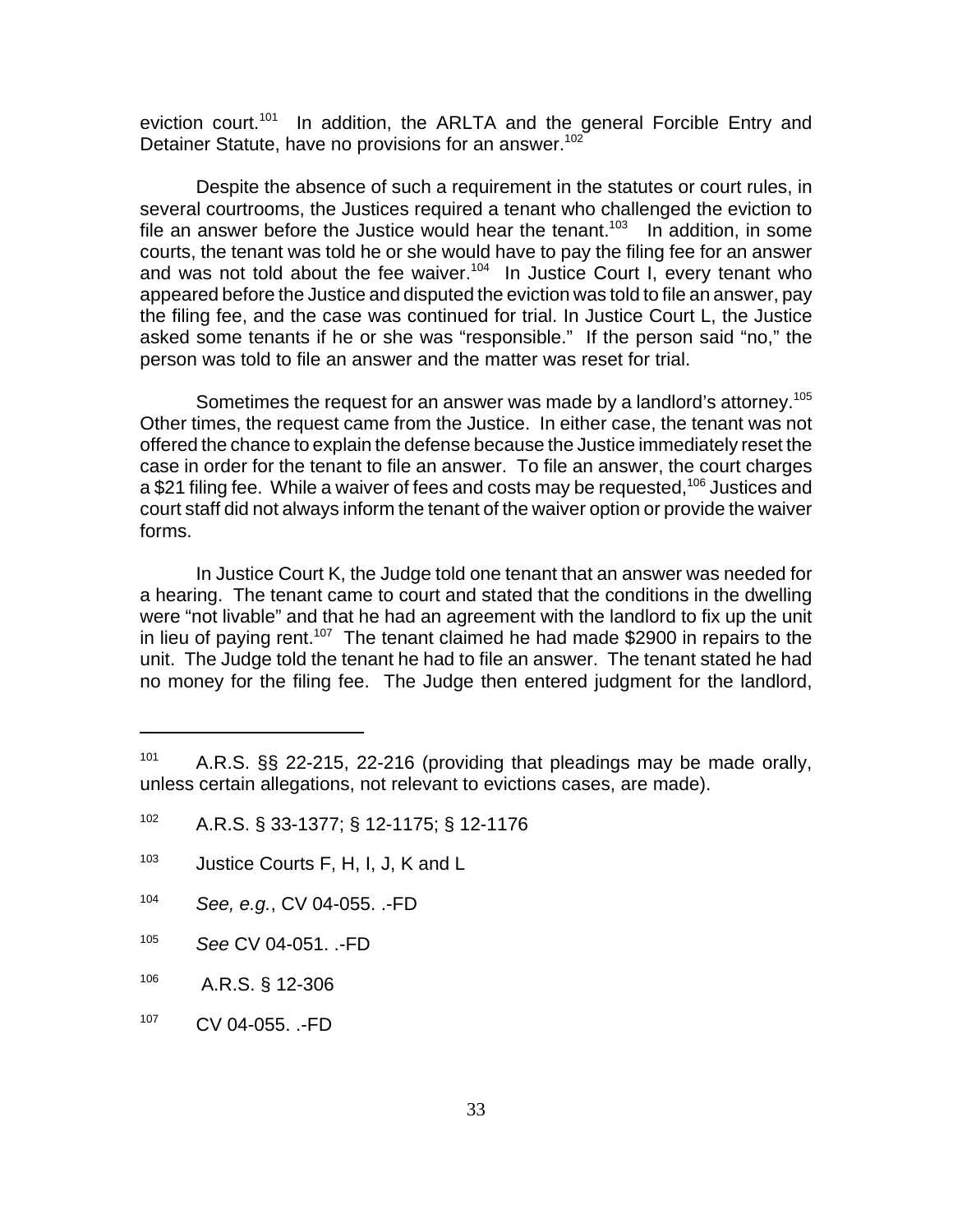without providing any information that a waiver could be obtained by filing a request with the clerk.

This misinformation concerning the requirement of filing an answer also is contained on the Justice Court's website. It states:

> If the defendant enters a plea of "not guilty", the defendant **must** file an answer before proceeding to trial. To file an answer, the tenant **must** pay a fee set by law. (Emphasis added).

Significantly, no information on the eviction section of the website explains the availability and process for requesting a waiver of the filing fees, and the waiver forms are not posted.

# **2. Defenses Raised**

In marked contrast to the wide latitude given landlords and their attorneys, the Justices held tenants to a very high standard of proof. We observed only three cases where a tenant came to court and the case was dismissed by the Justice. In those three cases, only one landlord was represented.<sup>108</sup> Because of the lack of inquiry by the Justices or the narrowness of the Justices' questions, it is not surprising that few tenants were successful in getting their evictions dismissed.

# **(a) The Landlord's Failure to Maintain the Premises (The Warranty of Habitability Defense)**

Some tenants raised defenses based upon the habitability of the rental property. In response to a five-day notice for non-payment of rent, the tenants claimed that there were material problems with the conditions of the rental property.109 A tenant alleging habitability issues can provide written notice to the landlord of the defects and, if the landlord refuses to make the repairs, the tenant has the right to hire a contractor to perform the work and deduct the expense from

<sup>&</sup>lt;sup>108</sup> CV 04-047. .-FD. The unrepresented landlords had their cases dismissed in CV 04-50. .-FD because the plaintiff did not own the property when he gave the tenant the termination notice, and in CV 04-029. .-FD, because of the warranty of habitability defense.

<sup>109</sup> A.R.S. § 33-1324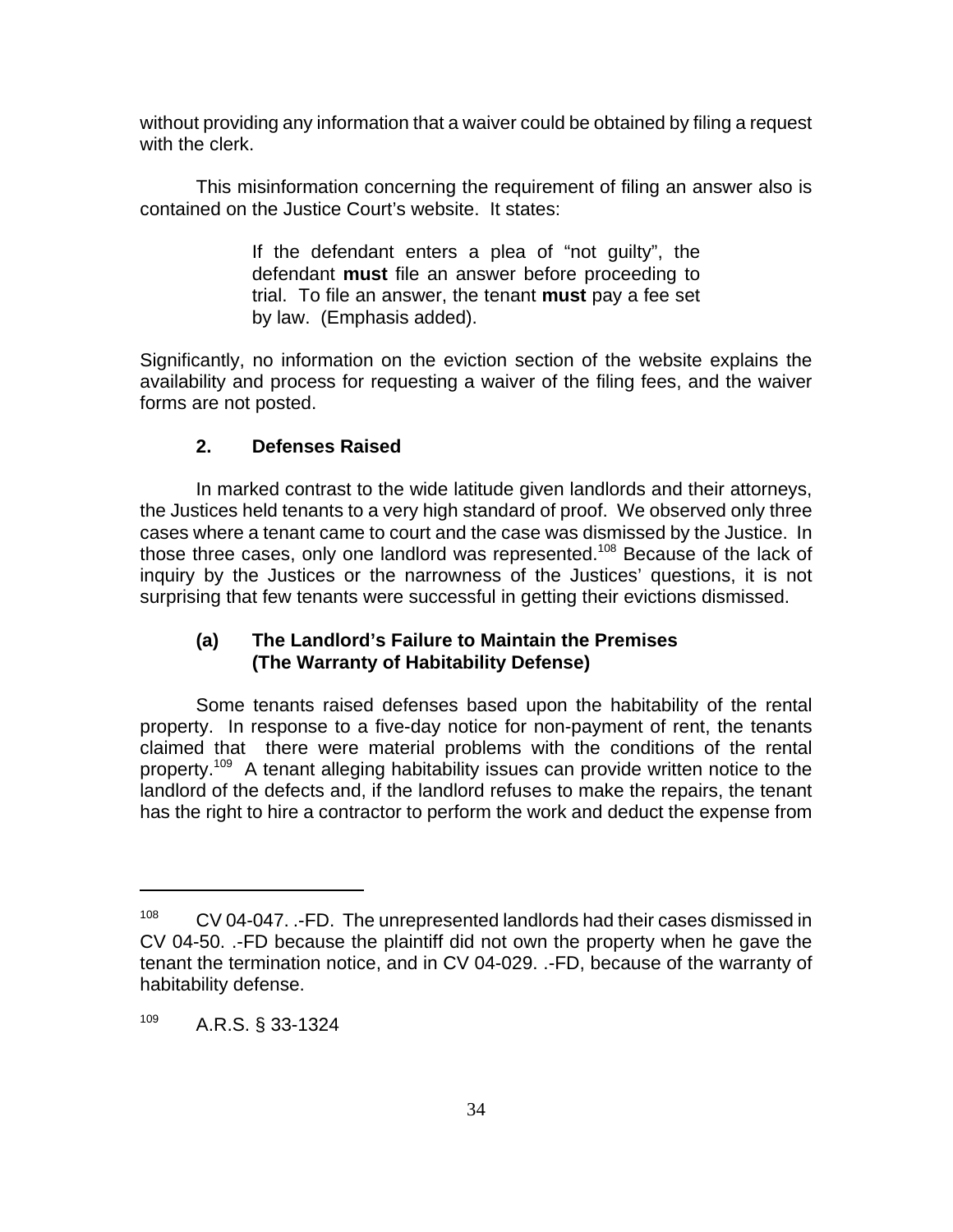the rent.<sup>110</sup> While ARLTA has limitations on this remedy, this is a legal defense to an eviction. Even when the habitability defense was raised by the tenant, however, it was difficult for the tenant to be awarded judgment. The following cases illustrate the problem:

In one case, the tenant came to court and stated there were "health" issues in the apartment, no refrigerator and roaches.<sup>111</sup> The tenant stated she had given notice to the landlord of the defects but did not have a copy of the notice in court. Judgment was entered for the landlord and the tenant was told that she had no right to withhold rent.

In another case, the tenant claimed there were habitability issues including extensive water damage to her property and fumes from the kitchen stove. The tenant provided the court with pictures of the damage and stated she had made  $$1,000$  of repairs to the unit.<sup>112</sup> She brought her lease to court and claimed the monthly rent sought in the complaint was incorrect, because her rent was \$484 not \$509. The Judge set the case aside for the attorney to resolve the accounting matter. When the attorney was unable to resolve the matter, the case was reset for trial. The Judge stated that if the tenant brought all the money owed to court, including late fees, he would order the landlord to accept it. He also informed the tenant there was no justification for withholding rent. Although the tenant filed an answer listing all the problems with the unit, judgment was entered for the landlord.

In another courtroom, the Justice decided that a trial was necessary to address the tenant's charges of habitability issues. The tenant claimed the landlord had refused to make needed repairs, including repairs to the washer and drver.<sup>113</sup> This tenant had brought the repair receipts to support her claims and also had paid some rent money three days prior to the hearing. The landlord's attorney looked at his watch and asked when the hearing would be held because he needed to be somewhere else. When the Justice decided to reset the case to another day, the tenant protested stating that she had taken time off from work and was ready to proceed. The Justice apologized but acknowledged that deference was given to attorneys. At the hearing two days later, the landlord was awarded judgment.

- $110$  A.R.S. § 33-1363(A)
- <sup>111</sup> CV 04-055. .-FD
- <sup>112</sup> CV 04-054. .-FD
- <sup>113</sup> CV 04-045. .-FD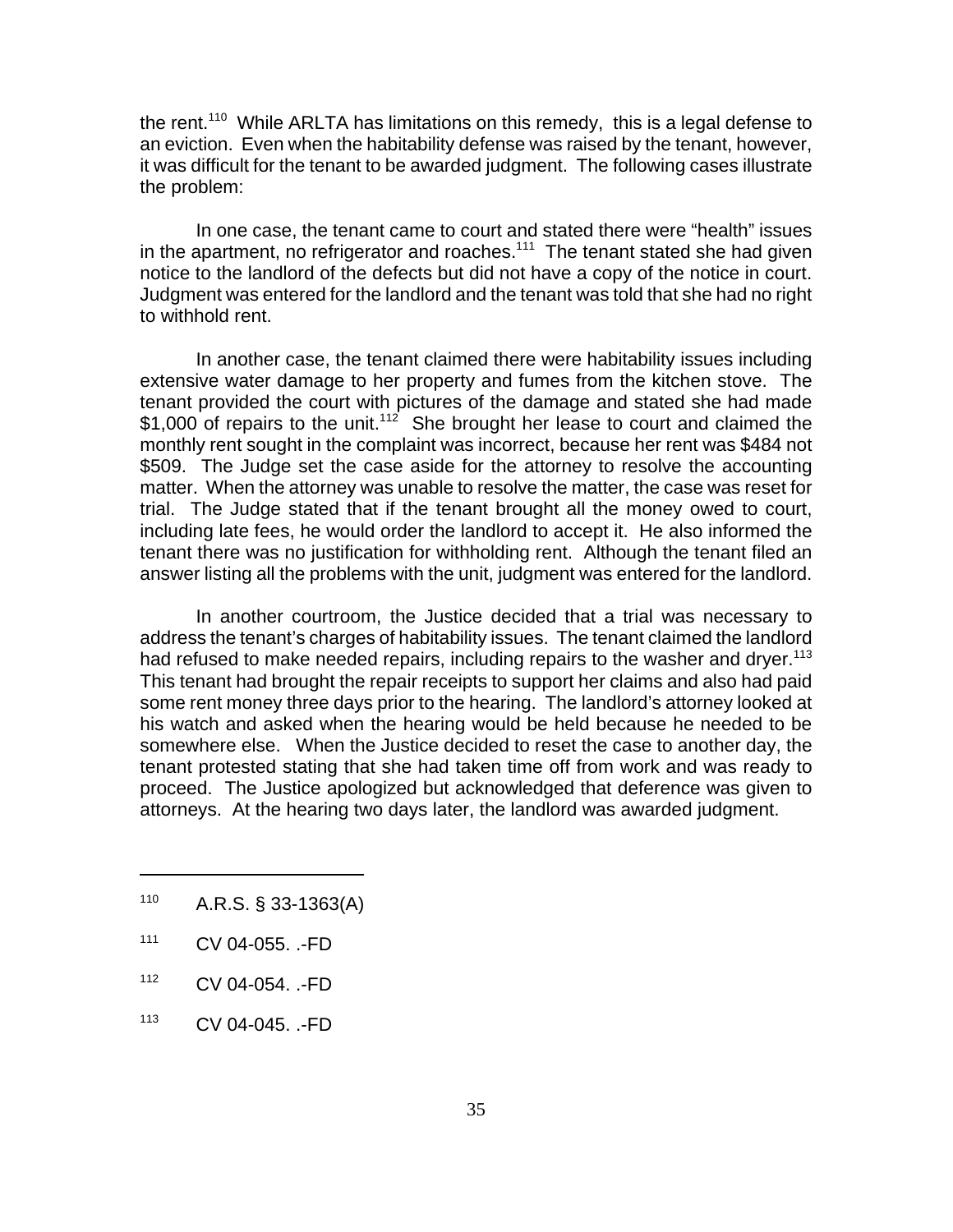In one case, a tenant filed an answer claiming that: (1) the landlord had agreed to give her two weeks' free rent for leaving her apartment for one day for insurance reasons; (2) the refrigerator had not worked for one month causing all her food to spoil; and (3) the landlord had committed an "unlawful entry."<sup>114</sup> Judgment also was entered for the landlord in this case.

Only one warranty of habitability case we observed was dismissed by the court. In that case, a tenant appeared against a landlord and stated that there had been no air conditioning in the unit.<sup>115</sup> The tenant had provided written notice to the landlord who had refused to repair the air conditioner. Subsequently, the tenant hired a contractor to make the repairs and was prepared to show receipts when the Justice decided that this was a trial issue and reset the case for another day. The Justice required the tenant to deposit the rental amount with the court and the tenant complied. When the file was reviewed, it appeared that the hearing was continued two more times. At the fourth hearing, the landlord failed to appear and the action was dismissed against the tenant. Although the tenant presented a legal defense to the claim of non-payment of rent at the first hearing, the Justice continued the hearing on three occasions before dismissing the eviction in the tenant's favor.

These cases demonstrate the higher burden of proof required by the Justices for a tenant to prevail. They also raise concerns about the Justices' willingness to consider defenses available to tenants.

Finally, these cases also illustrate the deference given to landlords who are not prepared to proceed to trial. In several cases, the unrepresented tenant had receipts for the repairs and was ready to proceed to trial. In each case the matter was continued for two to three days. Sometimes, the request for a continuance was made by the landlord. In other cases, the Justice continued the hearing on his or her own motion. These requests for a continuance occurred when it appeared the landlord was not prepared to proceed. In the cases observed, some tenants wanted to have their cases heard and not continued because they had taken time off from work. If the landlord requested a continuance or was unable to proceed, then the case was continued.

#### **(b) Counterclaims**

In two cases, tenants filed an answer and counterclaim. In the first case, the tenants raised many issues concerning the septic tank backing up, utilities that were

<sup>114</sup> CV 04-017. .-FD

<sup>115</sup> CV 04-029. .-FD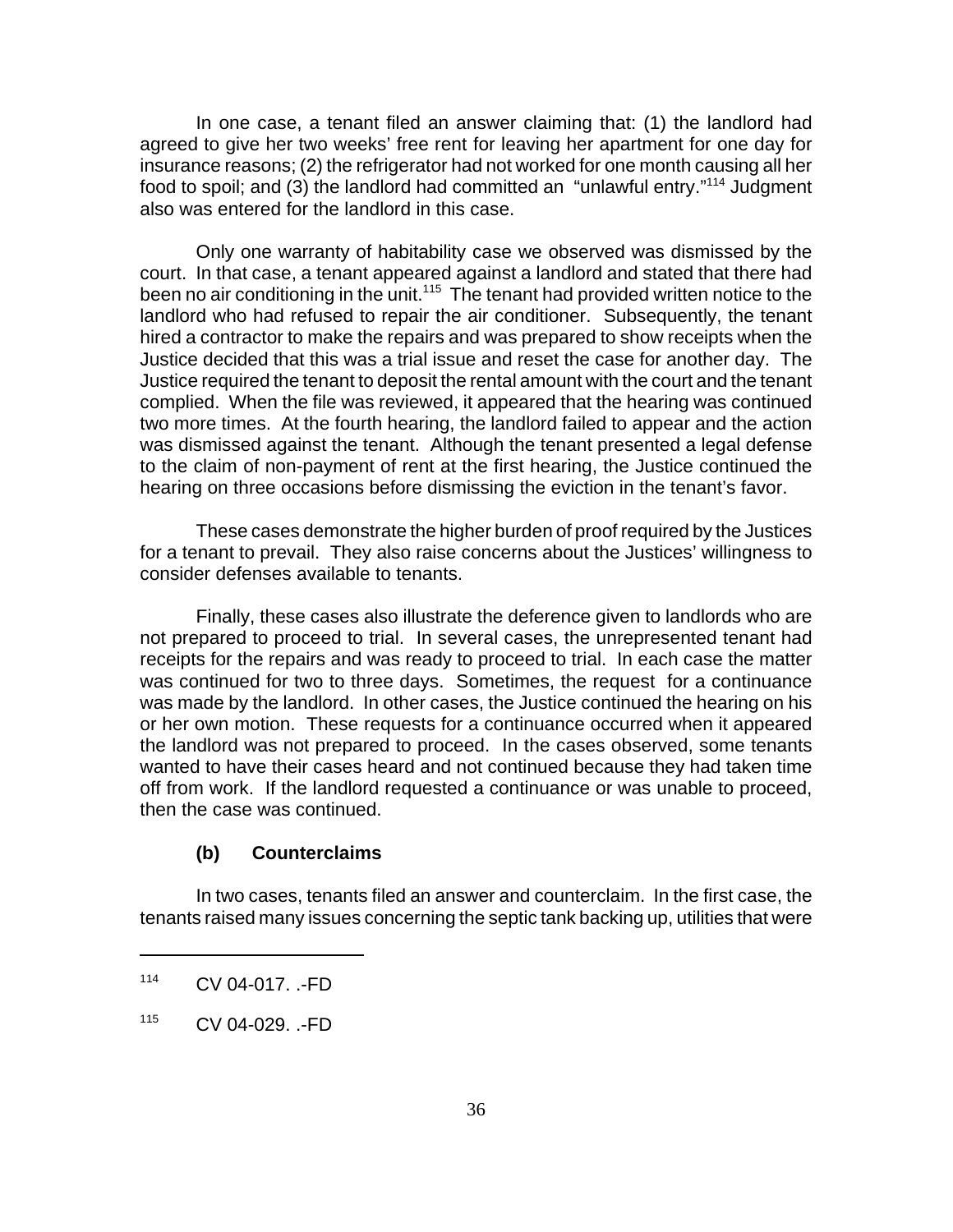not fully operational, faucets that leaked, and a door frame that did not fit.<sup>116</sup> Thev submitted a letter they had written to the owner concerning the problems, and claimed nothing was remedied. Their counterclaim was dismissed by the Justice and judgment was awarded to the landlord. In the other case, the counterclaim for lack of air conditioning for 12 days and other defects also was dismissed.<sup>117</sup>

# **(c) Diminution of Rental Value**

In an eviction action, the tenant may claim that the landlord was paid all the rent owed due to the diminished value of the premises because of the lack of utility or other "essential services."<sup>118</sup> The ARLTA specifically allows the tenant to claim several forms of relief, including recovering damages based on the diminution in the fair rental value of the unit. In one case, a tenant claimed she was entitled to such relief because she had paid all but 12 days of her rent.<sup>119</sup> She had no air conditioning for 12 days and testified that she had made great efforts to contact the vacationing landlord and followed the lease's procedures to contact the warranty office to get the air conditioning repaired. The tenant specifically stated that she only withheld the amount of the rent for the 12 days when there was no air conditioning. The Justice dismissed the tenant's counterclaim for diminution of rental value. Following the trial, judgment was awarded to the landlord despite the counterclaim, and despite the landlord's acknowledgment that the air conditioner did not work.

# **(d) Withholding of Rent**

A tenant may withhold rent if authorized by the ARLTA.<sup>120</sup> Several provisions of ARLTA imply the right to withhold rent.<sup>121</sup> In addition, one section specifically provides for a tenant to counterclaim for rent. This section provides that the court

<sup>119</sup> CV 04-017. .-FD

 $120$  A.R.S.§ 33-1368(B) ("A tenant may not withhold rent for any reason not authorized by this chapter.")

<sup>121</sup> *See, e.g.,* A.R.S. § 33-1361(B), § 33-1363 and § 33-1364

<sup>116</sup> CV 04-037. .-FD

<sup>117</sup> CV 04-017. .-FD

 $118$  A.R.S. § 33-1364(A)(2)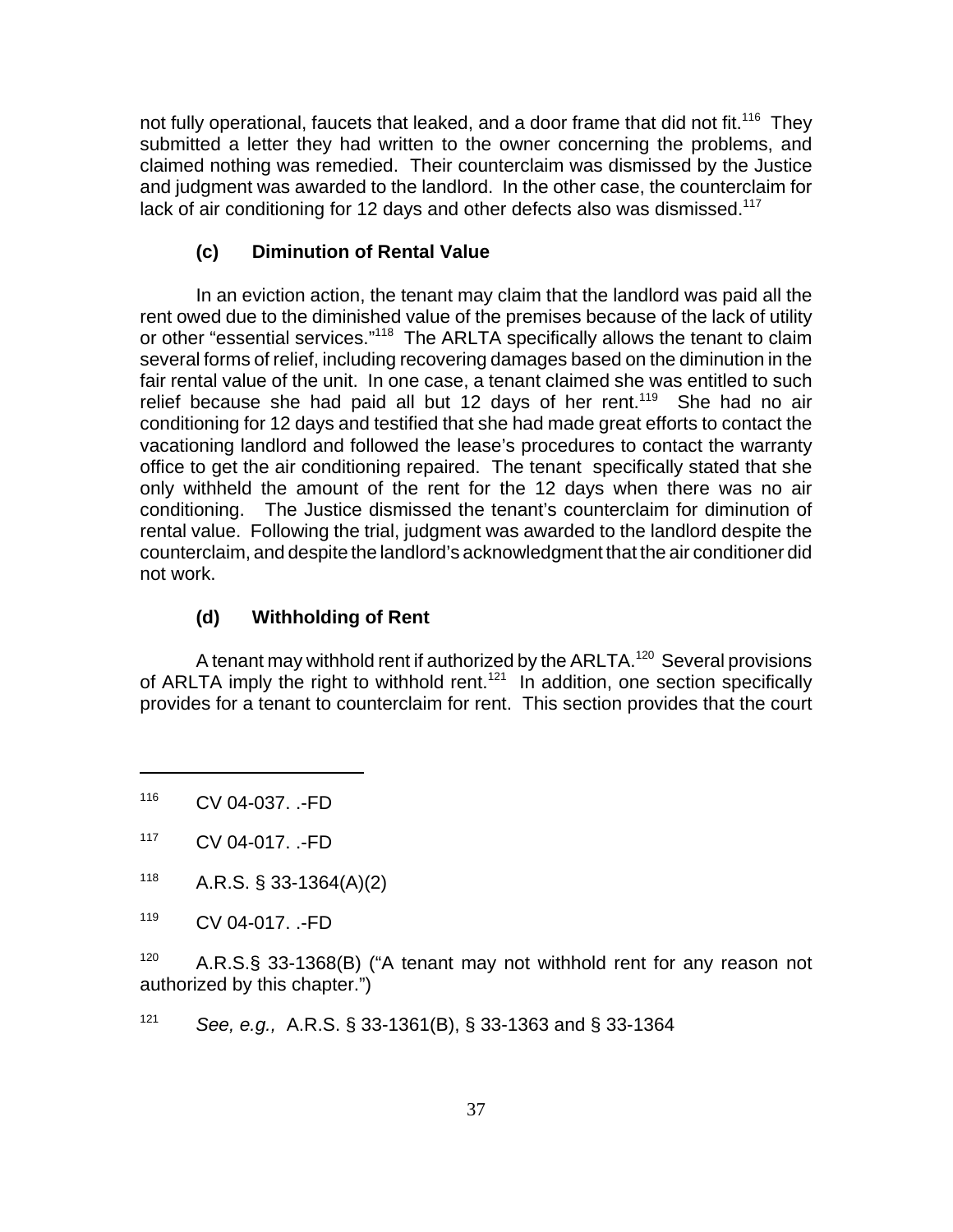"may" require the tenant to pay into court the undisputed rent "accrued."<sup>122</sup> This provision contemplates a situation where the tenant has withheld rent, because if the rent had been paid to the landlord, then there would be no need to pay it into the court.

Moreover, there is no provision in ARLTA that specifically precludes a tenant from withholding rent and there is no Arizona case law holding a tenant may not withhold rent. Despite these statutory provisions, a Judge<sup>123</sup> and a Justice<sup>124</sup> told tenants that there was no authority or justification for the tenant to withhold rent. These Justices appear to have interpreted ARLTA to reduce tenants' rights, thereby favoring landlords.

#### **(e) Partial Payment of Rent**

Although the partial or full payment of rent is a defense for a tenant to an eviction based on a five-day notice, the Justices failed to ask whether a payment was offered or received. Even when the Justices heard evidence of a partial payment, judgment was still awarded to the landlord. For example, a tenant appeared in court and told the Judge she had paid \$100.00 to the apartment manager.<sup>125</sup> The owner in court denied the payment. The Judge failed to review the file and relied on the landlord's accounting of the rent owed despite the tenant's assertion that \$100.00 had been paid to the owner's representative. When we reviewed the file, besides the five-day notice for rent, the file contained the landlord's 'Acceptance of Partial Payment' form, unsigned by the tenant which showed the \$100.00 payment. Despite the oral assertion by the tenant and the documentation in the file, the Judge failed to resolve the discrepancy and entered judgment for the landlord.

Even when the parties agreed in court that a partial payment was made, a judgment still was granted to the landlord. In one such case, the tenant told the Justice and the landlord acknowledged that the tenant had paid all but 12 days of

<sup>125</sup> CV 04-018. .-FD

 $122$  A.R.S. § 33-1365(A)

<sup>123</sup> *See, e.g.*, CV 04-054. .-FD

 $124$  CV 04-017. .-FD (Justice stated withholding rent was not an option for the tenant)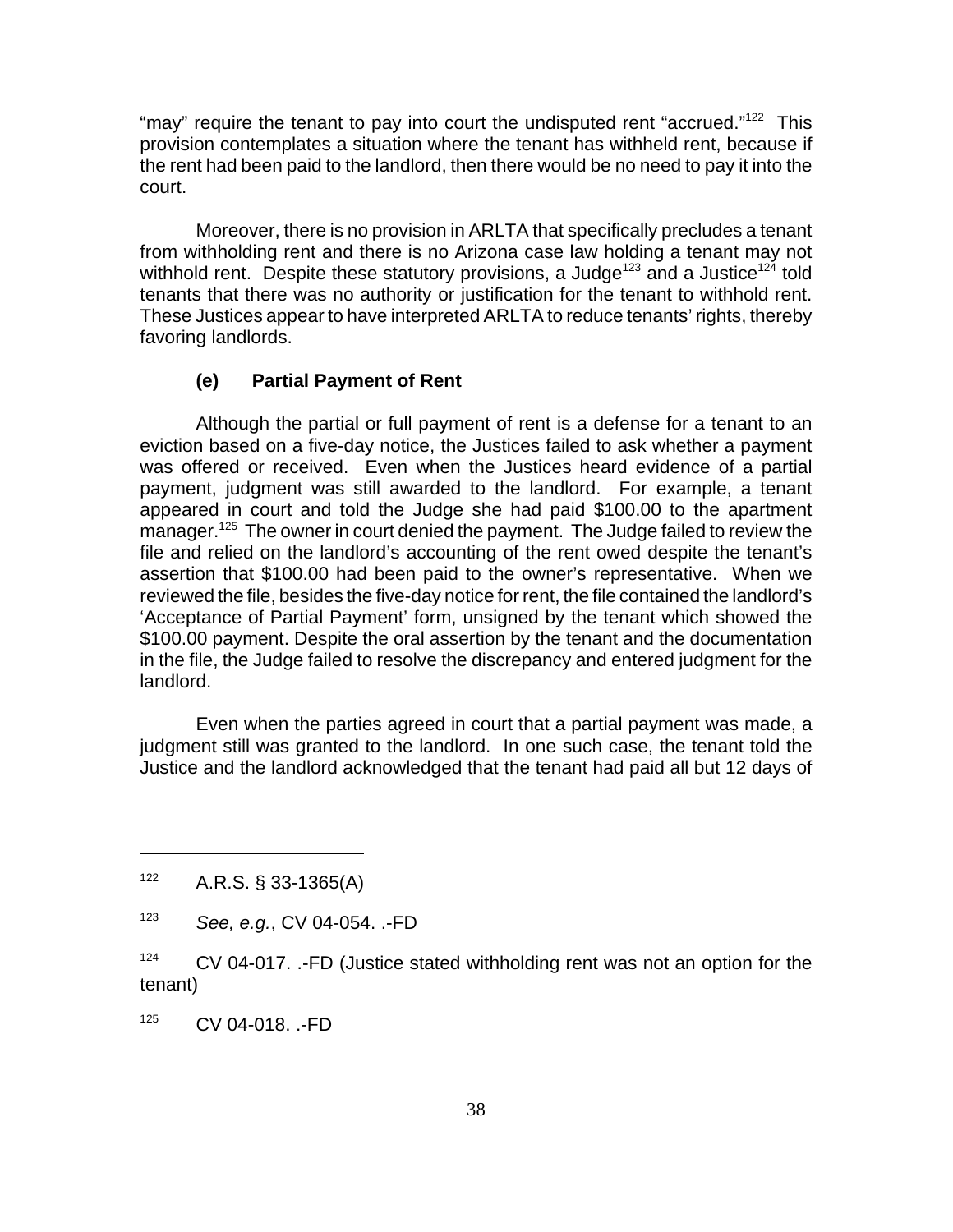her July rent.<sup>126</sup> Yet when the file was reviewed, the judgment was for the full monthly rental payment without a credit for the partial payment.

In another case, the amount sought in the five-day notice was \$919.00, although the landlord was only seeking a judgment of \$368.00. The Justice inquired about a partial payment and the attorney stated he would check with his client. When we reviewed the file, judgment had been awarded to the landlord.<sup>127</sup>

In another case, the complaint stated the monthly rent was owed, minus  $$145.79<sup>128</sup>$  The Justice noticed the balance owed had been reduced and inquired about a partial payment. Because the attorney indicated he did not know, the Justice asked the attorney to check with his client. When we reviewed the file, we found the landlord had obtained a judgment even though a partial payment appeared to have been made.

As shown by these examples, the speed of the court's procedures raises concerns over the accuracy of the judgments awarded.

#### **(f) Full Rental Amount Offered to the Landlord**

We observed several cases where tenants appeared in court and informed the Justice of a prior attempt to pay the rent, but the landlord had refused to accept the rent. Other tenants came to court with the rental owed. The procedure in the fourteen courts observed was inconsistent. At Justice Court K, a Judge required an unrepresented landlord to accept the tenant's rent as well as costs and fees, dismissing the case against the tenant.<sup>129</sup> Even this Judge appeared to apply the statute inconsistently. Several cases later, a tenant appeared and stated that she had the money to pay the rent and fees. The landlord's attorney stated that he preferred to get the judgment now and the tenant could work it out with the landlord later.<sup>130</sup> The Judge entered judgment for the landlord and told the tenant if the matter was worked out, to file a motion to set aside the judgment.

- <sup>126</sup> CV 04-017. .-FD
- <sup>127</sup> CV 04-024. .-FD
- <sup>128</sup> CV 04-048. .-FD
- <sup>129</sup> CV 04-054. .-FD
- <sup>130</sup> CV 04-055. .-FD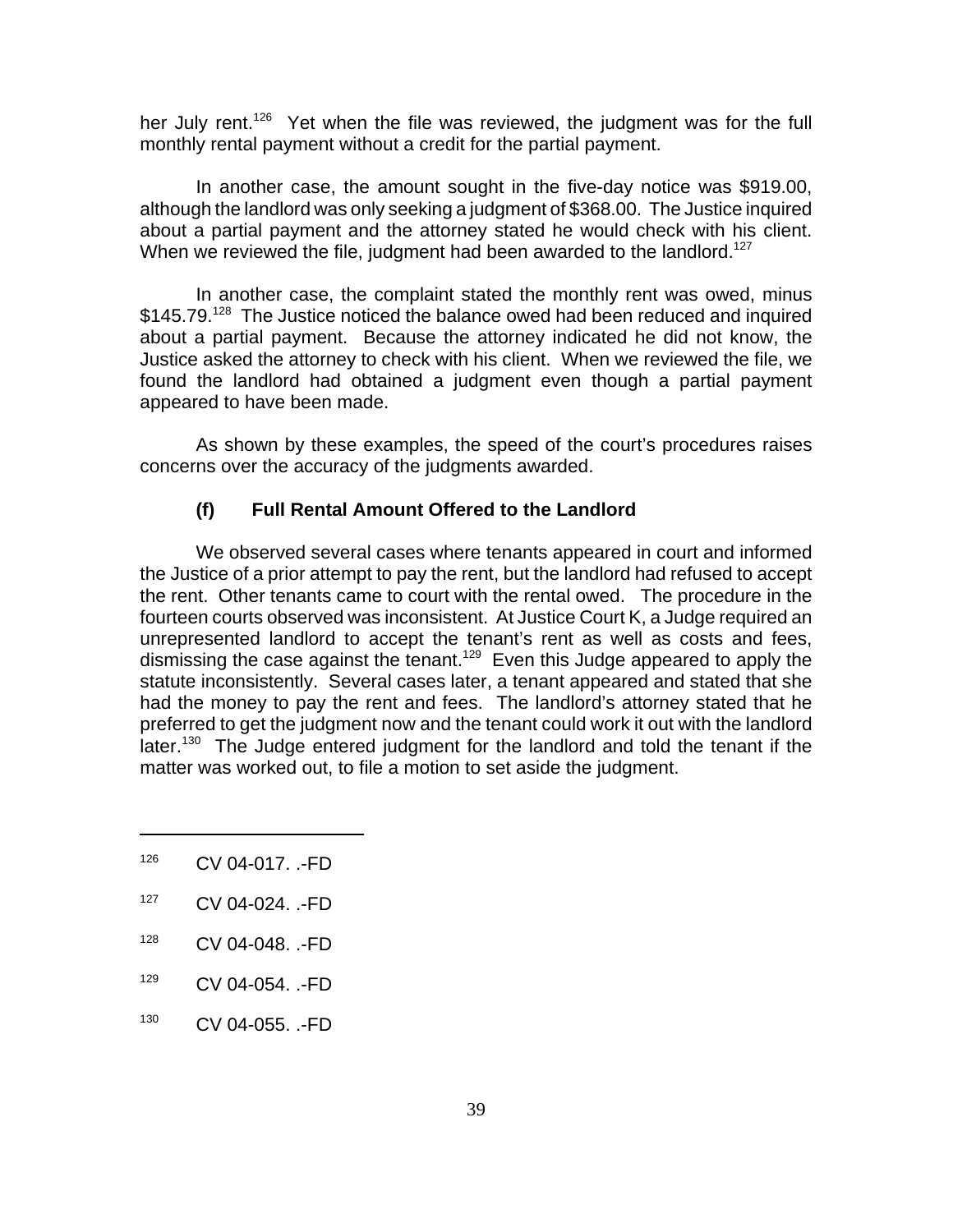In one case, the landlord had refused to accept the tenant's monthly rent without first receiving the pool fee.<sup>131</sup> The tenant claimed that the pool was a health and safety hazard and she had not paid the pool fee because the pool needed repair. The tenant also stated she had attempted and was willing to pay the rent. The tenant filed an answer and the case was continued for trial. Not only was judgment entered for the landlord, but the monetary award included the pool fee.

In another courtroom, one tenant came to court with the rental money.<sup>132</sup> Although judgment was entered for the landlord, the Justice told the tenant to work it out with the manager.

# **(g) Tenant Claimed No Breach of the Lease**

Complaints that allege breaches of health and safety rules or violations of the crime-free lease addendum are often actions where the landlord requests immediate possession. Even when there was no evidence to prove the tenant's purported lease-violating conduct, the Justice did not dismiss the case. Two cases illustrate this issue.

In a few cases, the tenant raised a defense to a ten-day notice. In one courtroom, a tenant appeared against an unrepresented landlord and contested the landlord's allegation that he had been armed with a gun and intimidated residents.<sup>133</sup> The tenant stated in open court that he did not own a gun or have a gun on the premises. He also had a witness in court who was ready to testify that she and the tenant had not been on the property when the alleged incident occurred. Because the landlord did not have a witness in court with first hand knowledge of the breach, the Justice continued the hearing for two hours to allow the landlord time to locate his witness. The tenant protested the continuance because he was ready for the hearing and had taken time off from work.

When the hearing reconvened the landlord had been unable to contact his witness and the Justice acknowledged in court that the landlord lacked evidence to proceed against the tenant. While the case either should have been dismissed or continued for the landlord to bring in the witness, the Justice failed to do either. Instead, the Justice discussed with both parties the option of a stipulation whereby the tenant would agree to move by the end of the month, 17 days later. Both

<sup>131</sup> CV 04-037. .-FD

<sup>132</sup> CV 04-017. .-FD

<sup>133</sup> CV 04-052. .-FD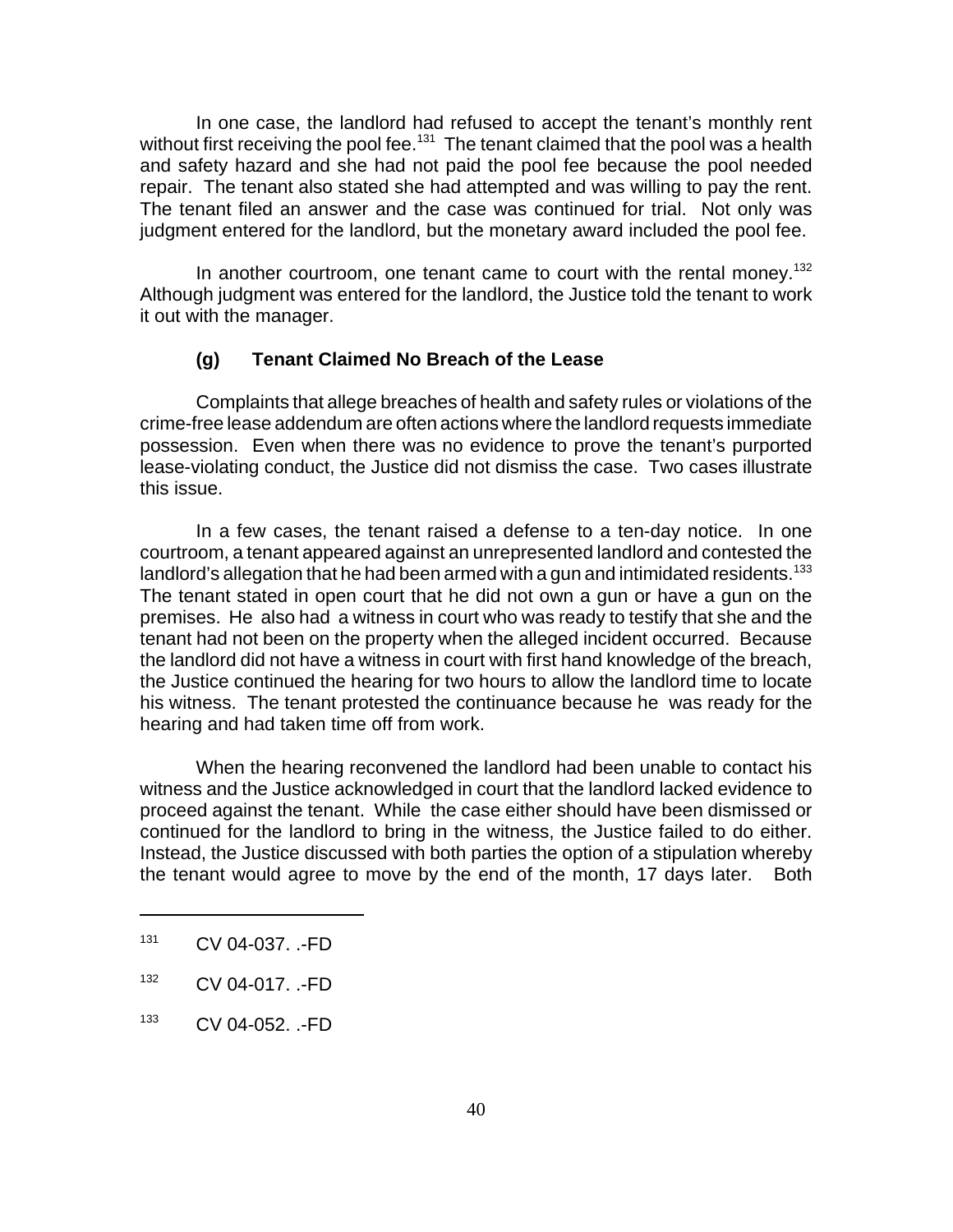parties resisted. The landlord was adamant about an immediate eviction while the tenant wanted to remain for the three months left on his lease.

 The Justice persuaded the tenant to agree to move by the end of the month. Despite the tenant's preparedness for trial, the lack of evidence of a breach and the parties' resistance to a stipulation, the action was not dismissed against the tenant and he was required not only to move three months prior to the end of his lease, but also to pay the landlord's court costs.

In another case, a victim of domestic violence was being evicted because she had called the police and obtained an order of protection.<sup>134</sup> The ten-day notice had given the tenant ten days to cure the breach. The tenant stated in court she had called the police and was a victim of domestic violence. The landlord's attorney knew nothing about the case and requested that the court order the tenant to file an answer. The court ordered the tenant to file an answer, advised the tenant to request a waiver of the filing fee and continued the case for two days. The tenant filed an answer stating that she called the police because she feared her boyfriend might kill her and that this was the only time she had called the police. At trial, judgment was entered for the landlord and the tenant was ordered to pay for the attorney's two appearances in court.

# **3. "Well maybe you can work it out."**

It was typical that after awarding a judgment for the landlord, the Justice told the tenant something like "Maybe you can work it out." Some Justices told tenants that they had five days to move unless they could make arrangements,  $135$  or make a new agreement with the landlord.<sup>136</sup> After entering judgment, one Judge stated that "hopefully you can work it out."137 After these judicial comments, it was unclear whether the tenants understood that they had lost the eviction case, that they had to move quickly, what steps were required to vacate the judgment, or the consequences such a judgment would have on their credit history and ability to rent another apartment.

- <sup>135</sup> *See, e.g.*, CV 04-017. .-FD
- <sup>136</sup> CV 04-024. .-FD
- <sup>137</sup> CV 04-018. .-FD

<sup>134</sup> CV 04-051. .-FD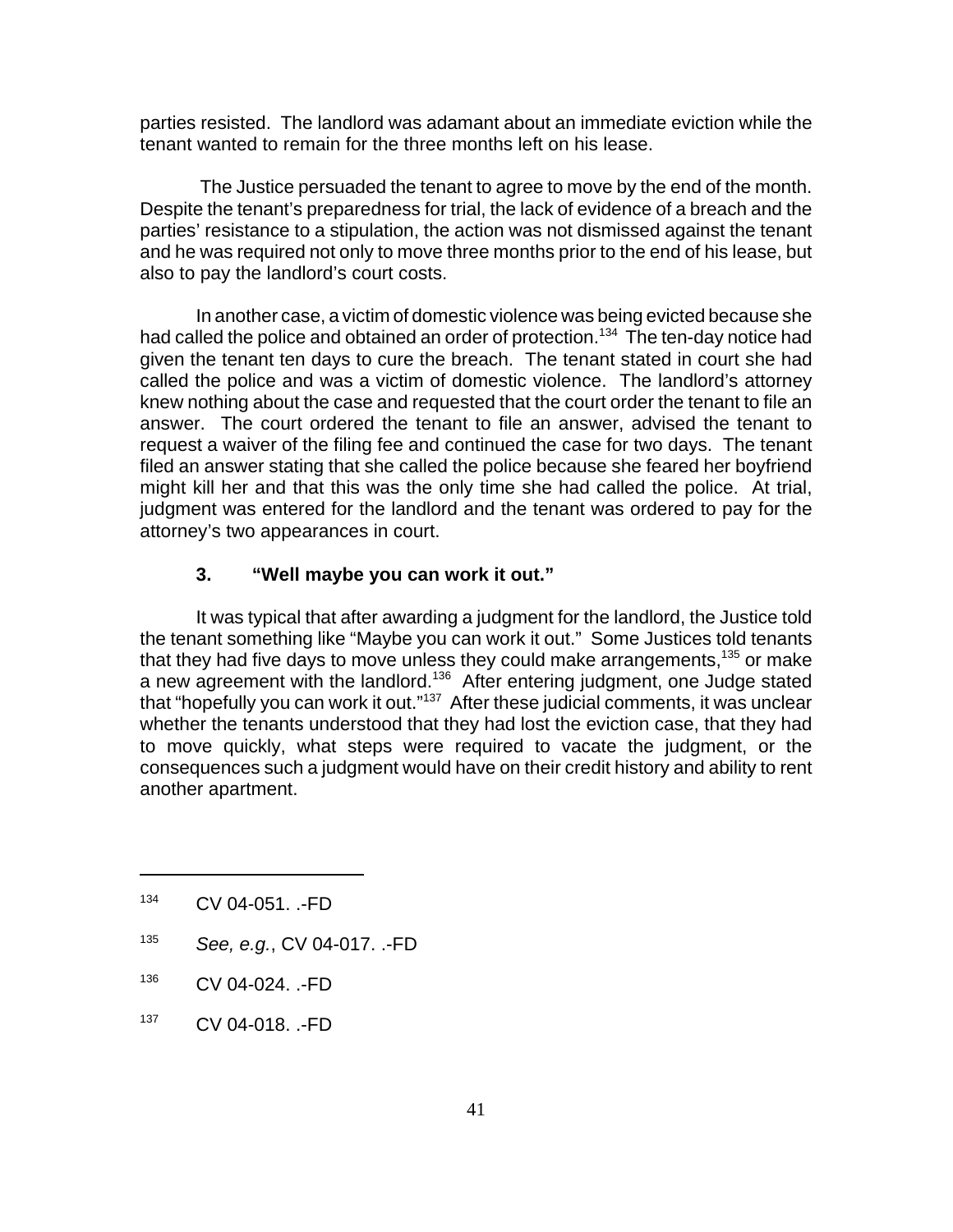In a few courtrooms, after entering judgment for the landlords, the Justices told some tenants that if they could "work" it out and the landlord agreed to let them stay, to get the agreement in writing.<sup>138</sup>

There also were judicial comments about trying to work things out after the "stipulated" judgments were entered. Again, it was very unclear whether the tenants understood what had happened and whether they understood that the landlord could proceed with the eviction regardless of the Justice's suggestion and the tenant's efforts to "work it out."

#### **D. Appeal Rights**

Despite the right to appeal inherent in every decision, the Justices told only a few tenants they had the right to file an appeal of the court's decision.<sup>139</sup> Only one tenant had filed an appeal when we reviewed the files.<sup>140</sup>

#### **E. When Do the Justices Grant Continuances?**

The ARLTA provides that a continuance can be granted for up to three days, for good cause supported by an affidavit.<sup>141</sup> Attorneys who handle eviction cases, however, stated that it was difficult for tenants to obtain a continuance. In our observations, we heard only one tenant request a continuance, and in that case it was granted.<sup>142</sup> Rather, as noted in Section VIII (C)(2)(a), the unrepresented tenants we observed wanted the hearing on their case to proceed that day. Instead, it was the Justices and the landlords' attorneys who wanted the continuances.

In every case in which a landlord requested a continuance, the request was granted. In one courtroom, the Justice stated that the reason for the continuance was to allow the landlord time to locate his witness, although the tenant was present and prepared.<sup>143</sup> In another courtroom, the Justice explained the continuance as a

- $141$  A.R.S. § 33-1377(c)
- <sup>142</sup> CV 04-046. .-FD
- <sup>143</sup> CV 04-052. .-FD

<sup>138</sup> *See, e.g.,* Justice Courts H and K

<sup>139</sup> *See, e.g.*, CV 04-024. .-FD

<sup>140</sup> CV 04-017. .-FD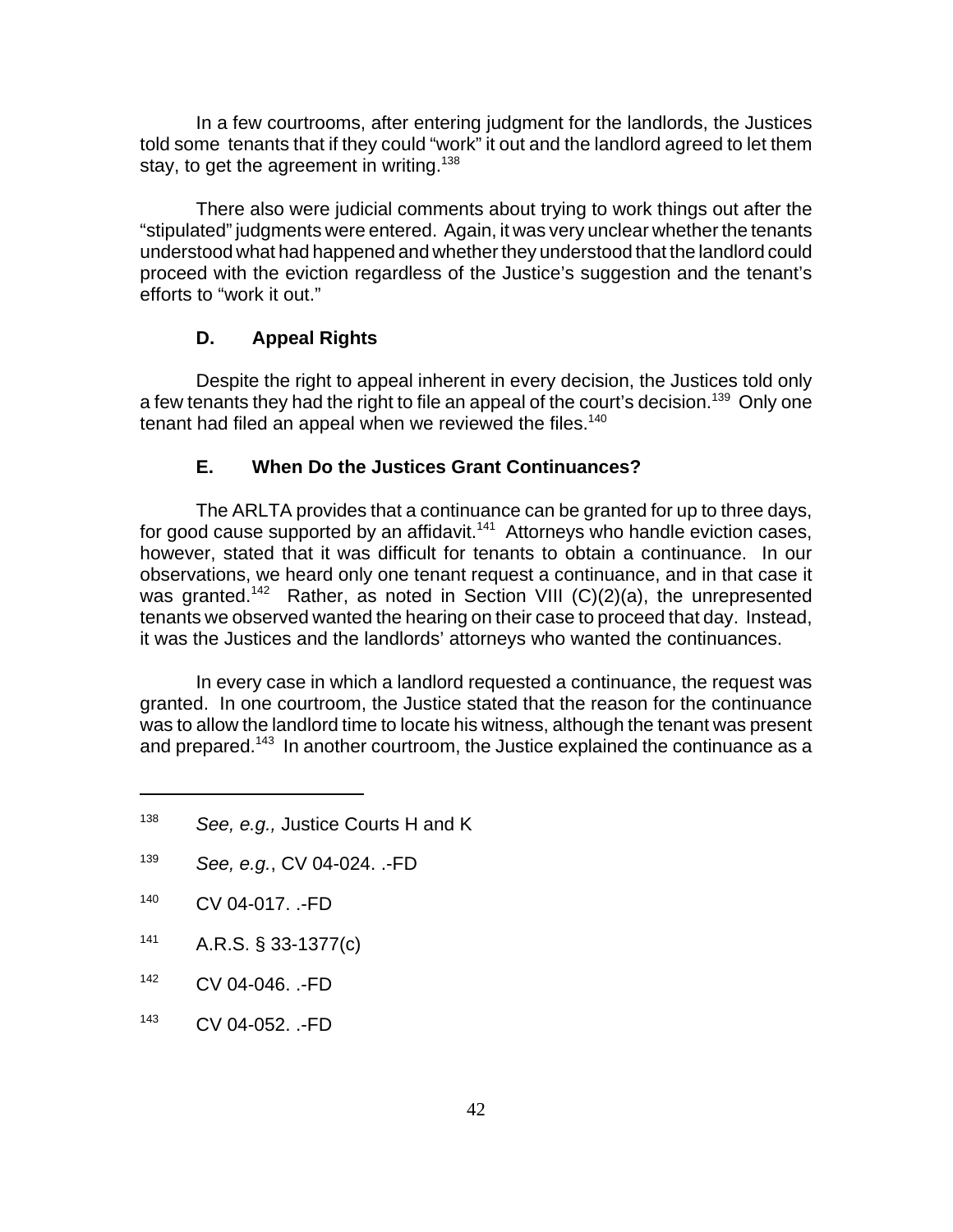means for both parties to prepare and instructed the tenant to tell the landlord's attorney her defense so that the attorney could conduct discovery.<sup>144</sup>

In another case, a tenant came to court and was prepared to present evidence on her habitability defense.<sup>145</sup> The Judge told the tenant to file an answer and continued the case for two days. The tenant stated that the continued date was not a good time for her and requested that the case be continued for three days. The Judge refused her request.

Landlords' attorneys routinely requested a continuance or the Justice reset the case on his or her own motion if it appeared that a tenant had asserted a legal defense. *See* Section VIII(C)(2)(a). In marked contrast, when unprepared, tenants consistently were not offered a continuance.

Moreover, in most courtrooms when the landlord or his or her attorney did not have all the requisite documents, the Justices granted the judgments and allowed the attorney or party to bring or fax the documents to court later that day. As an example, in one courtroom, the Justice acknowledged that the affidavits of service were not in three files. She conditionally awarded judgments to the landlord while the court waited for the documents to be submitted by the end of the day.<sup>146</sup> The Justices in three courts required proof of ownership if the person representing the landlord was not listed on the complaint and was not an attorney. In one case, the Justice entered judgment for the landlord but requested that the corporate documents be faxed to the court showing that the person in court was an officer of the corporation.<sup>147</sup> In another court, the Justice awarded judgment for the owner contingent on the representative submitting proper proof of ownership later that day. $148$ 

#### **F. Judgments Awarded**

The result of the current eviction process is that judgment is awarded to landlords in an overwhelming number of cases. As noted in Sections VII (B) and

- <sup>147</sup> CV 04-047. .-FD
- <sup>148</sup> CV 04-016. .-FD

<sup>144</sup> *E. v. B.* We could not obtain a case number for this case.

<sup>145</sup> CV 04-054. .-FD

<sup>146</sup> CV 04-016. .-FD; CV 04-016. .-FD; CV 04-017. .-FD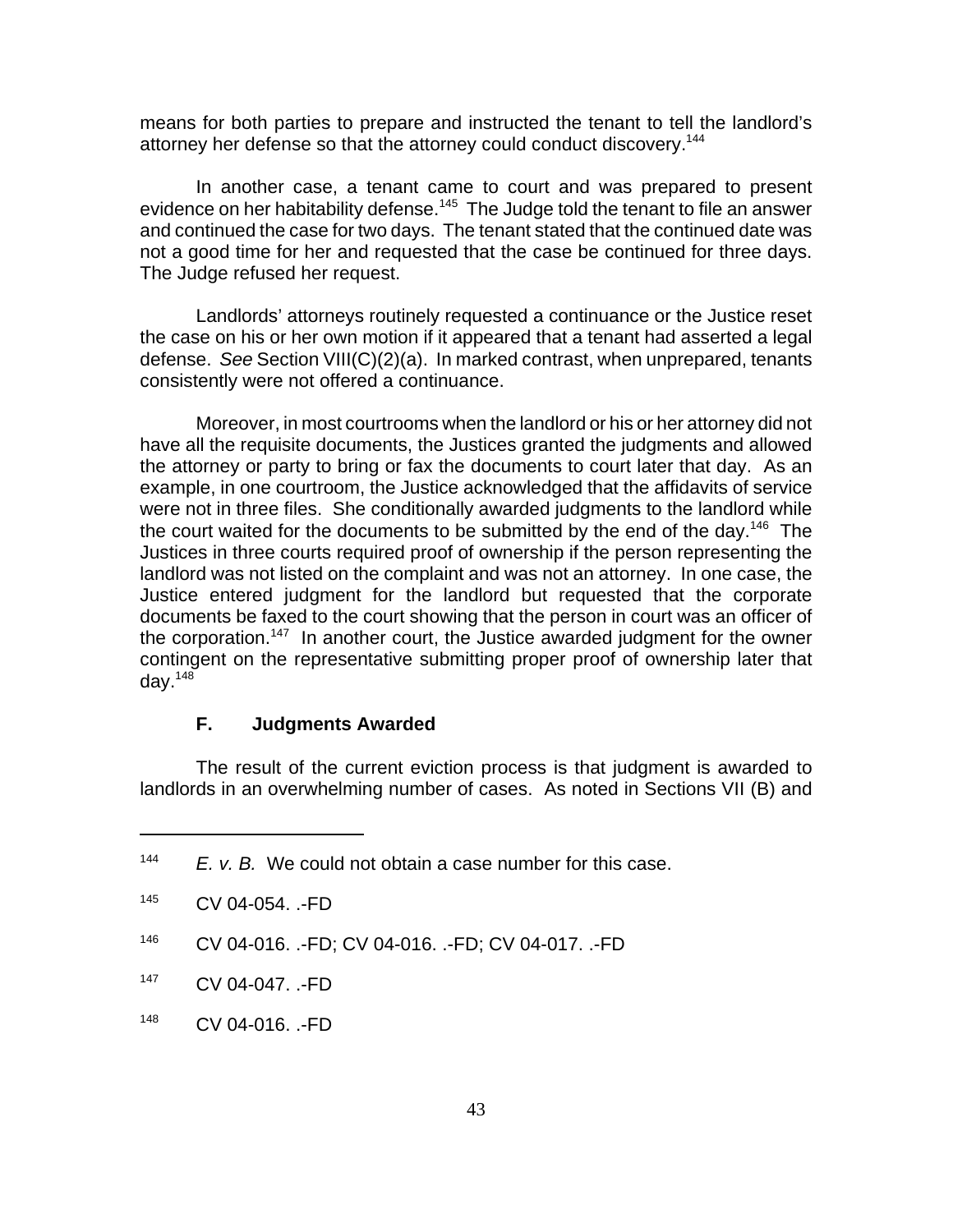(C)(2), during this study, only four cases were dismissed by the courts, and two of those cases were heard by the same Justice on a single court call in Justice Court A.

#### **VIII. Translators**

We observed several cases in which one of the parties spoke only Spanish. The Justice Courts did not have interpreters available for eviction cases and clerks or "volunteers" from the audience were enlisted to translate. In one Justice Court, the Justice acted as the interpreter. In another courtroom, a translator who was present for the criminal call was used. In another Justice Court, a friend of one of the parties was used to interpret. There is no way for the Justices to ascertain the language skills of these "volunteers" or friends of the parties. We also observed cases where the landlord's attorney translated stipulations for Spanish speaking defendants.

#### **IX. Jurisdiction and Venue**

A complaint in an eviction case must be filed in the judicial precinct where the property is located.149 If a party believes he or she cannot get a fair and impartial hearing, the party can move for a change of venue or a change of judge.<sup>150</sup> During our study, we found six cases that were filed in the wrong precincts.<sup>151</sup> None of the files contained a motion for change of venue or motion for change of judge. It did not appear that the courts noticed the lack of venue or absence of the required motion. Whether these filings were deliberate to avoid a certain Justice or for the convenience of the attorney, or were simply inadvertent, filing in the wrong precinct makes it more difficult for indigent tenants without their own transportation to appear in court.

This problem is compounded by the arbitrary drawing of precinct lines that requires some tenants to travel 17 miles to court when there is a Justice Court within a few miles of the property. The Scottsdale Justice Court is located at 8230 East Butherus Drive, Scottsdale. During our court observation in Scottsdale, an eviction

<sup>149</sup> A.R.S. § 22-202(A)

<sup>150</sup> A.R.S. § 22-204(A), A.R.S. § 12-409

<sup>151</sup> CV 04-016. .-FD; CV 04-031. .-FD; CV 04-031. .-FD; CV 04-031. .-FD; CV 04-031. .-FD; CV 04-031. .-FD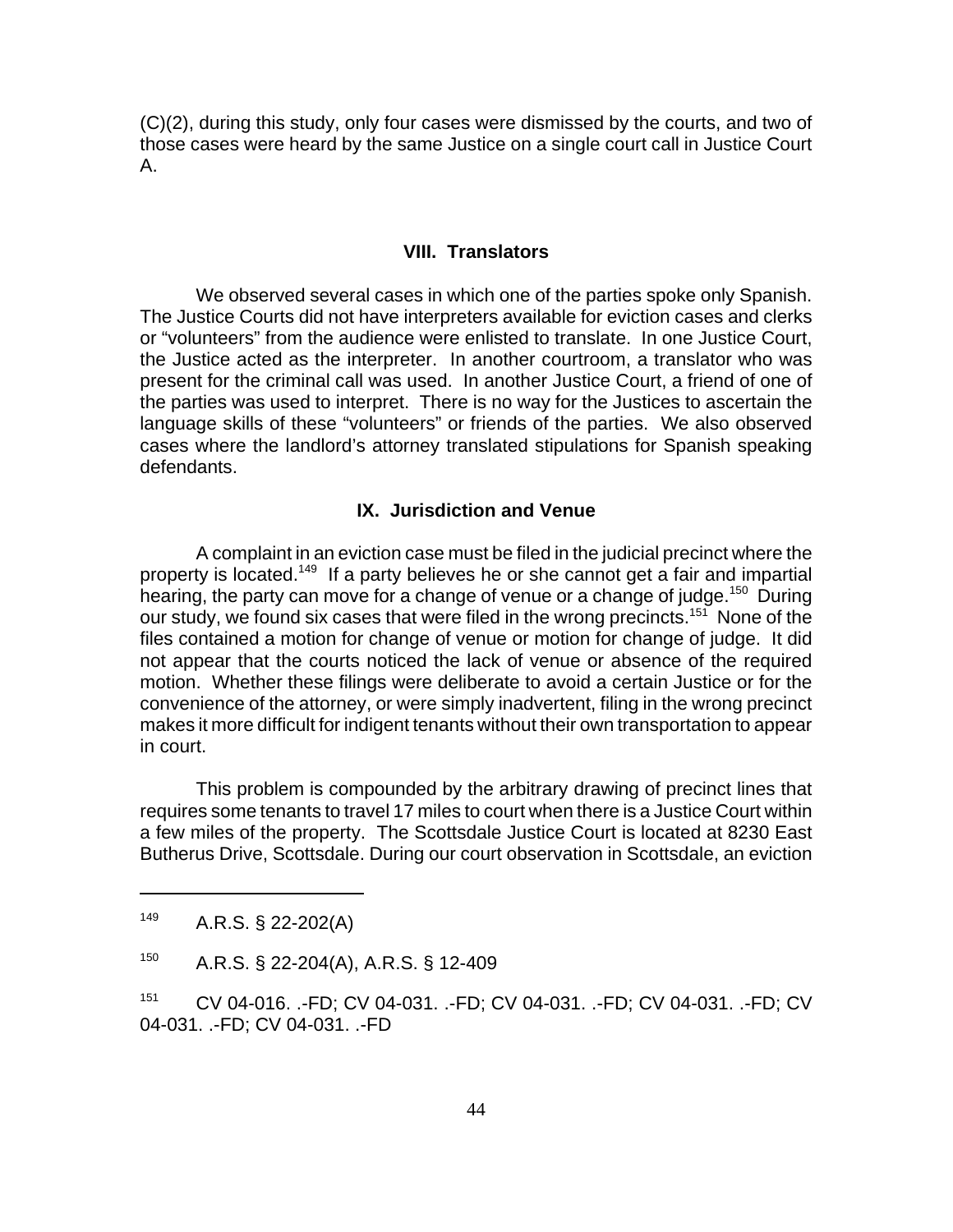from an apartment complex, The Peaks at Papago Park, was called. The complex is located at  $52<sup>nd</sup>$  Street and Van Buren, more than 17 miles from the court. While the case was technically filed in the correct precinct, the precinct lines were drawn so as to require a tenant in East Phoenix or Tempe to travel to North Scottsdale. For tenants without their own transportation, attending court is a particularly arduous task. For an 8:00 a.m. eviction hearing, a person taking the bus would have to travel almost two hours, leaving home before 6:00 a.m.<sup>152</sup> This could be one of the reasons why, in the 135 cases observed in the Scottsdale Justice Court, only ten percent of the tenants (14) appeared in court. In other courts, the tenants appeared in approximately 20% of the cases. Thus, tenants were half as likely to attend a Scottsdale Justice Court hearing than in other courts.

# **X. Customer Service, Information and Access to Files**

# **A. Introduction**

Information about eviction cases may be obtained in several ways. A person may appear in person at the Justice Court, telephone the specific Justice Court, visit the Justice Court's website or request information by mail. Throughout the eviction study we utilized all forms of access.

# **1. Information Online**

Justice Court information can be located at www.superiorcourt. maricopa.gov which provides basic information including hours and location. From this site we could view the court calendars for each day, read the biographies of the Justices and view information regarding the process of an eviction case. Also available online are a Forcible Detainer Form and Writ of Restitution form that can be completed by the landlord and submitted to the court. While this information is publicized and helpful to the landlord, no corresponding information, such as a specific eviction answer form, is provided to the tenant. This, despite the fact that some Justices require a tenant to submit an answer before being heard. As explained previously, the website also contains incorrect information about filing an answer and the payment of a filing fee for defendants.

# **2. Misinformation Concerning the Location of the Northwest Phoenix Justice Court**

Compounding the problem with arbitrary precinct lines and the filing of cases in the wrong precinct, incorrect information appeared on the Justice Court's website

<sup>152</sup> See Valley Metro Trip Planner (http://tripplan.phoenix.gov/)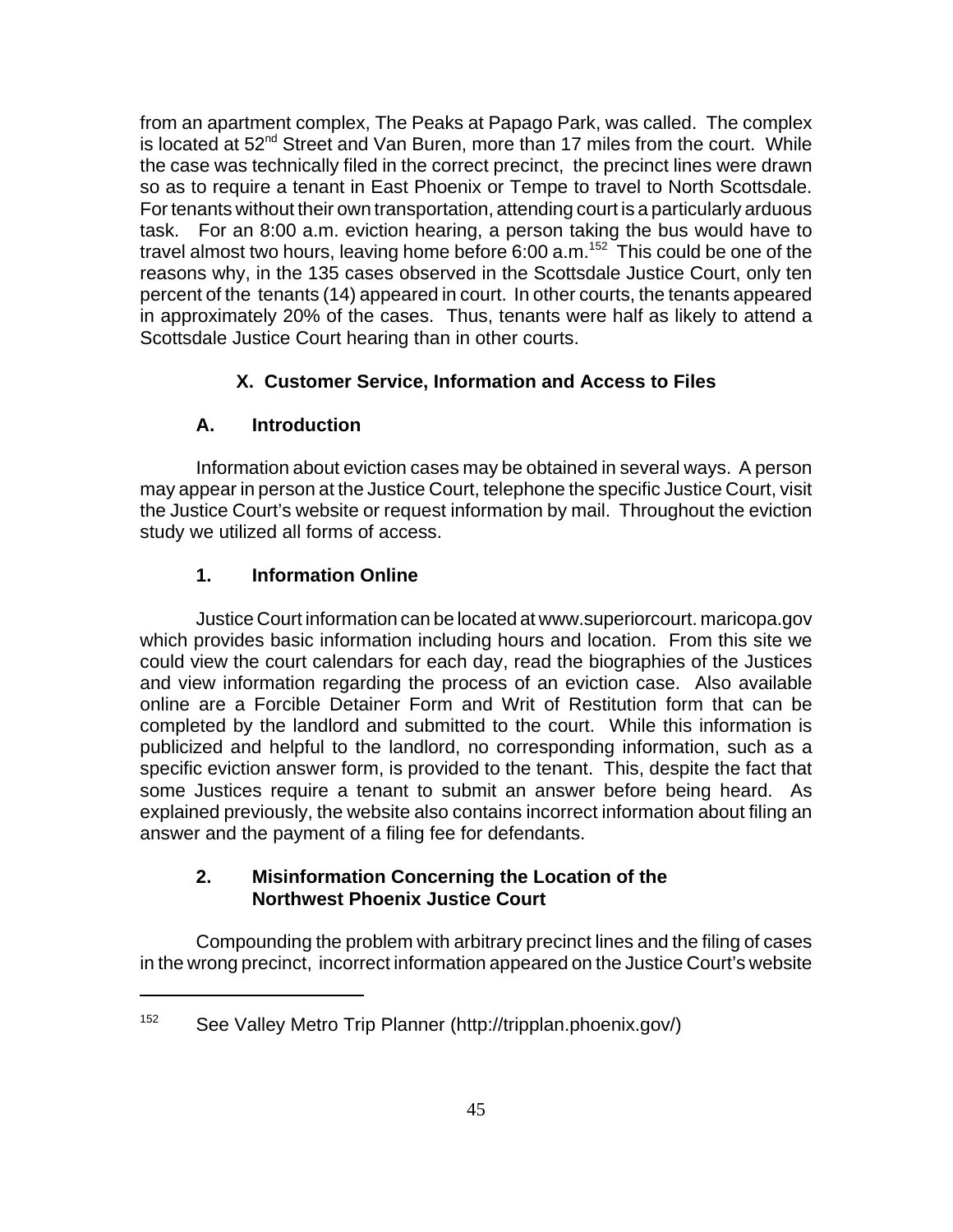regarding the location of one of the courts. During the study, the Justice Court address for the Northwest Valley was the Northwest Phoenix Justice Court. The court website listed the address as 8230 E. Butherus Drive in Scottsdale. However, the special detainers for the Northwest Justice Court were actually held, at the time of the study, at the Peoria Justice Court, 22 miles away. The "Peoria" court is actually in Phoenix. This incorrect information also was posted at the clerks' offices in the various Justice Courts.

This misinformation undoubtedly caused confusion for some parties. One caller to the William E. Morris Institute for Justice last summer described this precise problem. He noted that his paperwork stated he was to appear in one court but when he arrived there he was told that he should have appeared in another court. Later he discovered that because he was at the wrong location, a default judgment had been entered against him.

#### **3. In-Person Contacts**

At several courts, we witnessed clerks provide incorrect information. One clerk informed a tenant that a \$21.00 fee was required for filing an answer. Only after the tenant repeated three times that she did not have the money to pay the fee, did the clerk explain that the tenant could complete a waiver form.

In another court, when we asked about an answer, the clerk stated that tenants were required to file an answer. In a third court, the clerk told us that parties were not allowed to review their own files and that if we wanted to review a file, we would have to get a CD-Rom from the downtown court.

#### **4. Court File Reviews**

After observing court we prepared a list of files we wanted to review. Since these files were all from the same court call, they were very close numerically. When we requested court files to review, the reaction by the Justice Court clerks varied. After we provided the clerk a list of files we wanted to review, the standard procedure appeared to be for the clerk to speak to a supervisor and then return with or without the files.

In several courts, the clerks were courteous and granted the file review requests with relative ease. The clerks who returned with the files generally made simple requests: that we review the files at the counter, not disturb the contents of the files, and pay the standard copying fee of \$0.50 per page. Three court clerks requested that we return at a later date to review the files and had the files ready for review at the designated time. The remaining court clerks had questions about the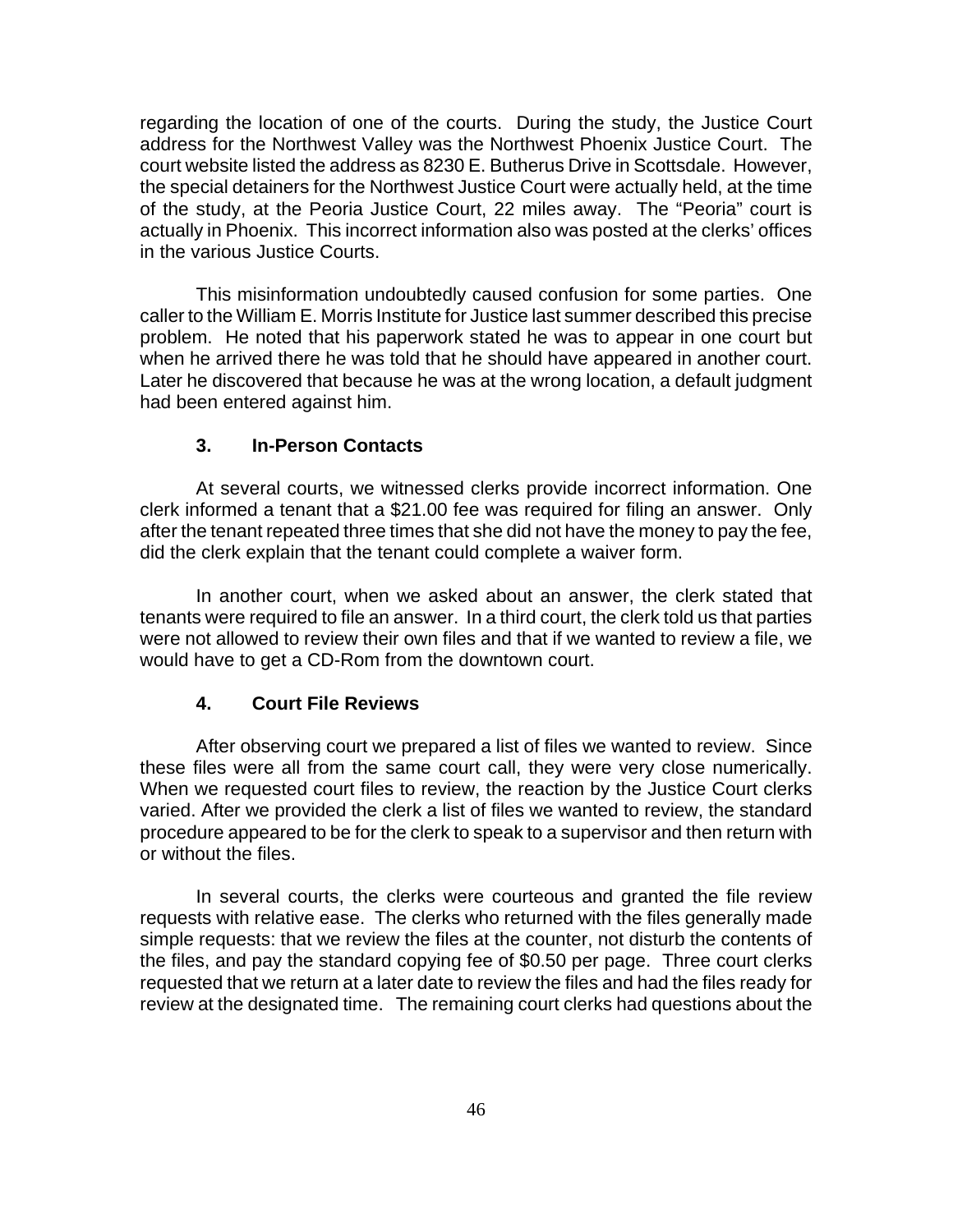reason we wanted to review the files, misquoted and misapplied the clerk fee policy, and denied access to the files without payment of the fee.

The Maricopa County Justice Courts, Accounting Policies and Procedures Manual, Section Uniform Fine/Bond and Fee Schedule, page 3, revised March 15, 2004, provides: "A \$17.00 minimum clerk fee shall be charged any commercial entity for engaging a clerk in retrieving multiple files from the court's file room for review... No minimum clerk fee shall be charged to an individual not engaged as a commercial user."

When the court clerks initially informed us that there would be a fee, we requested a copy of the policy they relied upon. Many clerks were unable to provide us with a written copy of the policy. We obtained a copy of the policy and subsequently presented a copy of the policy to each of the court clerks if they requested payment of the \$17.00 fee. While most clerks after review of the policy agreed that we were not utilizing the information for commercial purposes, one Justice Court clerk refused to follow the policy. In that court, it took several weeks, many phone calls, letters to the Justice and the threat of an administrative appeal pursuant to Arizona Supreme Court Rule 123 before we were allowed to review the court files. Initially, the clerk stated all files were available only on CD-Rom; then that the \$17.00 fee was for pulling multiple files; and then that the documents we requested were in another building next door and the charge applied to any file that was off-site. Even after identifying ourselves, providing documentation of our purpose and providing a copy of the policy we were still denied access to the files. It was only after the Justice concluded that we worked for a non-profit organization pursuant to Section 501 of the federal Internal Revenue Code, that she directed the clerks to grant us access to the files.

#### **XI. Recommendations**

The Maricopa County Justice Court system must takes steps to insure justice for tenants in court and not simply a speedy resolution of cases. Currently, the process produces a speedy result, overwhelmingly in favor of the landlords. This study documented the general failure of the Justice Courts observed to (1) require landlords to prove their right to possession and rent, or (2) dismiss actions against a tenant when the landlord has failed to meet his or her statutory obligations under ARLTA or when a legal defense had been presented. One Justice candidly stated he viewed tenant defenses as "stalling tactics." In only three cases observed where tenants appeared in court and did not stipulate to a judgment, did the Justice dismiss the actions. In other cases, defenses may have been raised or discovered had the Justices taken the time to question each party more thoroughly, or to review the documents in the file.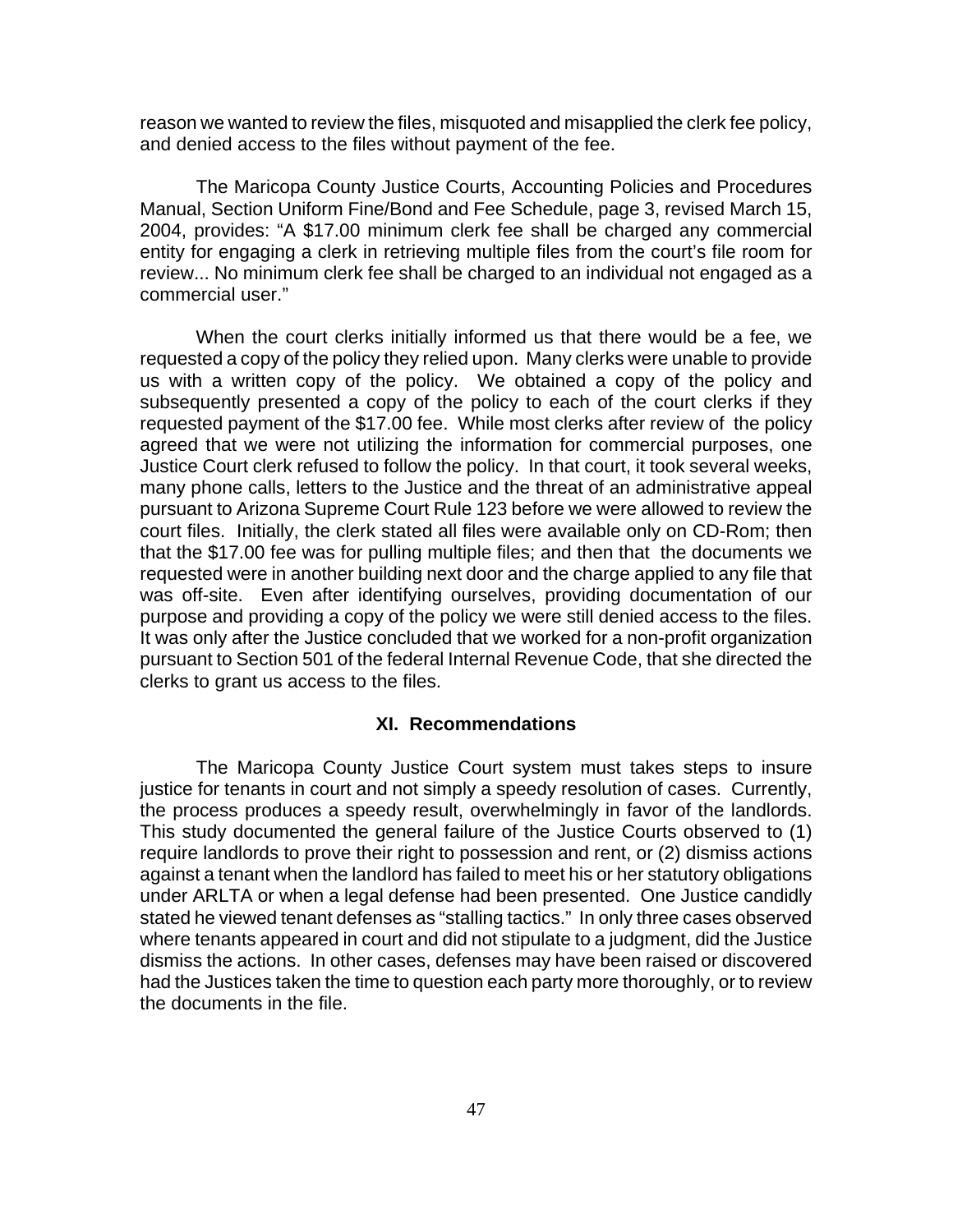Eviction cases are important for the housing lost, the speed of the displacement and the significant monetary judgments awarded. No one may be deprived of property without due process of law. The due process requirements in eviction cases are the bare minimum required to obtain a judgment.

The Justices should do more than rubber-stamp a landlord's pleadings. They should be more engaged in the judicial oversight needed to insure that landlords and tenants are treated fairly and consistent with the law. When Justices barely look at the court pleadings, they are not going to discover irregularities. The Justices' general trust of the landlords' attorneys practicing before them should not be an excuse for failing to perform their judicial functions.

Based on this study, we recommend the following changes to Justice Court practice:

#### **Procedures**

- 1. The Justice Court procedures for handling eviction cases must be completely reviewed and, where appropriate, revised. We hope that any review includes legal services attorneys who are the few attorneys available to represent poor and working poor tenants in Maricopa County.
- 2. Eviction court calls should have a lower number of cases on each call, and more time must be spent on each case.
- 3. Complaints should be verified by the party and the party should plead the requisite elements for possession and monetary award.
- 4. The courts should require that a copy of the lease and notice be attached to the complaint.
- 5. The clerks should review the pleadings and not allow complaints to be filed where proper documents are not attached.
- 6. For the matter of plaintiffs filing in the wrong precinct, we recommend that the court clerks conduct a review of each defendant's address to discover any incorrectly filed cases and note incorrect filings on the court file jacket so that the Justice can handle the matter in court.
- 7. All court files should be reviewed by the Justices prior to the start of the daily calendar to ensure that proper service of process has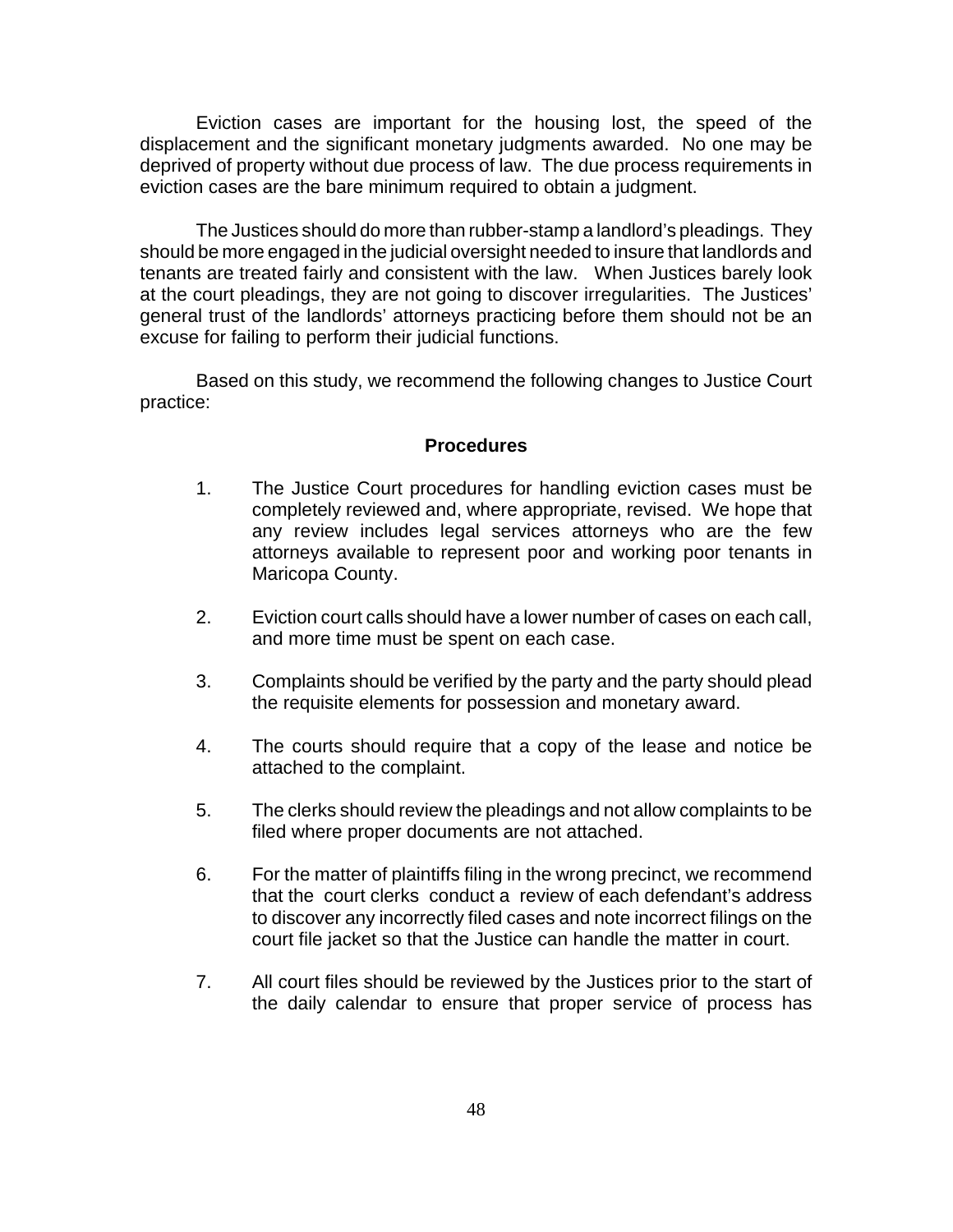occurred, including a check to ensure that the statutory minimum number of days has expired for "nail and mail service."

- 8. The Justices should provide an oral overview of what is expected of litigants before the eviction court call begins.
- 9. Even though many of the eviction cases are "default" hearings, there should be some quantum of evidence required to support the relief awarded. If landlords are held to a higher standard of proof, they will meet it. Currently, most attorneys know that many Justices do not examine the evidence to determine whether there are proper notices or defects in the landlords' cases, and they present their cases accordingly. At a minimum, evidence of service of the notice, a proper notice of termination and proof of the monetary award sought, should be required.
- 10. All parties and witnesses should be sworn in before testifying in each case.
- 11. The Justices should specifically require sworn testimony of material and irreparable breaches.
- 12. The Justices should require tenants who stipulate to judgments to appear before the court to ensure the tenants understand the consequences of the stipulation, including the imposition of fees and other costs and any waiver of their rights.
- 13. Justices should inquire about partial payments and other issues that would make entry of the judgment void or voidable.
- 14. The courts should stop the practice of requiring tenants to file a written answer and pay a filing fee before the tenants are allowed to defend themselves.
- 15. The courts should consistently inform tenants of the fee waiver provision, and the necessary forms should be available online and in the courts.
- 16. The Justices should advise tenants of their right to appeal and a handout should be developed for the website and court sites.
- 17. Information on the website should be reviewed on a monthly basis to insure it is up to date.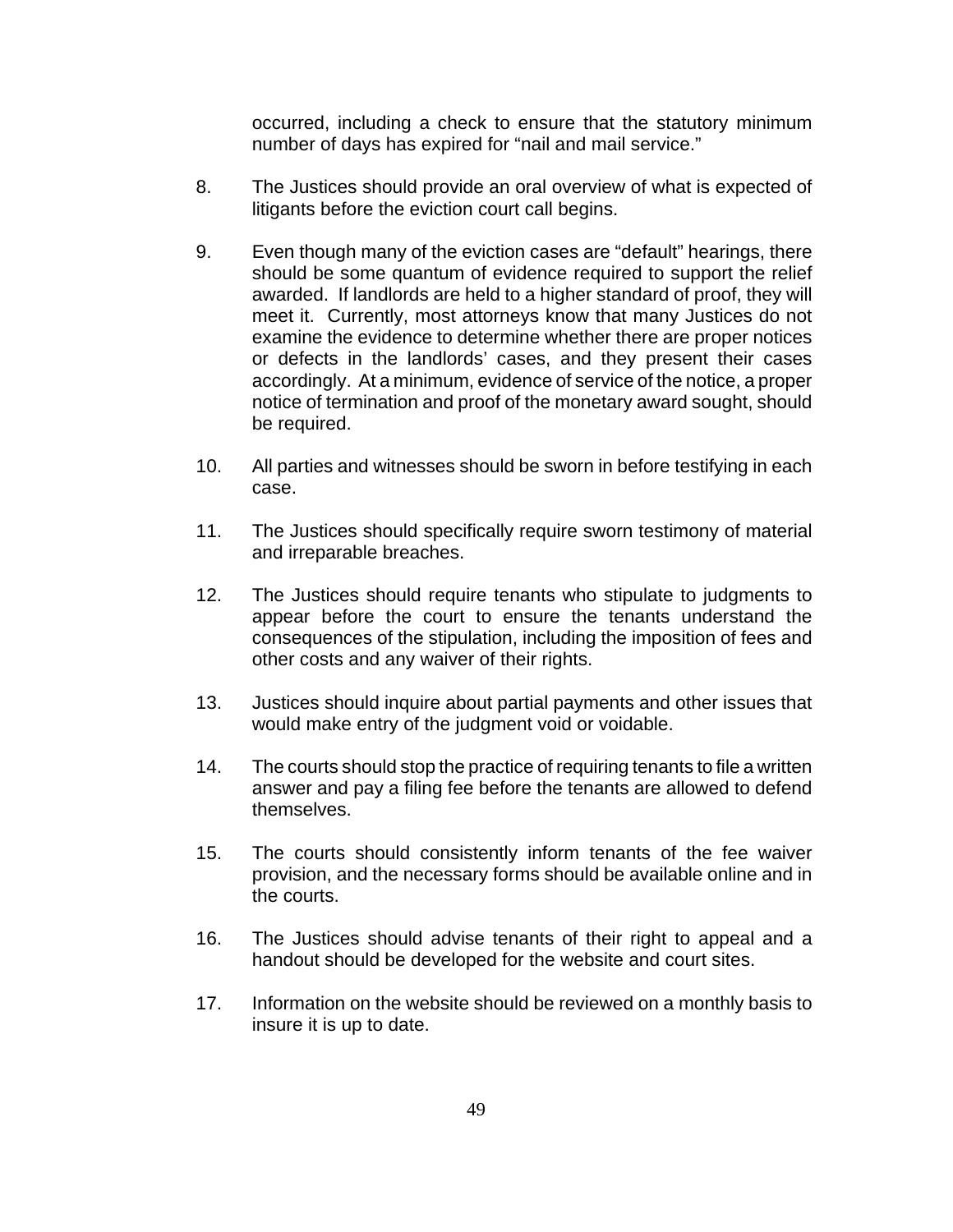- 18. The Justices should review landlords' pleadings to determine if they contain incorrect information of court procedures, tenant obligations or landlord rights.
- 19. Continuances should be granted to tenants on the same basis as landlords.
- 20. Spanish translators should be available for court hearings.
- 21. Monitoring of the Justice Courts should be considered.

# **Justices of the Peace**

 We recommend more training and education for the Justices and court staff. Training topics could include a review of the Fair Housing Act, public housing/Section 8 eviction standards, the Arizona Mobile Home Act, as well as court rules.<sup>153</sup> Any training should include attorneys who represent tenants so that the Justices can be more informed as to their concerns. Justices also should be well informed about court rules and procedures and domestic violence.

A procedural and substantive checklist could easily be created that would require the same, specific questions to be asked in each court. The checklist would be utilized for *each case*, whether the parties were unrepresented or represented.

Finally, fairness and impartiality, and not speedy resolutions, should be the goal of the Justice Court system.

# **Tenants**

More information must be provided to tenants. As one Justice admitted, it is rare for a tenant to actually know his or her rights. This same Justice commented that tenants used to be provided with a booklet containing excerpts from the ARLTA. We were told, because of budget cuts, these packets are no longer available. The Justice Court's website includes general information on a special detainer action, but a defendant's answer is not available online while plaintiff's forms are available.

 $153$  We observed one case where the tenant stated he lived in a subsidized unit. It did not appear that the Justice looked to see if the specific eviction requirements for a subsidized housing unit were met in that case. CV 04-051. .-FD. In another case, a notice to terminate the tenancy had been sent to "Section 8." CV 04-032. .-FD. Here, also, the Justice did not inquire to see if the requirements for termination of the subsidized tenancy had been met.